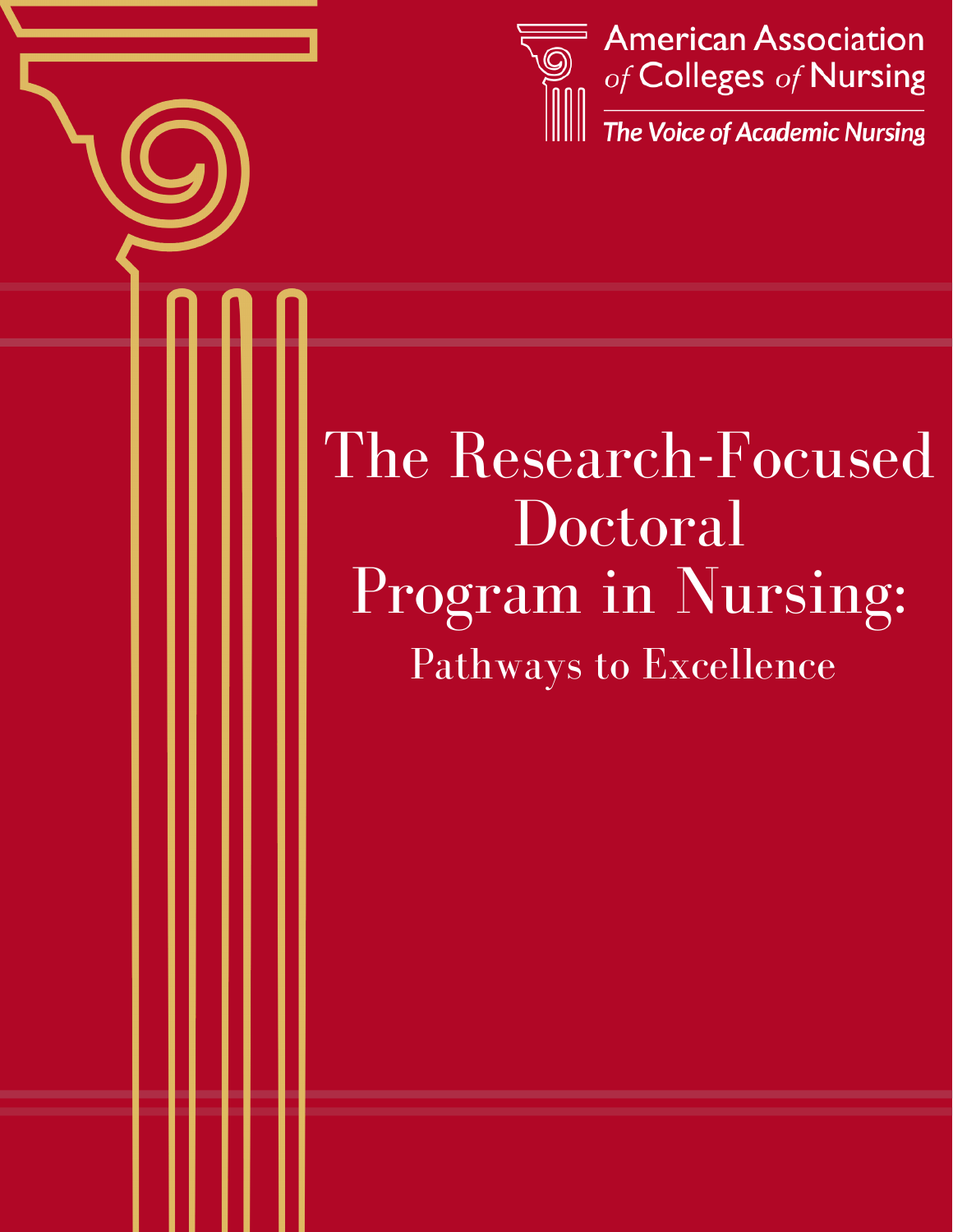| Expected Outcomes of PhD in Nursing Programs Across Role Domains  4              |  |  |  |
|----------------------------------------------------------------------------------|--|--|--|
|                                                                                  |  |  |  |
|                                                                                  |  |  |  |
|                                                                                  |  |  |  |
|                                                                                  |  |  |  |
|                                                                                  |  |  |  |
|                                                                                  |  |  |  |
|                                                                                  |  |  |  |
|                                                                                  |  |  |  |
|                                                                                  |  |  |  |
|                                                                                  |  |  |  |
|                                                                                  |  |  |  |
| Table 1. Providing the Knowledge and Skills Needed to Steward the Discipline  18 |  |  |  |
|                                                                                  |  |  |  |
|                                                                                  |  |  |  |
|                                                                                  |  |  |  |
|                                                                                  |  |  |  |
|                                                                                  |  |  |  |
| 34                                                                               |  |  |  |
|                                                                                  |  |  |  |
|                                                                                  |  |  |  |
|                                                                                  |  |  |  |
|                                                                                  |  |  |  |
|                                                                                  |  |  |  |
|                                                                                  |  |  |  |
|                                                                                  |  |  |  |
|                                                                                  |  |  |  |

# **Table of Contents**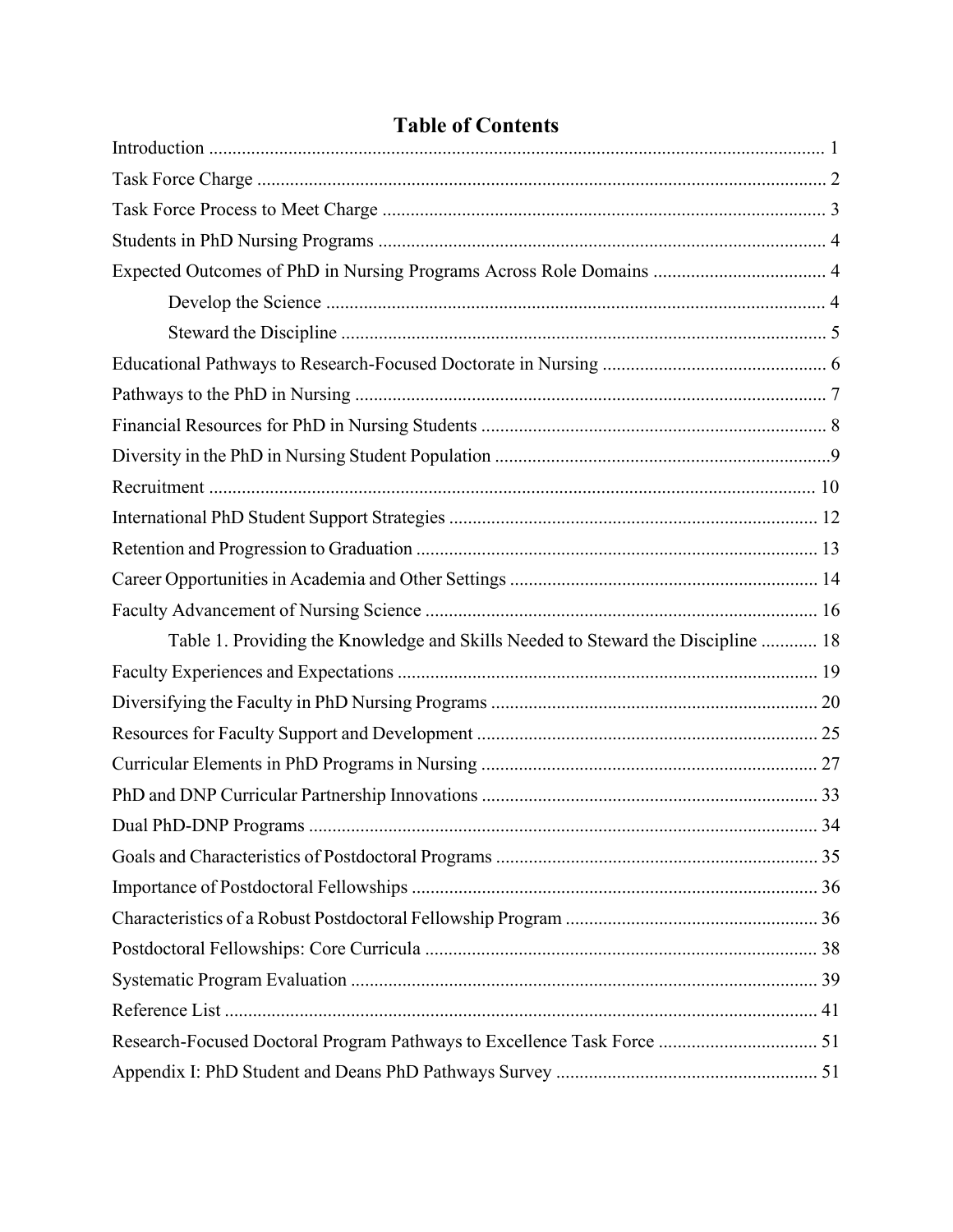**American Association**  $\equiv$  of Colleges of Nursing



# **The Research-Focused Doctoral Program in Nursing: Pathways to Excellence**

### **Introduction**

The Doctor of Philosophy  $(PhD)^1$  $(PhD)^1$  degree represents the highest level of formal education to prepare individuals to advance the scholarship of discovery for a given discipline (AACN, 2010). The PhD is a prerequisite for academia and certain senior leadership roles in multiple disciplines within academic institutions and development of independence in scientific or scholarly pursuits outside academia. The PhD is a research-focused degree that prepares individuals to create, translate, and communicate new knowledge as leaders within institutions of higher education and outside of academia. Postdoctoral study is recommended for individuals who plan to pursue careers in a research-intensive environment and wish to acquire expert understanding of the theories, methods, and analytics of a field. Conferral of the PhD demonstrates the graduate's strong scientific emphasis within the discipline as well as an understanding of the importance of translational science, dissemination of innovations, and engagement in interdisciplinary<sup>[2](#page-2-1)</sup> collaboration. In the field of nursing, the PhD graduate is prepared to steward the profession, develop its science, define its uniqueness, maintain its professional integrity, and educate the next generation of nursing professionals. To achieve its vision of improving health outcomes for all people, particularly those in populations experiencing social and health inequities, the profession must produce and support PhD-prepared nurses, nurse educators, and nurse scientists who reflect the broad diversity of society as a whole.

Building on AACN's 2010 position statement on the research-focused doctorate, this update was influenced by these factors:

- 1. The need to advance the body of knowledge for nursing, which reflects burgeoning areas of scientific inquiry in basic and applied healthcare sciences. Given the emergence of new and reemerging infectious diseases, growth of racial and ethnic populations, demands of chronic illness care, changes in healthcare delivery, advances in data science and analytic approaches, and increasing globalization, strong scientific foundations are required to ensure effectiveness and efficiency as well as methods to translate knowledge to practice.
- 2. The dramatic evolution of data information science and precision health science mandated the integration of new knowledge paradigms into nursing science and the education and training of future nurse scientists.

<span id="page-2-0"></span><sup>1</sup> Research-focused doctoral programs in nursing include Doctor of Philosophy (PhD) and Doctor of Nursing Science (DNS) programs. As the majority of research-focused programs in nursing award the PhD, for the purposes of this document, the PhD degree is used in reference to all research-focused programs.

<span id="page-2-1"></span><sup>&</sup>lt;sup>2</sup> The term "interdisciplinary" in this document refers broadly to all disciplines represented in the academic setting (not all of which may be considered a profession) and encompasses all health professions, including medicine, dentistry, pharmacy, etc.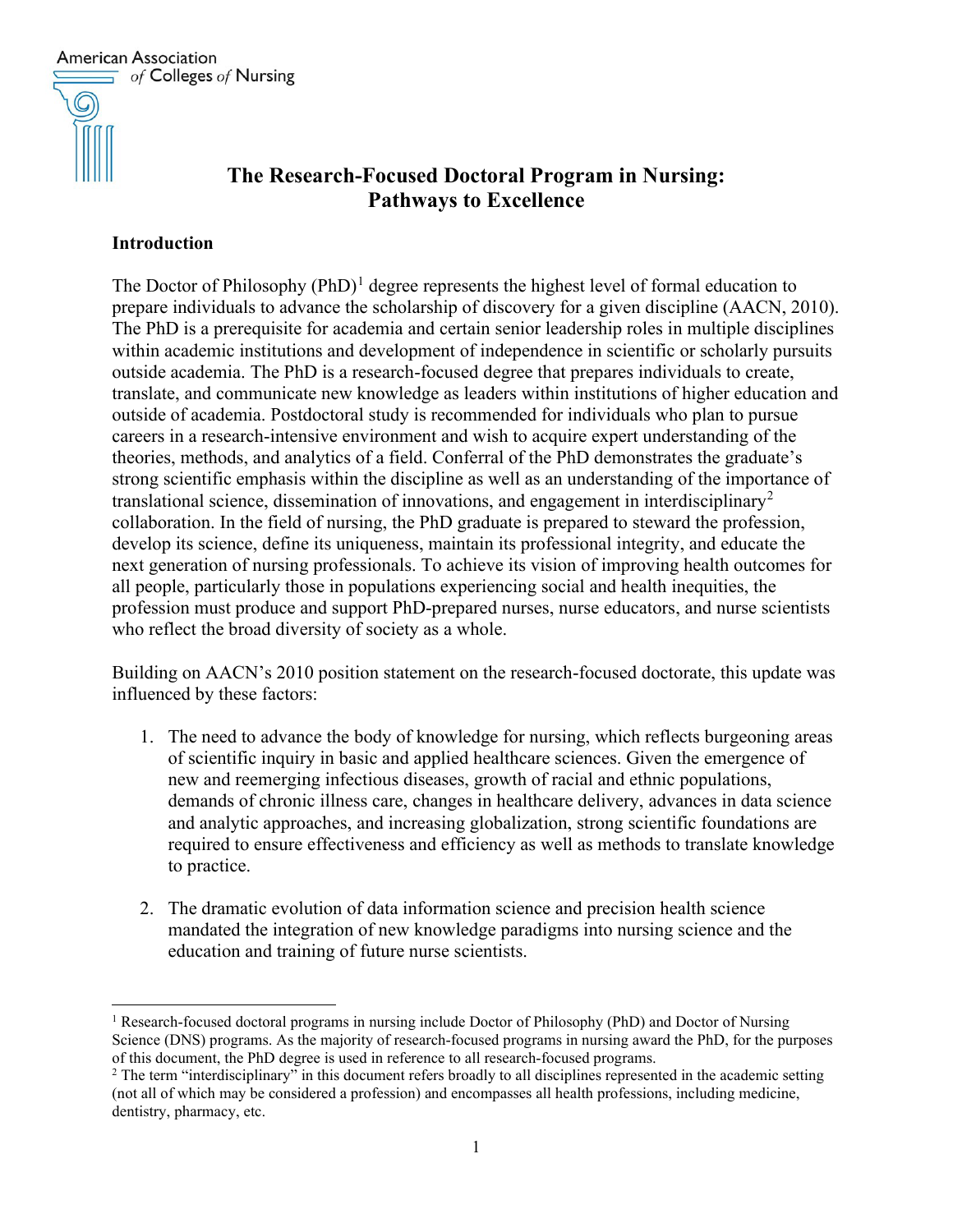3. The call for combined science and interdisciplinary research that (a) provides cuttingedge scientific knowledge and methods to address increasingly complex healthcare issues and (b) incorporates these concepts into PhD education.

Since the initial position statement was issued in 2010, the nursing profession, health care, and the science of nursing has evolved and continue to grow more complex. The evidence in the literature about PhD programs, students, and faculty experiences has accumulated over the past decade, which is reflected in this statement. Additionally, this statement reflects findings from comprehensive surveys of all PhD programs and their students as well as the contemporary experience of graduates and faculty. Despite the critical need for more nurse scientists in academia and other settings, enrollment in PhD nursing programs over the past decade has been relatively flat, and the number of PhD-prepared nurses has not increased in proportion to societal demand. Graduates of PhD programs also are reporting higher levels of interest in careers outside of academia. This report sets forth expectations and recommendations in response to the growing demand for researchers and leaders who can develop nursing science, steward the profession, and mentor novice nurse scientists and those who are engaged in research activities as part of baccalaureate (BSN), master's (MSN), and Doctor of Nursing Practice (DNP) programs. Educating nurse scientists to lead and function within research teams that span traditional and professional boundaries will require: (a) recruiting and retaining a much more diverse cadre of PhD students who reflect differences in race, culture, gender, religion, mental or physical abilities, age, sexual orientation, and/or other characteristics and who are committed to developing knowledge to address health inequities and disparities, (b) the implementation of updated curricula and experiential opportunities to develop skills in translating research to affect policy and practice at all levels, (c) faculty mentors who work across settings and lead interdisciplinary teams and whose research is externally funded, (d) increased emphasis on grant writing and innovative dissemination skills, and (e) a focus on post-doctoral study for PhDprepared nurses who plan to focus on research careers.

It is with these considerations that the American Association of Colleges of Nursing (AACN) Task Force on Research-Focused Doctoral Program in Nursing has prepared this position statement on the preferred vision for PhD education in nursing.

### **Task Force Charge**

In July 2020, the task force began moving ahead with its charge to revise AACN's 2010 position statement, *The Research-Focused Doctoral Program in Nursing: Pathways to Excellence*, with the goal of developing a vision for research-focused doctoral programs and graduates. The task force considered trends in higher education, nursing education, nursing and other health disciplines research, and career trajectories for research scientists, faculty, and leadership roles. The task force was charged with specifically addressing the following topics:

- I. Students
	- A. Pathways to research-focused nursing education for nurses and non-nurses, including post-baccalaureate, post-master's, and post-DNP programs
	- B. State of financial resources for students and their research
	- C. Guidance for individuals seeking careers in academia or other areas of practice
	- D. Expectations of and learning outcome criteria for students enrolled in PhD programs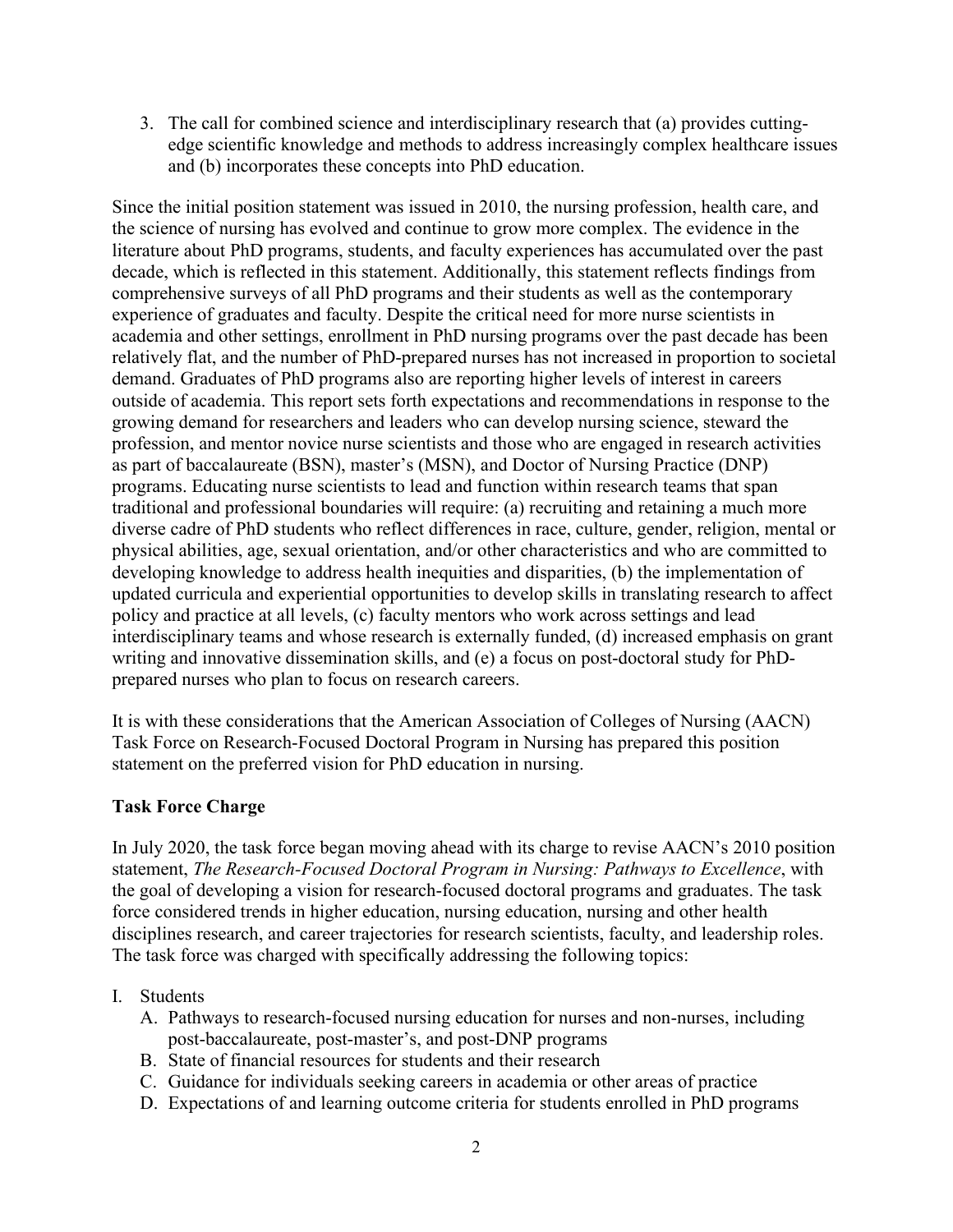- E. Recruitment, retention, progression, and graduation of a student population that is diverse and inclusive of individuals from underrepresented backgrounds
- F. Expectations and recommendations for postdoctoral program fellowships and other potential career opportunities
- II. Faculty
	- A. Strategies for sustaining the number of PhD graduates needed to teach and support the next generation with new knowledge for nursing and health care
	- B. Strategies to support the advancement of quality nursing science, including opportunities for faculty collaboration and the creation of consortia
	- C. Recommendations to increase the diversity of both faculty and students in researchfocused nursing programs, and strategies to advance health disparities research
	- D. Criteria for excellence in research-focused doctoral programs in nursing, including:
		- 1. Necessary human, infrastructure, and learning support resources
		- 2. Faculty numbers, expectations, and experiences
- III. Curriculum and Evaluation
	- A. Expectations for a comprehensive evaluation plan for program, student, and graduate outcomes
	- B. Recommendations for stakeholder organizations, including AACN, as appropriate
	- C. Expectations for programs and faculty, including support for students prior to and throughout the program
	- D. Relationship between the PhD and Doctor of Nursing Practice (DNP) degrees, including common areas of study
	- E. Recommendations for curricula to maintain quality while facilitating timely completion of the degree
	- F. Curricular approaches and essential elements

## **Task Force Processes to Meet Charge**

To gain a broad perspective of research-focused doctoral education, trends, and national recommendations, the task force utilized a variety of strategies to examine the state of PhD education over the past decade. A review of the published literature from 2010-2020 was undertaken and resulted in a database of 197 publications from refereed journals. Between August 2020 and January 2021, the task force held five meetings via Zoom to review the charge and revise the position statement. Three subgroups from the task force were formed to focus separately on different aspects of the overall charge. In addition, to determine how best to address the production of nurse scientists, the task force sought input from national thought leaders with insight on the challenges and opportunities faced by research-focused faculty and students. These leaders included representatives from the National Institute of Nursing Research, the National Advisory Council for Nursing Research, the Robert Wood Johnson Foundation Future of Nursing Scholars Program, and Jonas Nursing and Veterans Healthcare.

To collect current data on programs and students, the task force developed a survey for PhD students (Appendix I) and a survey for deans (Appendix II). These were disseminated between December 2020 and April 2021. The information gathered from these surveys, included program characteristics such as number, enrollment status, and attrition rate of students; required credit hours and time to degree completion; extracurricular experiences such as engagement in teaching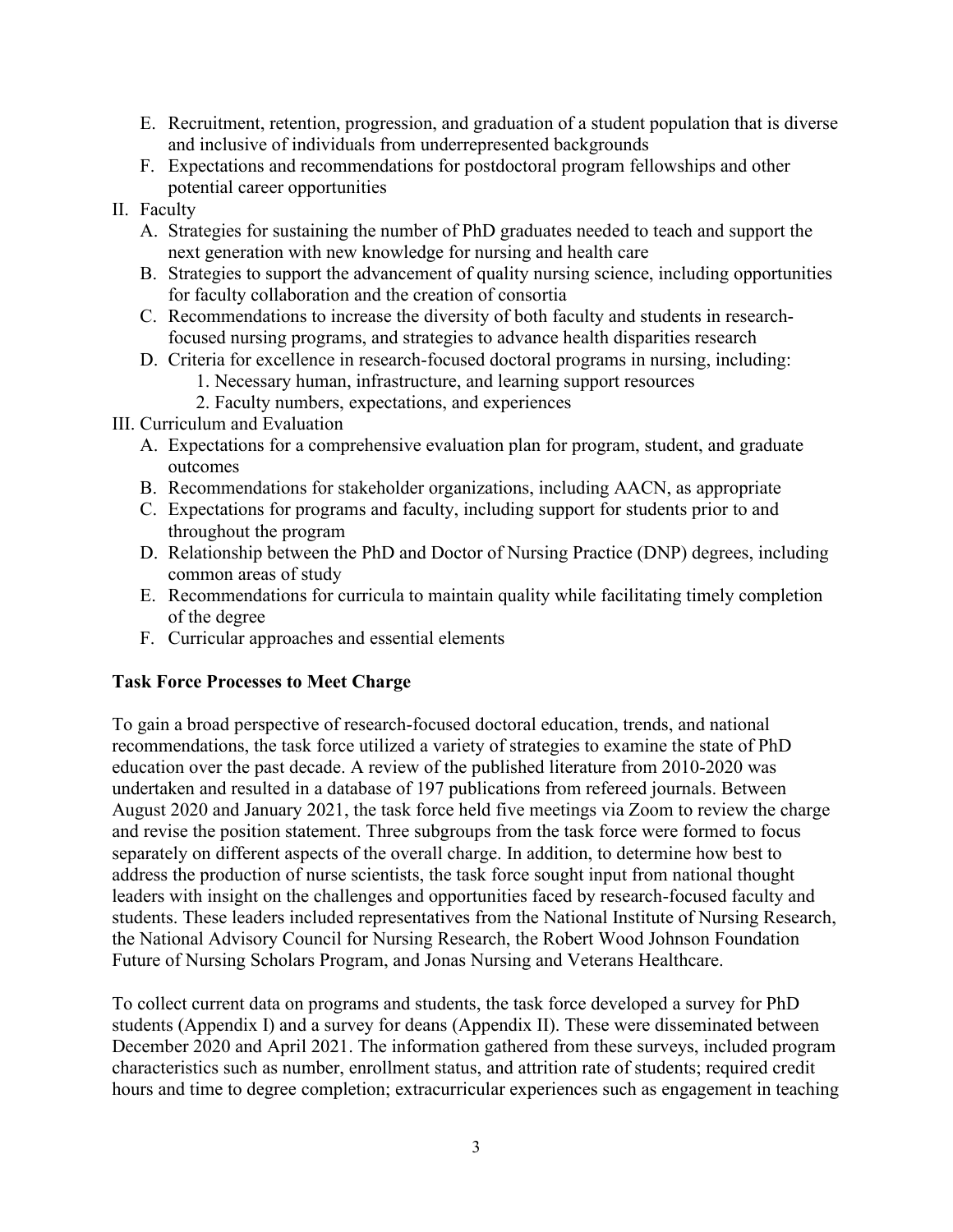and research assistantships, and the percent of students who worked full-time; and faculty credentials, funding, teaching load, and dissertation options.

At various points throughout the process, there were opportunities for the community of scholars who teach in PhD programs to provide input to the task force at AACN-sponsored conferences. The task force held an informational meeting about its work and progress at AACN's PhD Preconference in January 2021. At the main Doctoral Education Conference, the task force addressed questions posed by participants in small breakout groups and solicited input and insights from those in attendance in the areas of faculty, students, resources, curriculum, and evaluation. In October 2021 input was received from members of the Academic Nursing Leadership Conference, and two workshops were held by the task force in November 2021 for additional input from PhD program faculty and others.

The following report is divided into three sections: PhD students, faculty who teach in PhD programs and mentor both PhD students and postdoctoral scholars, and the curricula and experiential activities associated with PhD education. The task force was committed to incorporating evidence and data into this report to best inform the field. Each section includes recommendations for consideration by PhD programs.

The task force's vision for the use of this document was that it should be viewed as a framework for guiding discussions and evolutions in existing programs, as well as those under development. Members of the task force recognize that programs will reflect their university and school context. PhD program faculty will be responsible for the foci, course content, experiential learning, curriculum specifics, and excellence of their individual programs and graduates. The intent of this document is to share the latest evidence and expert thinking from the field in PhD education and to encourage dialogue about additional and/or alternative approaches to address the needs of todays and tomorrow's students, graduates, and faculty.

### **Students in PhD Nursing Programs**

Research-focused doctoral programs in nursing focus on the generation and translation of the knowledge of the discipline through research. These programs provide an understanding of the environment within which nurses practice and prepare graduates to further the scholarship of the discipline by generating new knowledge. A hallmark of doctoral education is a highly individualized program of study that allows the graduate to develop expertise in the core knowledge and methods of the discipline as well as specific expertise in a selected area of research. In addition, programs should produce graduates who are skilled in teaching, leadership, health policy, and interdisciplinary teamwork (for both teaching and research).

### **Expected Outcomes of PhD in Nursing Programs Across Role Domains**

### **Role Domain I: Develop the Science**

The expected outcomes of a PhD in nursing program include student mastery of knowledge in a substantive area, congruent with other academic disciplines. As they pursue a research doctorate in nursing, students should expect to (a) articulate the history and philosophy of related sciences and knowledge construction, and how history and philosophy of related sciences have influenced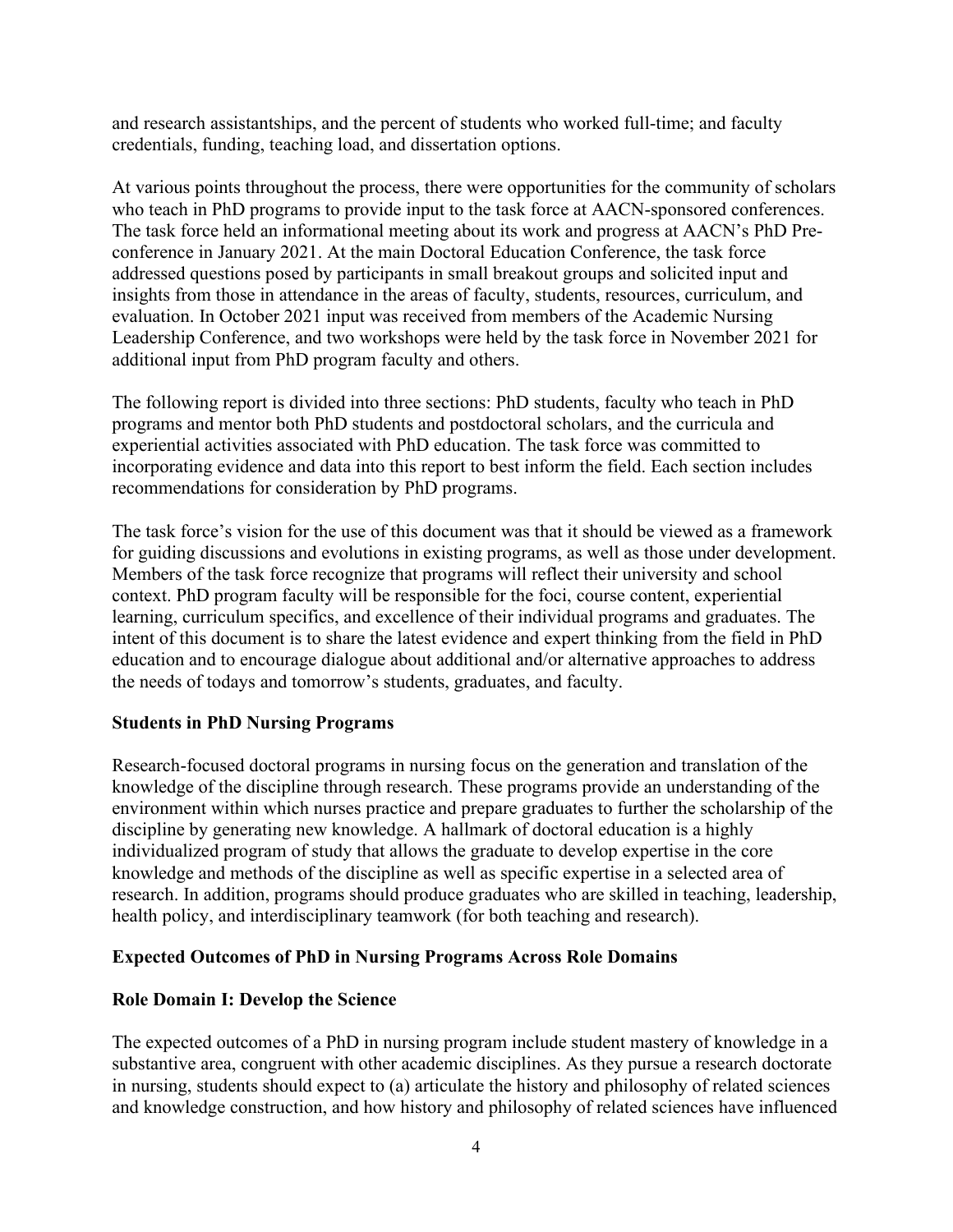both current nursing knowledge and the rapidly evolving nature of the nursing discipline, and (b) critique and integrate different scientific perspectives that guide the conduct of inquiry and research. Such paradigms include but are not limited to race, feminism, and/or gender theories. Cultural humility (Tervalon & Murray-Garcia, 1998) requires a lifelong commitment to selfevaluation and critique as well using one's knowledge to partner with others to advocate for change to improve health disparities. Cultural humility in research includes having a nuanced understanding of (a) the power relations inherent in contemporary social processes, including the role of racism and sexism in shaping health outcomes, and (b) diverse analytic approaches that allow for deep examination and exploration of underlying factors influencing health disparities.

### **Recommendations:**

- 1. PhD-prepared nurse scientists should utilize professional ethics and judgment to conduct original research, be proficient in communicating research findings to lay and professional audiences, and identify implications for policy, nursing practice, future research, and the profession.
- 2. PhD in nursing graduates should possess the knowledge and skills required to assume leadership in the conduct of culturally competent research and scholarship to improve nursing practice. Nurse scientists who engage in the study of people and their health must practice cultural humility.
- 3. Graduates should be able to generate new ideas based on a critical evaluation of existing knowledge and develop, apply, and test theories that guide research and nursing practice, including emancipatory paradigms, which have as a central focus the role of unequal power relations in shaping social processes, including health care.

### **Role Domain II: Steward the Discipline**

The expected outcomes of preparation for "stewarding the discipline" are broad. In the introduction to *Envisioning the Future of Doctoral Education: Preparing Stewards of the Discipline*, a collection of essays commissioned for the Carnegie Initiative on the Doctorate, the PhD-prepared individual is defined by Lee Shulman as "a steward of [their] discipline or profession, dedicated to the integrity of its work in the generation, critique, transformation, transmission, and use of its knowledge" (Shulman, as cited in Golde, p. 3). This definition is the one most used by nurse scholars and informs the outcomes for graduates of nursing PhD programs proposed in this report.

Graduates of the PhD in nursing (across multiple academic and non-academic settings) should be able to integrate components of scholarship, including research, teaching, mentoring, and service to the profession. Morris et al. (2021) state that stewarding the discipline involves the generation of knowledge as well as leadership, conservation of history and fundamental ideas inherent in the discipline, policy development, and critique of inequities in the healthcare system. Given the unique nature of each PhD-prepared nurse's career, the process of stewarding will be performed in the context of prior experiences, expertise, and role expectations. For example, a stewardship portfolio might include leadership in major professional nursing associations designed to shape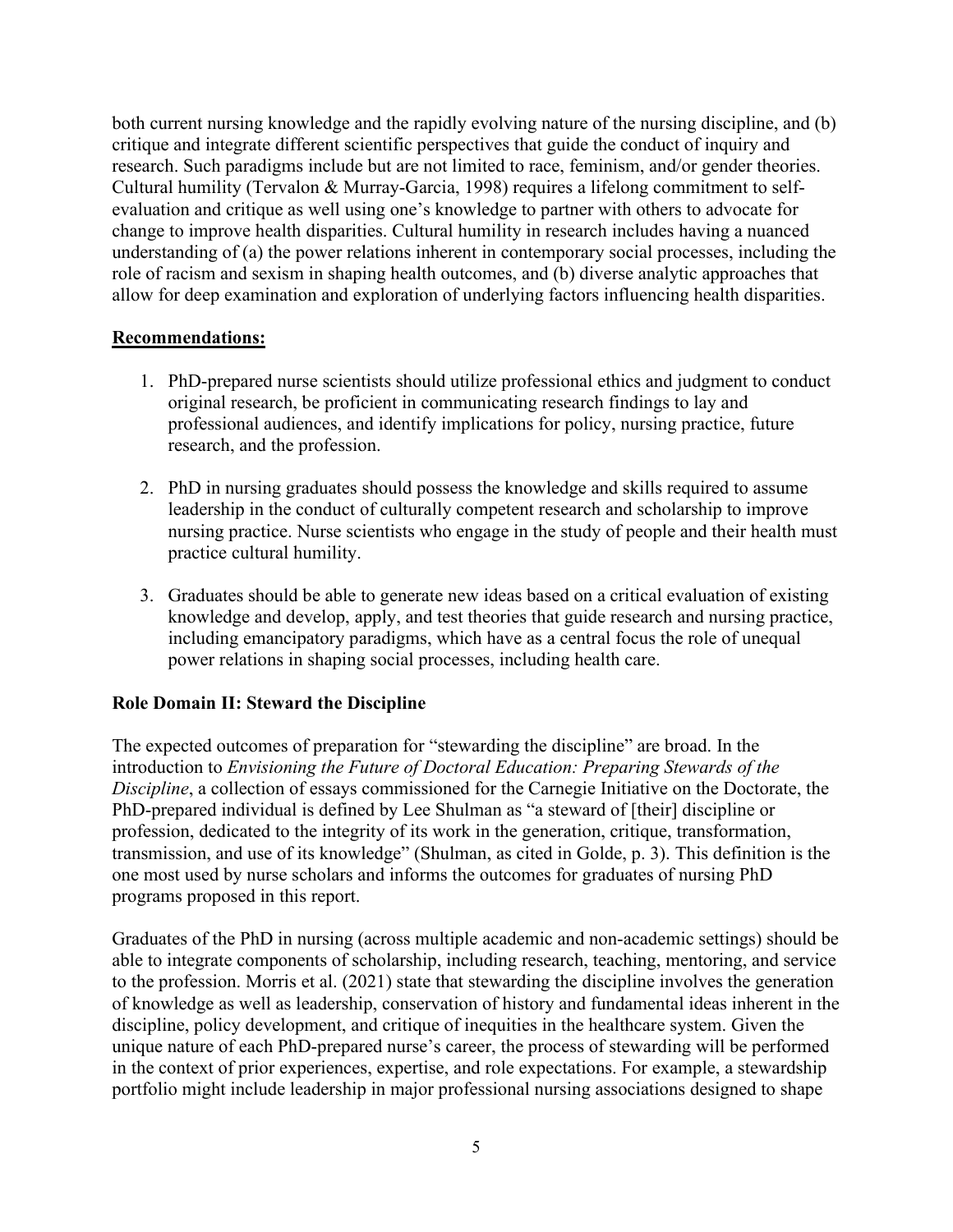and influence policy and practice. Disciplinary stewardship within academia might involve monitoring, evaluating, and revising curricula across programs and ensuring that accreditation standards are met. The PhD-prepared nurse should be able to critique and revise curricula to reflect current social, political, and ethical issues in health care. Finally, PhD-prepared nurses must strive to accomplish higher and broader scholarship and dissemination efforts by assessing and addressing ongoing issues of scholarly accountability, professionalism, and respect for all people.

Outcomes expected of graduates of PhD nursing programs include the ability to (a) provide leadership in analyzing, synthesizing, and articulating the sociopolitical factors shaping current health inequities; (b) articulate the sociopolitical history of nursing and the fundamental ideas inherent in the discipline, including its commitment to health promotion; and (c) engage in professional activities (in academia or another setting) that are informed by a commitment to generating new knowledge to reduce health disparities and improve health outcomes.

### **Recommendation:**

1. The PhD in nursing graduate should be prepared to analyze, synthesize, articulate, disseminate, and translate the social and political contexts that shape health inequities.

### **Educational Pathways to the Research-Focused Doctorate in Nursing**

As the landscape of academic nursing continues to transform, educational pathways to the PhD in nursing have changed accordingly. Over the past decade, the number of research-focused doctoral programs has increased from 78 in 1999 to 145 in 2020 (AACN, 2000; AACN, 2021d). These programs continue to prepare scholars and investigators to advance the knowledge base for nursing and health care and related areas such as health policy and informatics. PhD graduates are expected to provide leadership in the advancement of academic nursing, in collaboration with their colleagues in practice, and engage in stewardship for the profession. Although the focus and setting of this work may vary, graduates should be prepared to serve as role models and mentors.

In 2010, the AACN Task Force on the Research-Focused Doctorate in Nursing described multiple pathways to obtain a PhD in nursing (AACN, 2010). At that time, nurses could enter a PhD program after completing a baccalaureate in nursing, a master's in nursing, or a DNP degree. Some PhD programs admitted nurses with graduate degrees in other disciplines, and other programs admitted individuals with no nursing background or degrees.

Since that time, many nursing programs have streamlined educational pathways to address barriers to degree interest and pursuit. Varied pathways, innovative programming, and alternative delivery modalities (e.g., hybrid and/or completely online) offer students flexibility and support for achieving diverse career goals, consistent with AACN's vision for academic nursing (AACN, 2019). Another catalyst for clear and varied educational pathways to the PhD program is the need to prepare individuals to investigate research priorities focused on the future of nursing, health determinants, and care delivery (NACNEP, 2020) with a greater emphasis on health equity (National Academies of Sciences, Engineering, and Medicine [NASEM], 2021).

Given the need to advance and transform nursing science, all individuals who enter a PhD in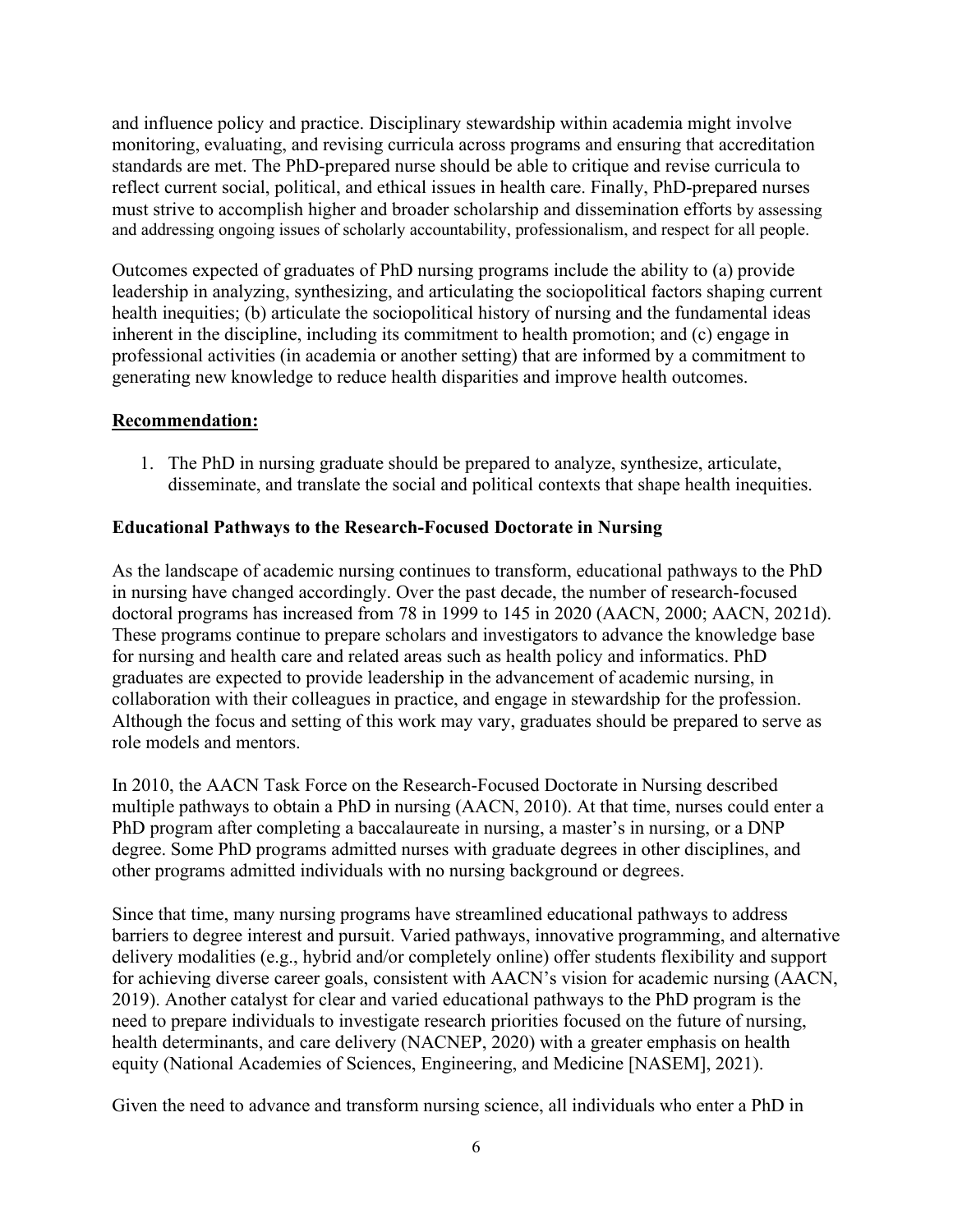nursing program should complete an educational program that includes, at a minimum, the learning outcomes competencies delineated in *The Essentials: Core Competencies for Professional Nursing Education* (AACN, 2021b). Although the Essentials does not directly apply to the research-focused doctorate, the sub-competencies presented provide curricular guidance for creating seamless pathways between nursing degrees as well as efficient, effective doctoral program delivery. As a practice discipline, building on the entry-level (pre-licensure) and/or advanced-level (post-licensure) sub-competencies would augment the preparation of graduates to engage in the scholarship of discovery and scientific inquiry into clinical and socially relevant phenomena. It is also important to recognize that approximately 12% of PhD students are individuals from other countries (AACN, 2021d) whose educational preparation in nursing may vary considerably from American educational models (Institute of Medicine, 2011). Therefore, international PhD students may need additional support, mentorship, and socialization as they transition to doctoral education in the United States (Schneider, Bender, Madigan, & Nolan, 2020).

Some PhD tracks in nursing may prepare graduates for research in a non-clinical area relevant to nursing, such as health policy or informatics. These programs should include significant content and experiential experiences related to that substantive area of focus. Although research and teaching are the most frequently cited reasons for pursuing a PhD in nursing (AACN, 2021a), it is essential that PhD in nursing programs prepare nurse scientists to (a) bridge research, practice, and policy chasms in society; (b) assume emerging roles beyond academia (Polomano et al., 2021); and (c) steward the discipline by generating impactful nursing knowledge (Joseph, McCauley, and Richmond, 2021).

### **Recommendations:**

- 1. Programs should consider identifying tracks or minor courses for PhD students that support knowledge and skills development in areas complementing their focus of inquiry.
- 2. PhD program curricula should consider the variation between American and international nursing education models to facilitate successful transition, progression, retention, and graduation of international students.

### **Pathways to the PhD in Nursing**

Based on the AACN *Essentials* (2021b) for professional nursing education, there are two distinct pathways to the research-focused doctorate: Level 1 as a pre-licensure entry point and Level 2 as post-licensure entry. This is consistent with the multiple pathways originally described in AACN's 2010 position statement. In addition, a recent survey of PhD students in nursing ( $n =$ 568) revealed only a small number of individuals (1.8%) without a nursing degree (AACN, 2021a) chose to pursue a research-focused doctorate in nursing. The task force believes these individuals may need additional support before and/or during their program to achieve the goals set out in this document for PhD students and graduates in nursing science. These areas could include understanding and articulation of the need and skills to translate knowledge into practice, stewarding the discipline, phenomena related to health, and mentoring other students in nursing degree programs. One, but not the only, approach to provide this support and socialization into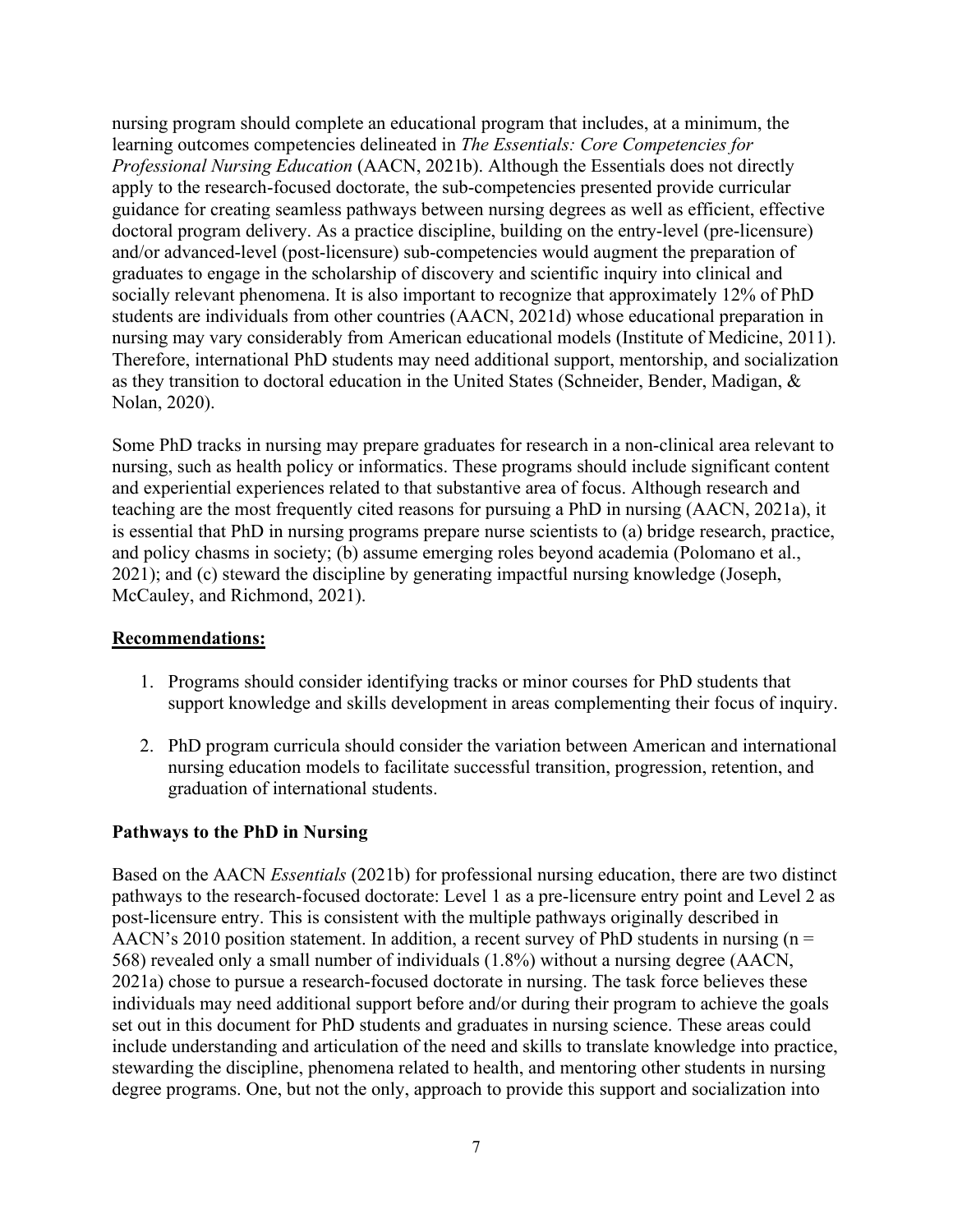the discipline of nursing could include completion of an accelerated baccalaureate or graduate entry master's degree either prior to admission or as part of the PhD program progression.

While a post-master's educational pathway for the research-focused doctorate is the most typical, degree completion time is similar to that of a BSN-PhD pathway. In a recent survey of 568 PhD students, 430 (75.7%) entered their program with a post-master's degree (AACN, 2021a). The average time to PhD completion in 2020 was 5 years, with at least 80% of schools reporting a completion rate of 6 years or less (AACN, 2021c). Peterson and colleagues (2015) found a similar time to degree completion for BSN-PhD students, averaging 5.7 years. These findings suggest that strategies are needed to maximize timely completion of a PhD degree in nursing for post-master's students.

### **Recommendations:**

- 1. Facilitate entry into a PhD program early in the student's career.
- 2. PhD in nursing programs that admit individuals who do not have a nursing degree should consider how to ensure that students obtain the knowledge that support a career commitment to the discipline and profession of nursing. One option could be to complete an accelerated BSN or graduate entry MSN degree.
- 3. PhD programs should have intentional strategies in place to reduce time to degree completion, particularly for students with a graduate degree.

## **Financial Resources for PhD in Nursing Students**

The availability of sufficient financial resources to complete a research-intensive doctoral program successfully remains elusive. Despite evidence of cost concerns and economic constraints among doctoral students and PhD graduates (Fairman et al., 2021; Peterson et al., 2015; Squires et al., 2014), mechanisms for financial support continue to decrease. Although students may be provided with tuition waivers, health insurance, or stipends (which are frequently associated with assistantships), needs such as housing and childcare typically remain unmet (Fairman et al., 2020).

Financial challenges are numerous for PhD students. Limited scholarship support, debt related to previous education, and responsibilities to home and family impede the ability of many students to pursue full-time PhD education, often delaying timely completion of a doctoral degree (Peterson et al., 2015). Among 107 PhD programs recently surveyed, the 3-year median percentage of students enrolled who worked more than 20 hours per week was greater than 85% (AACN, 2021c). Due to the financial necessity of maintaining employment, many students pursue their doctoral degrees through part-time study, further increasing time to degree. Over the past three years, only slightly more than half (52% to 55%) of doctoral students were enrolled full-time (AACN, 2021c). A 2021 survey of 568 PhD students found that only 63.7% were attending their programs on a full-time basis. These delays serve to limit the career horizon for nurse scientists.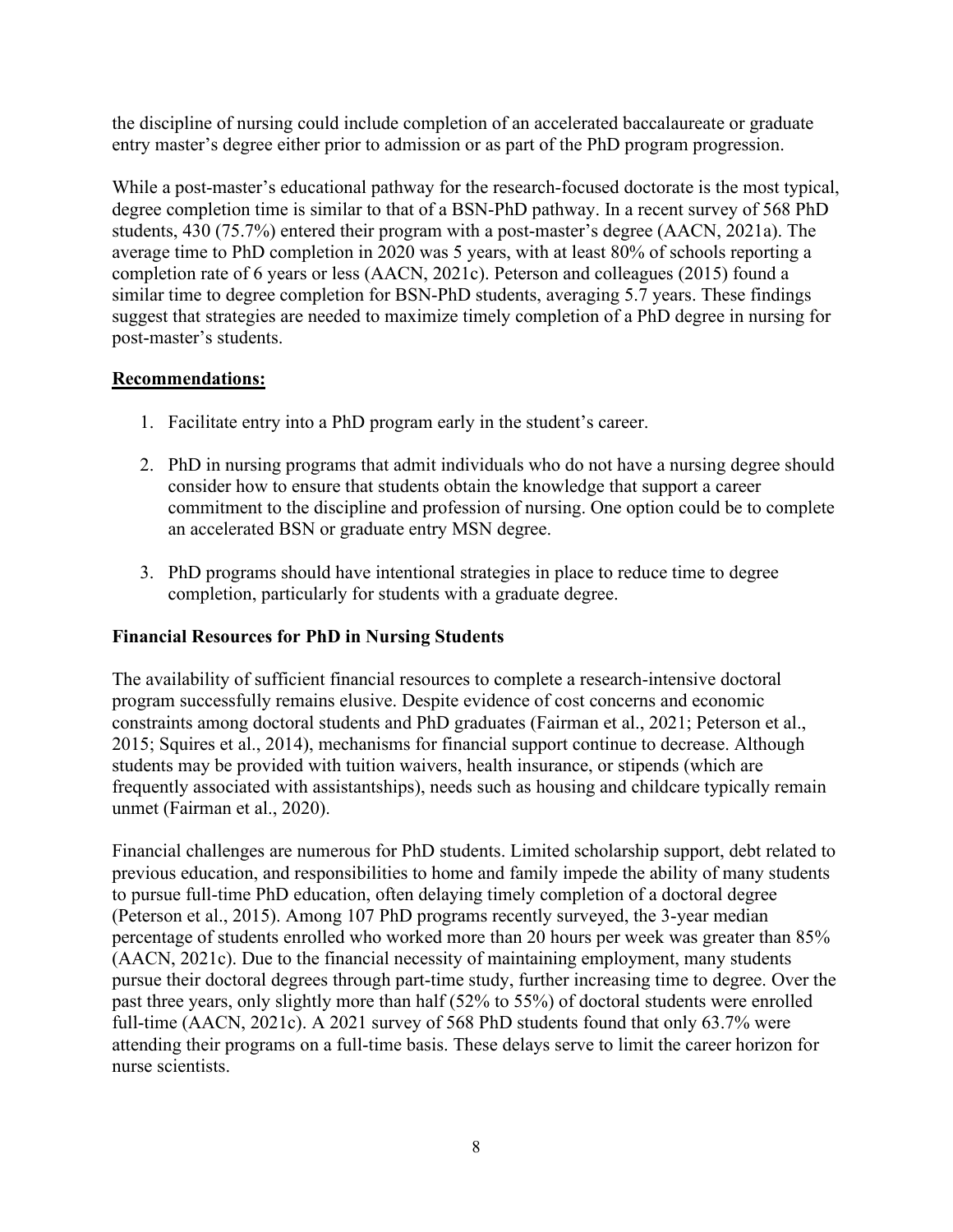Financial resources for students pursuing a research-focused doctorate are essential to their success, regardless of whether the sources are federal, foundation, private, or institutional funds (Nehls & Rice, 2014). Mechanisms for financial support should be available to all doctoral students, along with reasonable stipends that adequately cover living expenses. Such funds can promote full-time study or minimize the need for students to work full-time. International students are not eligible for financial support through federal funding mechanisms, therefore diversification of funding streams for students are needed beyond federal sources. Additionally, it is recommended that faculty be engaged in exploring avenues of support for their PhD students (e.g., grant assistantships, teaching assistantships, project management opportunities). Adequate financial assistance and scholarship support can reduce and potentially eliminate the economic barriers to doctoral education, thereby augmenting timely degree completion.

### **Recommendations:**

- 1. PhD program scholarships and student funding should be a priority of deans, advancement officers, campus officials, professional organizations, and legislators.
- 2. Increase federal and foundation traineeship funds for both pre- and post-doctoral nursing education.
- 3. PhD programs are encouraged to infuse greater flexibility in curricular offerings to increase access, decrease financial challenges, and enhance opportunities that support both full and part-time study, with a focus on timely degree completion.

### **Diversity in the PhD in Nursing Student Population**

According to the 2017 National Nursing Workforce Survey, Smiley, and colleagues (2017) noted that White females continued to comprise the vast majority of nurses in the U.S. workforce. Findings from this survey showed the gender, race, and ethnic diversity among registered nurses as follows:

- $\bullet$  9.1% male
- 5% of Hispanic or Latino origin
- 19.2% indicated that they were minorities: Asian (7.5%), Black/African American  $(6.2\%)$ , other  $(2.9\%)$  and two or more races  $(1.7\%)$

The authors noted that these percentages, while slowly increasing, do not reflect the population of the United States. For example, the percentage of nurses in the survey who identified as Asian exceeded the 5.7% represented in the U.S. population, and the percentage of nurses who identified as Black/African American was below the 13.3% in the U.S. population (Smiley et al., 2017). As the population of the United States continues to shift, society will become more racially and ethnically pluralistic, with Non-Hispanic Whites projected to remain the single largest race or ethnic group for the next 40 years (Vespa et al., 2020).

Academic nursing leaders recognize the critical need to increase both the number and diversity of PhD-prepared graduates to become nurse researchers and faculty members. PhD programs in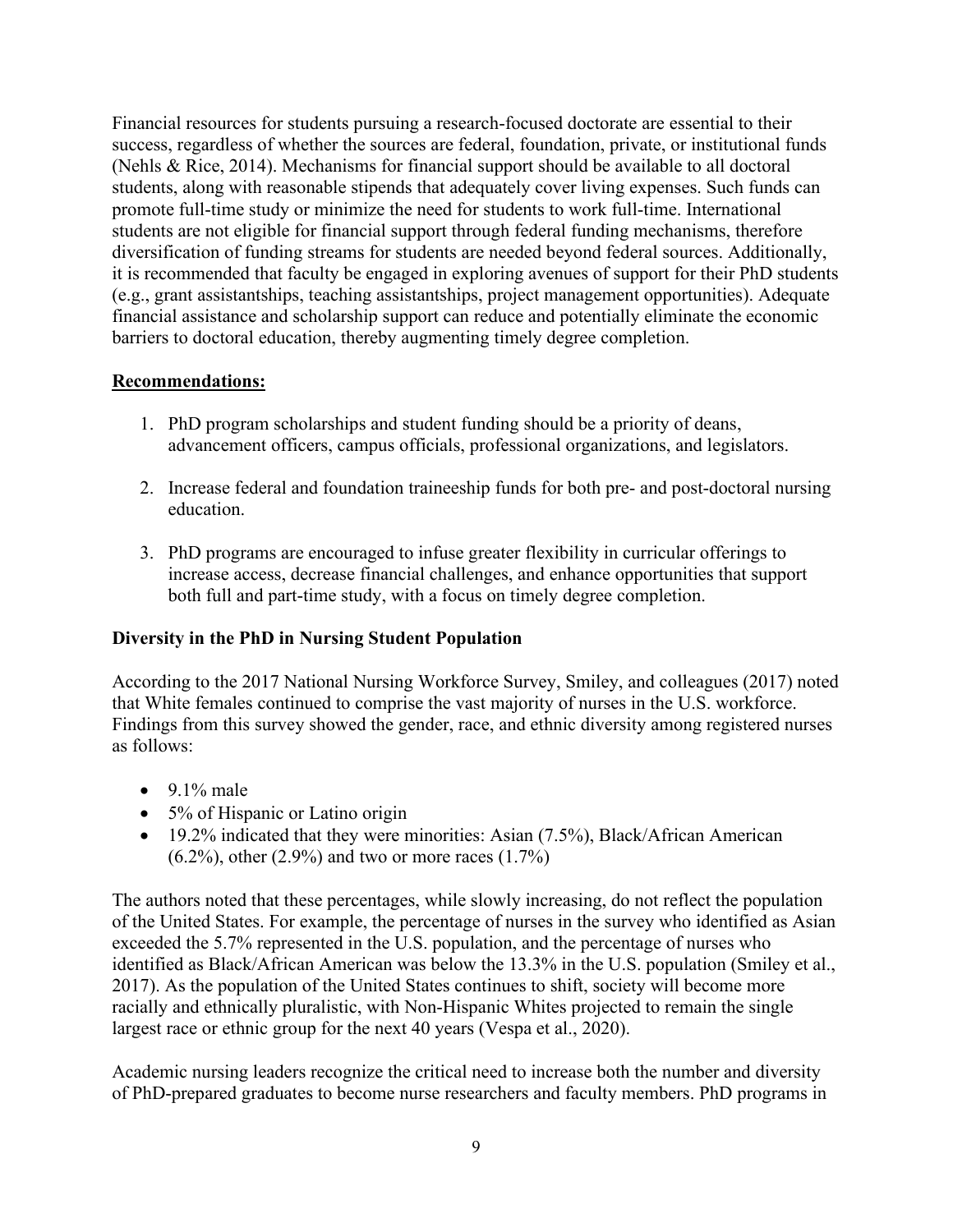nursing benefit from a rich diversity of experiences and perspectives, as well as greater opportunities for innovation afforded by a student population that reflects differences in race, culture, gender, religion, mental or physical abilities, age, sexual orientation, and/or other characteristics. Given the predominance of White women in nursing, schools should focus on increasing racial, ethnic, and gender diversity in PhD programs. This recommendation is not new. In 2004, the Sullivan Commission recommended that academic programs increase diversity in the health professions and advised schools to create new and non-traditional paths to becoming a nurse researcher. Current realities and calls for action reflected in the report on the *Future of Nursing 2020-2030 (*NASEM, 2021) and the National Institute of Nursing Research's strategic plan (NINR, 2021) call for PhD programs to recruit and retain more students from diverse backgrounds.

In a recent study of PhD students, AACN (2021a) confirmed that White women represent the majority in research-focused doctoral programs in nursing. Among the 558 respondents, the majority were female (89.1%). Twelve students did not designate their gender (1.6%) or responded as non-binary/ gender-diverse (0.5%). Across the schools surveyed, the majority of student respondents indicated that they were White (71.7%), followed by Asian (10.6%) and Black/African American (8.1%). Most of the students were not Hispanic or Latino (91%). Thirty-five students (6.2%) declined to identify their race.

This evidence suggests that further focus on recruitment, retention, progression to graduation, and mentoring is essential to increase diversity, equity, and inclusion in nursing PhD programs. To achieve these objectives, two successful models should be considered: the Future of Nursing Scholars program (RWJF, 2015) and the Jonas Scholars initiative (Jonas Philanthropies, 2021). Recent literature such as *The Future of Nursing 2020-2030: Charting a Path to Achieve Health Equity* emphasizes key considerations for enhancing the recruitment, retention, and graduation of nurse scientists. This report calls for including promoting diversity, equity, and inclusion in nursing education and the workforce, as well as increasing the number of PhD-prepared nurses among the nursing profession's priorities for the next decade (NASEM, 2021).

### **Recruitment**

Key strategies to *enhance recruitment* of students from a wide variety of diverse backgrounds include:

- Educating faculty in PhD programs to implement strategies for recruitment and retention of students based on the adoption of holistic admissions principles and practices.
- Building and sustaining partnerships with community colleges, Historically Black Colleges and Universities (HBCUs), Hispanic-serving Institutions (HSIs) offering BSN and MSN programs, and Tribal Colleges and Universities.

*Enhancing diversity*. AACN (2019) promotes four approaches to improving recruitment to PhD in nursing programs:

- Identify nurses who have an interest in and proclivity for research
- Create strong peer connections and real mentorship experiences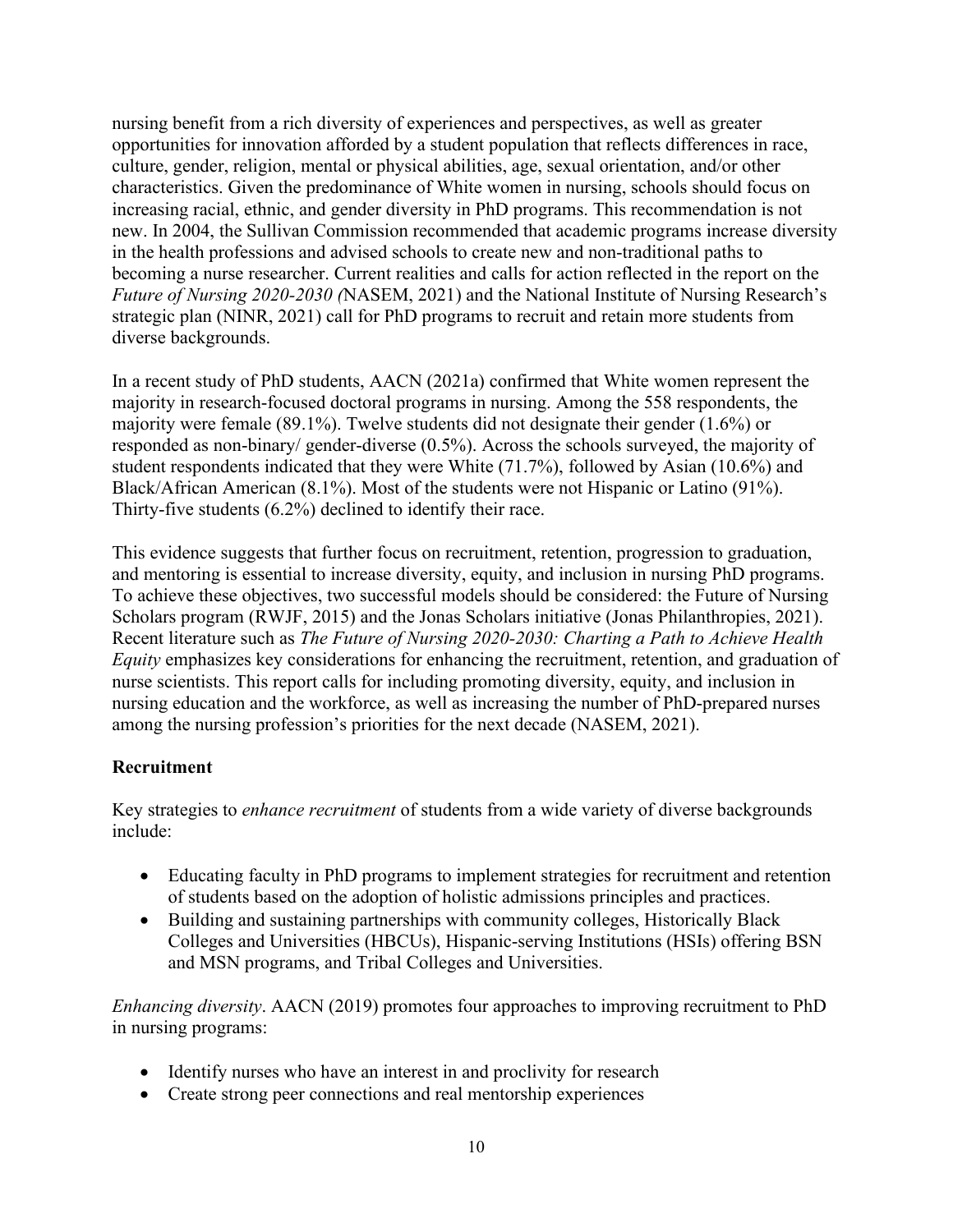- Highlight the impact of nursing science and make it "come alive" for future PhD students
- Create opportunities for early exposure and develop a curriculum that reflects modernization in science

In response to projected changes in the population of the United States, efforts to recruit a more diverse cadre of nurse scientists require a heightened focus. Over the past decade, several schools were funded by the National Institutes of Health (NIH) using the Bridges to the Doctorate grants. NIH discontinued the Bridges to the Doctorate grants funding for nursing schools. These programs were very successful at recruiting, nurturing, and graduating diverse students who went on to become faculty and nurse scientists in research-intensive schools of nursing. Re-institution of this funding mechanism and the eligibility of nursing schools should be reconsidered by NIH as a viable funding investment to continue to diversify the professoriate and nurse scientist pool.

In addition to the strategies and approaches listed above, the task force supports the recommendations advanced in the Institute of Medicine (2004) report *In the Nation's Compelling Interest: Ensuring Diversity in the Health Care Workforce* and the AACN's (2009) cultural competency document *Establishing a Culturally Competent Master's and Doctorally Prepared Nursing Workforce*. The task force understands that a culturally diverse faculty and student body will facilitate and strengthen efforts to achieve cultural humility for all nurse scholars.

### **Recommendations:**

- 1. Continue to monitor changes in U.S. population trends and remain mindful of the need to retain students who represent patients, families, and communities served.
- 2. Schools of nursing and PhD programs should display clear commitments to diversity, equity, and inclusion in their vision, mission, and value statements that dovetail with holistic admissions policies and practices.
- 3. By 2025, PhD programs in the U.S. should establish admission cohort targets to ensure a first-year class that is approaching or exceeding 50% racially, ethnically, and gender diverse.
- 4. Implement and evaluate regularly (e.g., every 2 years) the admission, progression, and graduation data for diverse students using a doctoral advancement readiness selfassessment tool (DeWitty et al., 2016).
- 5. Make program adjustments based on predictors of success of all students, with particular attention to underrepresented minorities. Develop support structures in the program based on those predictors.
- 6. Programs should partner with minority organizations to glean timely and workable strategies for attracting and supporting PhD students.
- 7. Identify promising diverse scholars early in their career (i.e., pre-licensure programs) and provide programmatic support and resources for advanced research education and career development.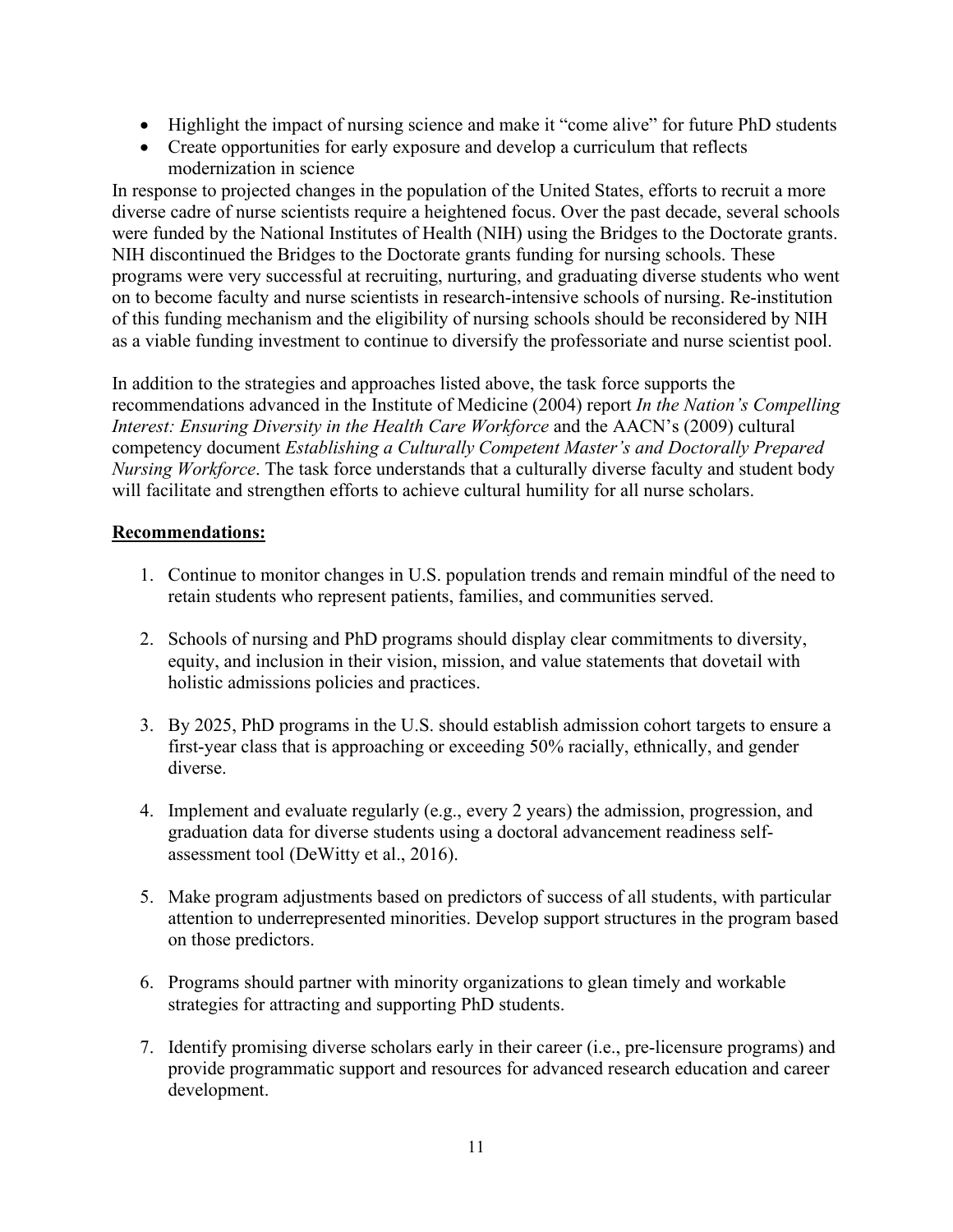8. Create partnerships with minority scientists in collaboratives and foster transdisciplinary science mentorships and support for students to combat the isolation experienced by many minority PhD students.

*Student recruitment.* In a recent study of PhD students, the majority of students (75.7%) entered the PhD program through the post-master's route (AACN, 2021a). The two most frequently selected factors reported as considerations in choosing a PhD in nursing program were location and program reputation. However, cost, program distance and accessibility, and institutional tuition support also were cited. Less than half of PhD program matriculants (43.8%) had considered the DNP program before entering the PhD. Decision-making processes of students considering whether to pursue a DNP or PhD requires further study and analysis.

### **Recommendations:**

- 1. Develop consortia and partnerships among PhD programs to maximize faculty and program expertise (e.g., the Council on Intercollegiate Collaboration).
- 2. Increase federal support and university fellowships significantly to enable students to pursue full-time PhD study. Meet with graduate school administrators to explore whether PhD in nursing students receive equitable access to university funding.
- 3. Counsel students regarding possible career paths for emerging scientists. Invite PhD graduates employed in a variety of academic, public policy, practice, federal agency, and private foundation settings to articulate examples of their programs of research and serve on mentoring teams and/or dissertation committees.
- 4. Encourage joint academic appointments for PhD graduates employed in other settings to provide models for students and help them envision new roles for PhD-prepared nurses.

### **International PhD Student Support Strategies**

International students bring richness of global, multicultural, and diverse perspectives to the PhD in Nursing. In 2016, about 10 percent of students enrolled in research-focused nursing doctoral programs were non-US residents (Schneider et al., 2020), increasing to 12% in 2019 and 2020 (AACN, 2021d). To support international students in research-focused nursing doctoral programs, strategies are needed to include (but are not limited) to:

- Communicate to international students the expectations, objectives, and curricular requirements
- Facilitate international student connection with relevant boards of nursing related to required licensure and/or certification
- Guide/mentor international students in research topics relevant to their home countries or with a global agenda, if applicable
- Identify available resources or funding in support of international students
- Actively address issues of bias and/or discrimination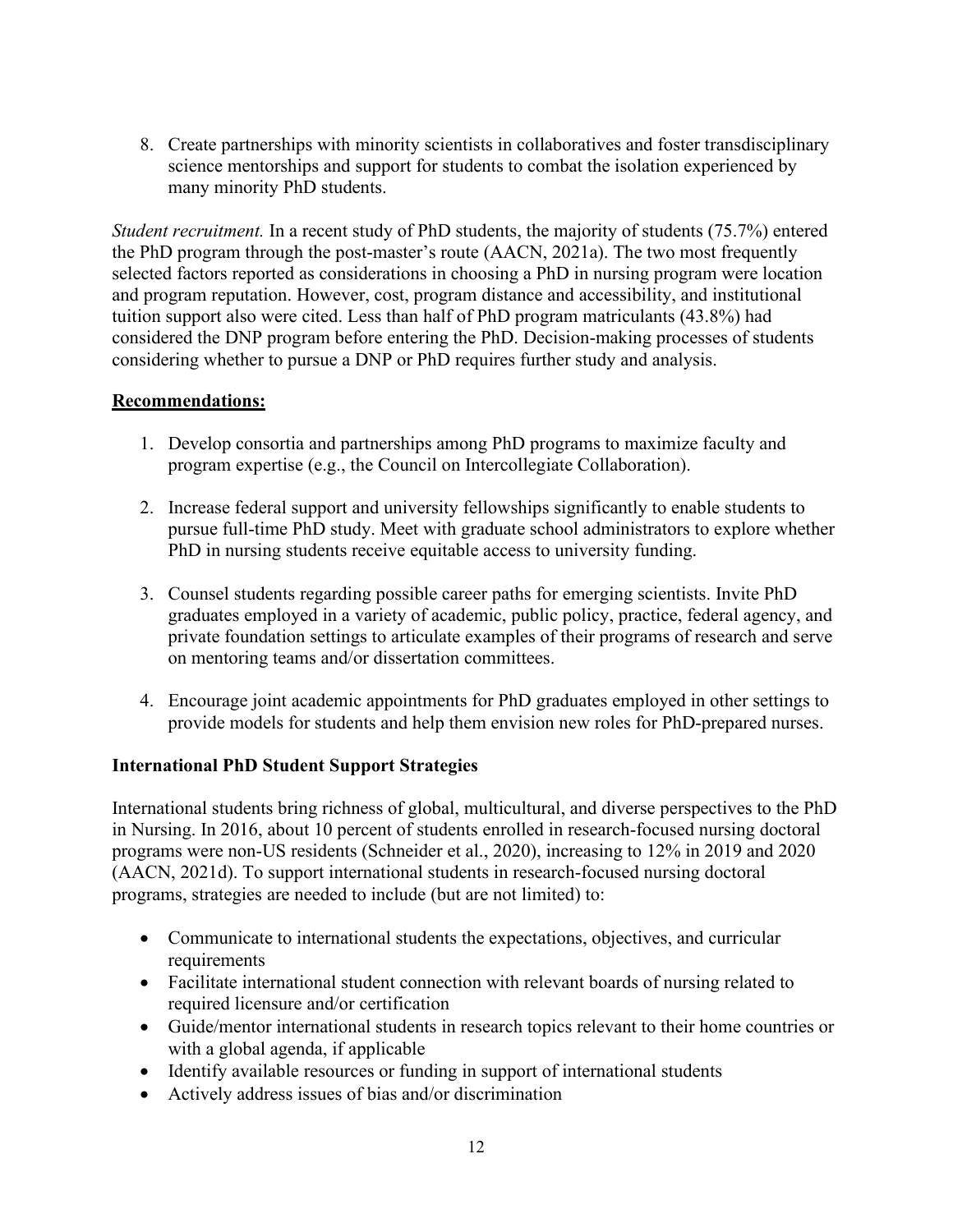- Socialize international students by creating a sense of belonging
- Provide equitable research experiences for international students

### **Recommendations:**

- 1. Formalize mentoring relationships with international students, preferably with either students or faculty from the student's home country.
- 2. Actively address any issues of potential bias and/or discrimination.
- 3. Connect students to international programs both on campus and in the community for networking and support.
- 4. Form a cohort or peer support, preferably students from the same country.
- 5. Tailor support services to meet identified needs of international students.
- 6. Enhance support service during the dissertation process such as selecting dissertation committee and chair that commit to success of the international students.

### **Retention and Progression to Graduation**

In a recent study of current PhD students, 362 (63.7%) were enrolled full-time, 469, (82.6%) are expected to graduate by 2023 (AACN, 2021a). Time to graduation as well as full- and part-time enrollment statistics should be analyzed to ensure flexibility in program admission and retention as three-year, full-time doctoral programs may not be feasible for certain students. Diversity, equity, and inclusion efforts related to admission and program progression are important considerations for certain student populations and essential to increasing diversity in the nursing workforce and among nurse scientists.

Once the student is enrolled, retention and progression are of paramount importance. A number of students, faculty, and program characteristics have been identified as facilitators of successful student progression through the PhD program to graduation and the development of successful research careers. Barriers also exist that may serve as impediments to successful completion for even the most motivated and gifted students, including but not limited to emotional and cognitive stress and their mental health status. Of importance is the need to minimize the psychological impact that is often more pronounced among international students. Melnyk and colleagues (2021) found that students in nursing, medicine, and other health sciences experience more depression, anxiety, and stress when compared to their faculty. Likewise, depressive symptoms are common among international students (Schneider et al., 2020) Doctoral programs should determine that (a) facilitators are in place to ensure student success in achieving a role as an independent scientist, (b) barriers do not hinder appropriate preparation of graduates for a career in academe, and (c) resources and strategies are in place to support student physical, mental, and emotional wellness. Facilitators to the development of a research career that are intrinsic to the student include: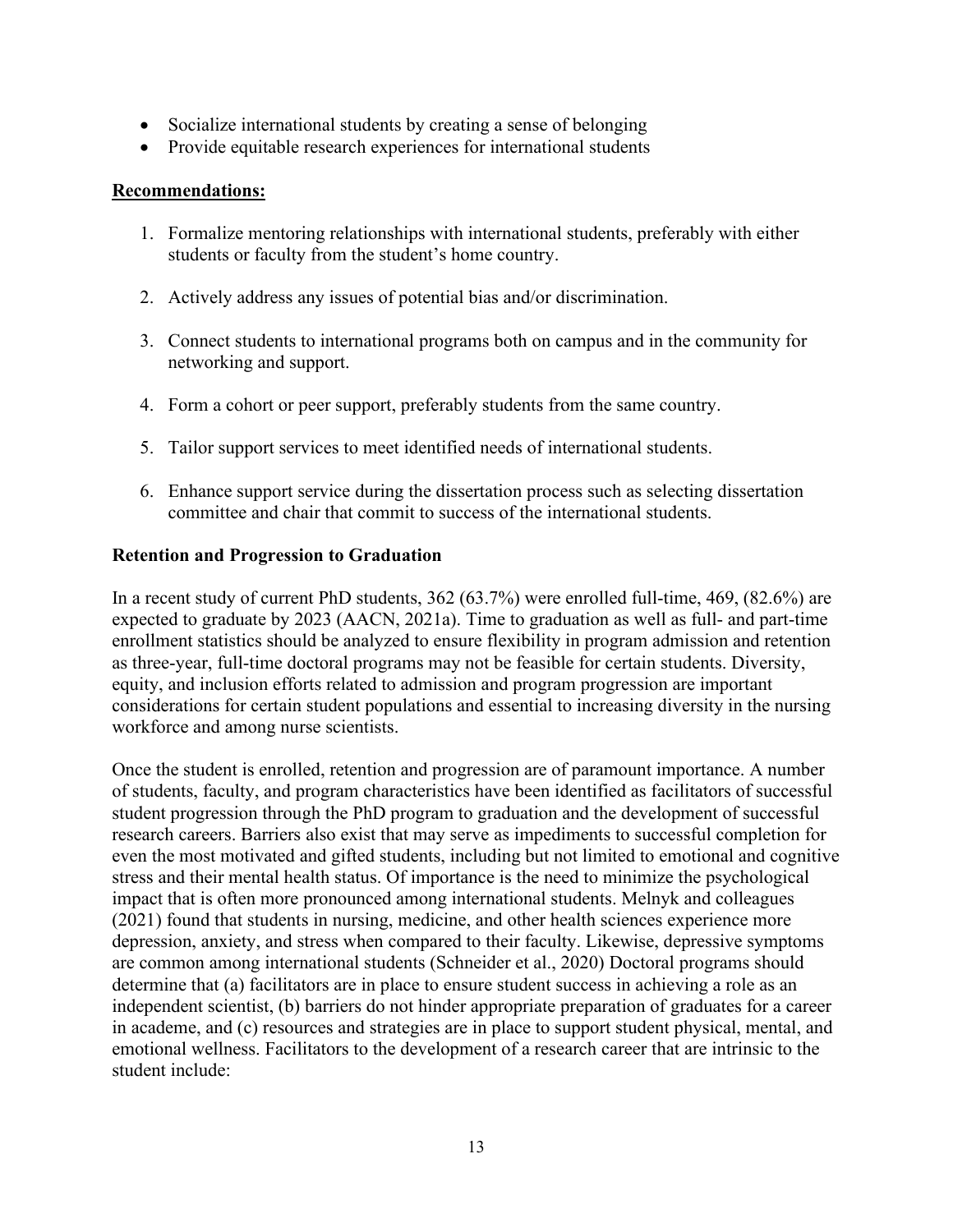- A clear focus about their research program, the areas of knowledge in which they must obtain expertise, and the skills they will need to build a successful program of research.
- Understanding of and full engagement in their role as a mentee both during and following completion of their PhD studies.
- Sustained enthusiasm about their exposure to and experiential engagement in scientific discovery during their PhD studies.
- Ability to provide and benefit from feedback and constructive criticism.

In a study of characteristics and practices of nursing PhD students and the mentoring practices of their advisors, Nersesian et al. (2019, pg. 358) identified that students with the greatest likelihood of self-reported career readiness "(1) perceived their proficiency in key scholarly skills as high, (2) were older, (3) worked a larger number of hours per week, (4) had more responsibilities outside of school, (5) had both advising and mentoring support, (6) had a co-advisor, and (7) attended a private university." Lessons learned from the Future of Nursing Scholars program and the Jonas Scholars program can be used as frameworks for maximizing retention and graduation progression during scholarly study. Both programs included careful student selection and mentor matches, program process improvement year-over-year with ensuing student cohorts based on ongoing student and faculty feedback, funding and scholarship support, and acknowledgment of the importance of team building and the networking capacity of the students.

### **Recommendations:**

- 1. Ensure that the mentor assigned to a student has experience in and access to collaboration with scholarly teams aligned with the student's learning goals and research interests.
- 2. Establish tracking systems for early identification of at-risk students and offer academic advising, mentorship programs, and peer support (Montgomery et al., 2021).
- 3. Progression of students should be monitored closely by program committees. A formal self-assessment should include the student's performance in courses, conferences, presentations, publications, assistantships, practica, yearly goals for each of these competencies, etc. Recommendations for progression should be provided to the student and their mentor (or mentor team) following its review.

### **Career Opportunities in Academia and Other Settings**

The faculty shortage in nursing has been well documented over the past two decades. This shortage is expected to increase due to demographic and societal trends. Therefore, to meet the demands for nurse scientists and educators in academe, PhD programs should consider using innovative approaches to bolstering the numbers and expertise gaps of program faculty. Some approaches could include:

- Using active scholars who have retired to support students via mentoring, committee membership, and course offerings.
- Employ visiting scholar appointments across universities.
- Mobilize the expertise of junior and/or non-tenure track faculty as members of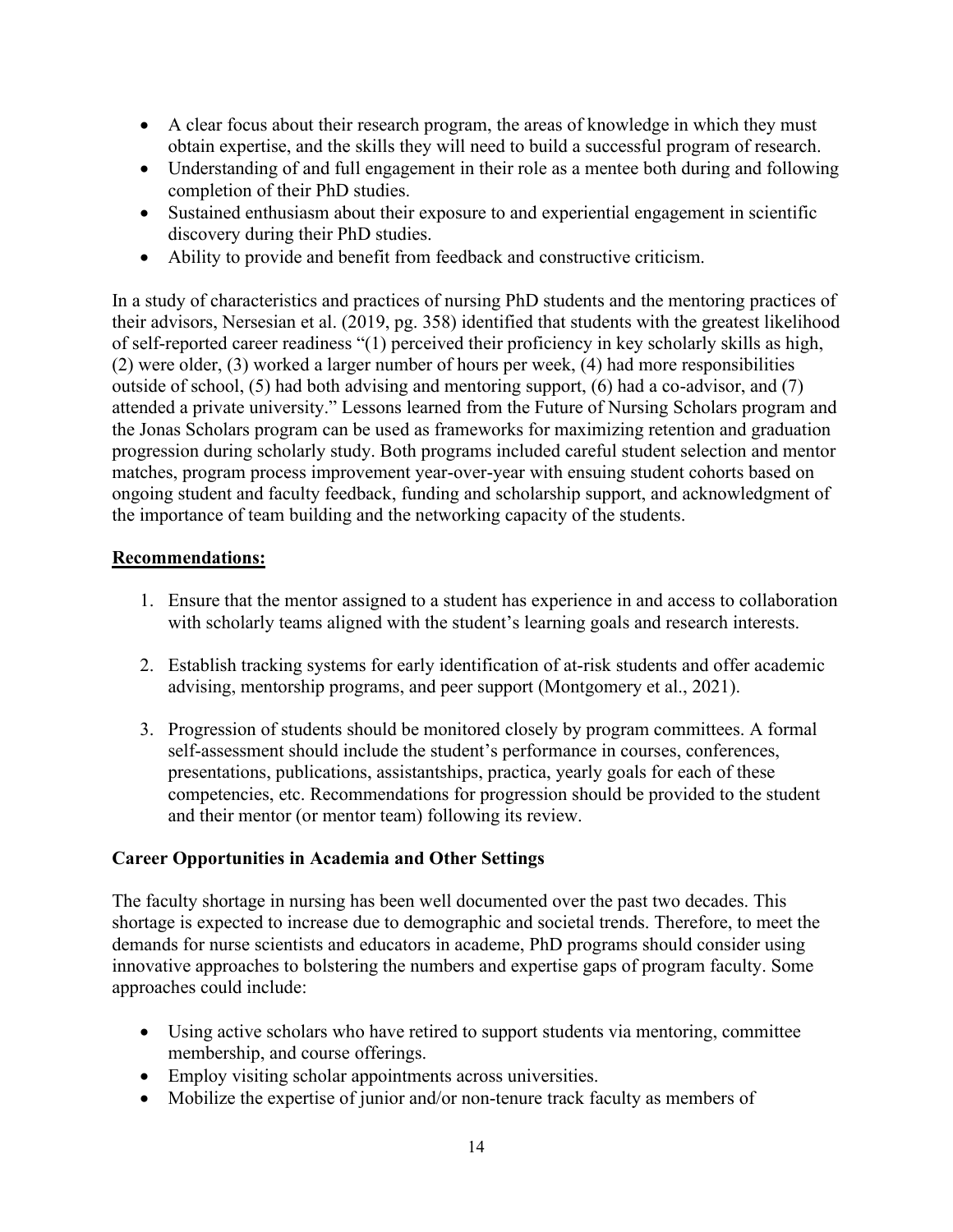committees, co-mentors, and in other capacities.

Recent events, including the COVID-19 pandemic, social/political unrest, economic crises, and calls to address structural racism, illuminate the need for transformational change in healthcare delivery, which presents new opportunities for graduates from PhD programs. Nurse scientists need to pioneer innovation in systems redesign, evidence-based practice, informatics and technology, competency-based education, learning technologies, public policy, academicpractice partnerships, and in other areas. PhD-prepared nurses are encouraged to practice and conduct research in healthcare systems, governmental agencies, public health, and other industries. In its 2022-2026 strategic plan for a research agenda to advance nursing science, NINR (2021) suggests "addressing the whole picture of health, including looking at health equity, social determinants of health (the conditions in which people are born, live, work, play, and age) and the translation of science into policy and practice." To address current and projected needs, the task force envisions expanded roles for PhD-prepared nurses practicing in the following three areas among others:

*System-based practice:* Changes include (a) the expansion of integrated health systems for care with an emphasis on care coordination across settings and the lifespan of individuals and populations, and (b) the promotion of interprofessional models of care and team-based science to address prevention and wellness, acute care, chronic disease management, and the social determinants of health. For students interested in roles in these or similar areas, a healthcare systems practicum that allows a deeper understanding and involves a scholarly project working with interprofessional teams across settings could be a very useful experience.

*Informatics and technology:* Distance learning and simulation technologies are influencing the education of future scientists, and patient care is increasingly provided through telehealth and new models of delivery. As more health systems integrate electronic health records, rich data repositories will offer new insights and opportunities to inform science and patient care delivery. PhD-prepared nurses who possess technology and data science skills will find a place in interprofessional teams within executive practice, working alongside colleagues from fields such as medicine, computer science, and informatics, to create new analytic approaches in health outcomes and translational science research.

*Academic-practice partnerships:* In *Advancing Healthcare Transformation: A New Era for Academic Nursing*, AACN (2016) envisioned a future of healthcare transformation through academic-practice partnerships. Partnerships among community organizations, individuals, and other stakeholders (including those involving nontraditional and diverse partners) will be needed to ensure that education programs are preparing graduates to address the multiple health needs of the changing population and health system. Students need exposure to existing partnerships, both within and outside of healthcare systems, to understand strategic power structures to help them achieve their research and scholarly goals related to improving health outcomes.

### **Recommendations:**

1. Support the transition to competency-based education in nursing schools.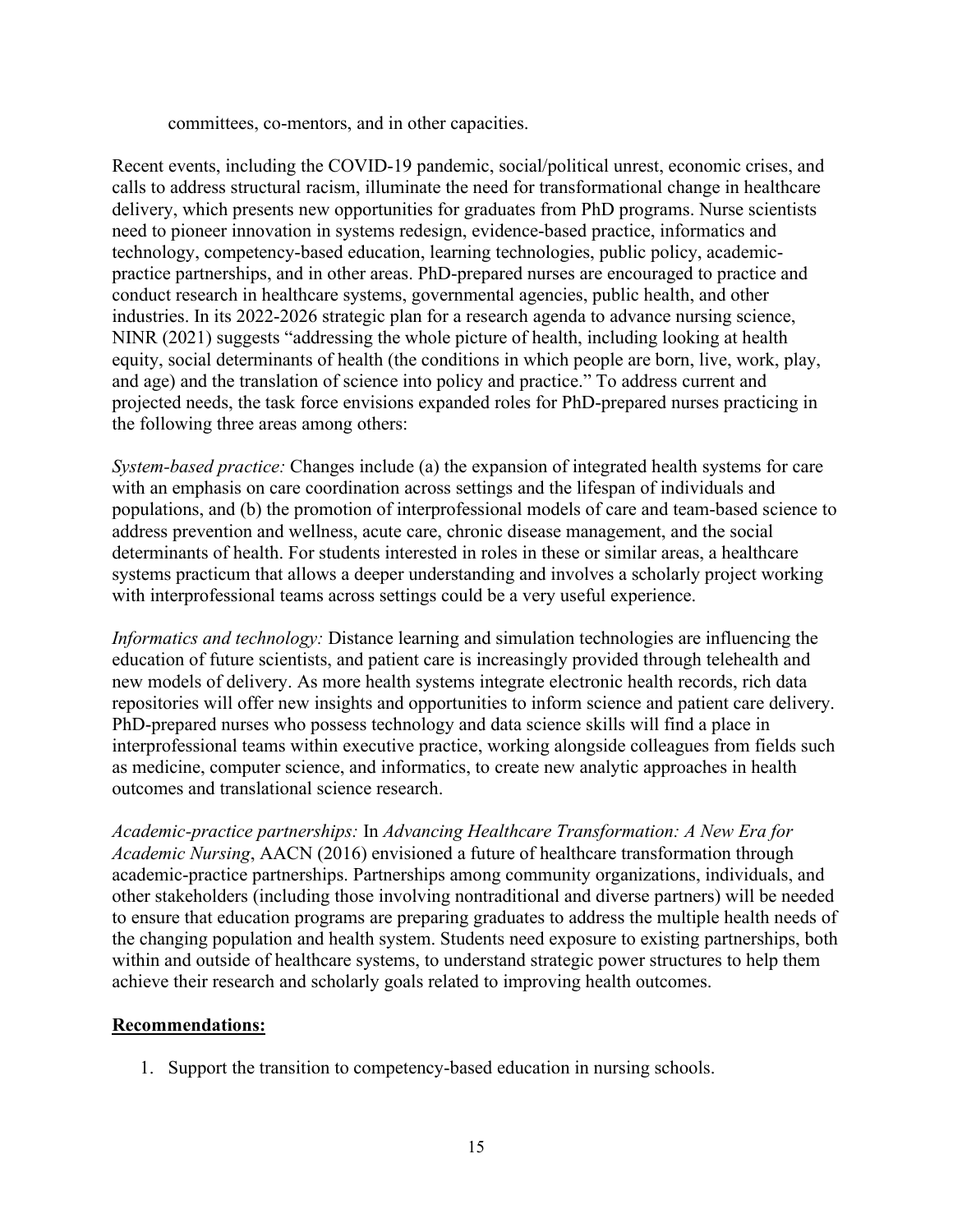- 2. Consider the use of e-Portfolios to (a) record competency achievement transparently between the academic setting and practice partnerships, and (b) provide enhanced documentation of personal leadership development plans, earned badges, certifications, tenure-track evaluations, and self-reflection appraisals to outline accomplishments as a nurse scientist in the future.
- 3. Promote research and generate evidence to develop science to identify best practices for academic-practice-industry partnerships that support PhD students and programs.

### **Faculty Advancement of Nursing Science**

A priority of PhD education is to advance nursing science and prepare stewards of the discipline. Golde and Walker (2006) describe the skills required for stewardship of a discipline: (a) *generation* of new knowledge and defending knowledge claims against challenges and criticisms, (b) *conservation* of the most important ideas and findings that are a legacy of past and current work, and (c) *transformation* of knowledge that has been generated and conserved by sharing with a variety of audiences both in and outside formal classrooms. As stewards, PhDprepared nurses assume leadership of the discipline and of nursing knowledge development inclusive of philosophy of science, history, and empirical research (Morris et al., 2021). Doctoral faculty in PhD programs serve as stewards of the discipline by teaching and mentoring graduate students to begin to assume this responsibility. To support this goal, faculty must conduct and disseminate their own scholarship as well as prepare doctoral students for stewarding the discipline.

Faculty in nursing PhD programs are expected to model and engage students in the art of discovery. Through the *generation* of their own research and scholarly activities, faculty lead by example, allowing students to witness and learn from the successes and challenges of knowledge development and dissemination, including subsequent policy and practice implications (See Table 1). In addition, faculty must challenge students to explore and contemplate explanations and solutions relevant to nursing issues, including possible alternative perspectives. To acquire and generate knowledge, students must have access to a curriculum that provides strong foundational knowledge of the philosophical and theoretical underpinnings of research methods and analyses as well as the skills to conduct research. In addition, students benefit from being exposed to and mentored by diverse faculty with varied interests and perspectives who can (a) facilitate discussions of topics for nursing inquiry, (b) role model successful programs of research and team science, (c) disseminate research outcomes to varied audiences, and (d) facilitate strategic networking with scholars within and outside the discipline. Successful PhD education in nursing helps students develop "habits of mind" that promote curiosity, encourage creativity, demand critical thought, and identify discerning questions about matters important to nursing and health. Faculty should support student exposure to multiple scholars as the collaboration amongst many will benefit the growth of all.

As stewards who maintain and promote continuity, stability, vitality, and critical inquiry within the discipline, faculty must engage in the *conservation* of knowledge by teaching students how to review both classic and new literature critically to acquire the breadth and depth of knowledge required to appreciate gaps in knowledge and directions for further inquiry. By providing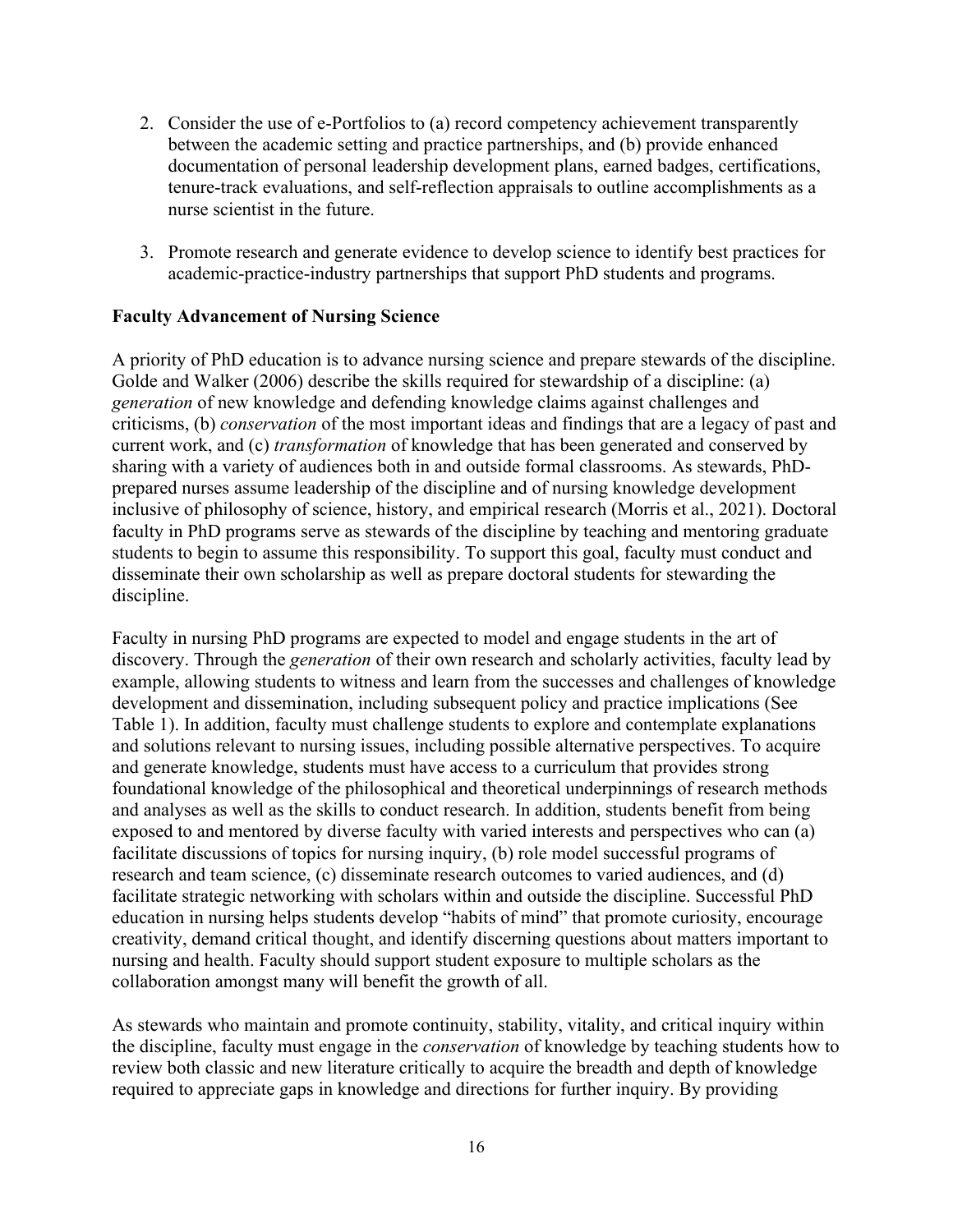strategic socialization opportunities for engagement with nursing scholars in the broader research community, faculty can prompt their students to consider how their research interests might fit into the larger context of nursing knowledge development.

The third component of stewarding the discipline, *transformation*, requires dissemination of research findings. Faculty need to encourage and assist students to share their research through posters and presentations at professional conferences, grant writing, publications, and communications with stakeholders with relevant interests. Through role modeling and coaching, faculty can provide a critical component of doctoral education by guiding students to assume these responsibilities.

To advance nursing science and the development of stewards of the discipline, PhD faculty should cultivate higher-level thinking by exposing learners to multiple and diverse perspectives that expand their consideration of problems and innovative possibilities for solutions. Faculty should encourage purposeful reflection and facilitate discussion in a safe environment to help students learn from their experiences and enhance self-awareness, and they should promote strategies that support lifelong learning. As stewards of the discipline, both faculty and graduates of PhD programs in nursing should be able to:

- Ask research worthy questions regarding nursing.
- Formulate appropriate strategies for investigating important questions.
- Conduct research studies that are important to informing nursing practice
- Analyze and evaluate the results of research investigations.
- Communicate research results to others to advance the field.
- Generate knowledge to inform policy development.
- Generate new knowledge based on systematic evaluation using all methods of scientific inquiry to inform nursing practice, education, and/or policy through translation of research findings (AACN, 2018).
- Focus on outcomes of individuals, families, communities, or populations.
- Develop and investigate unique programs of scientific inquiry at the basic, clinical, or population level to include testing interventions for efficacy, effectiveness, or implementation processes (AACN, 2018).
- Create new theoretical frameworks/theory to guide, test, and disseminate the work of new phenomena (AACN, 2018).

### **Recommendations:**

- 1. PhD program faculty need to conduct and disseminate their own scholarship and prepare doctoral students for stewarding the discipline through (a) *generation* of new knowledge and defending knowledge claims against challenges and criticisms, (b) *conservation* of the most important ideas and findings that are a legacy of past and current work, and (c) *transformation* of knowledge that has been generated and conserved.
- 2. Faculty in nursing PhD programs model and engage students in the art of discovery. Through their own programs of research and scholarly activities, faculty lead by example, permitting students to witness and learn from the successes and challenges of knowledge development and dissemination, including subsequent policy and practice implications.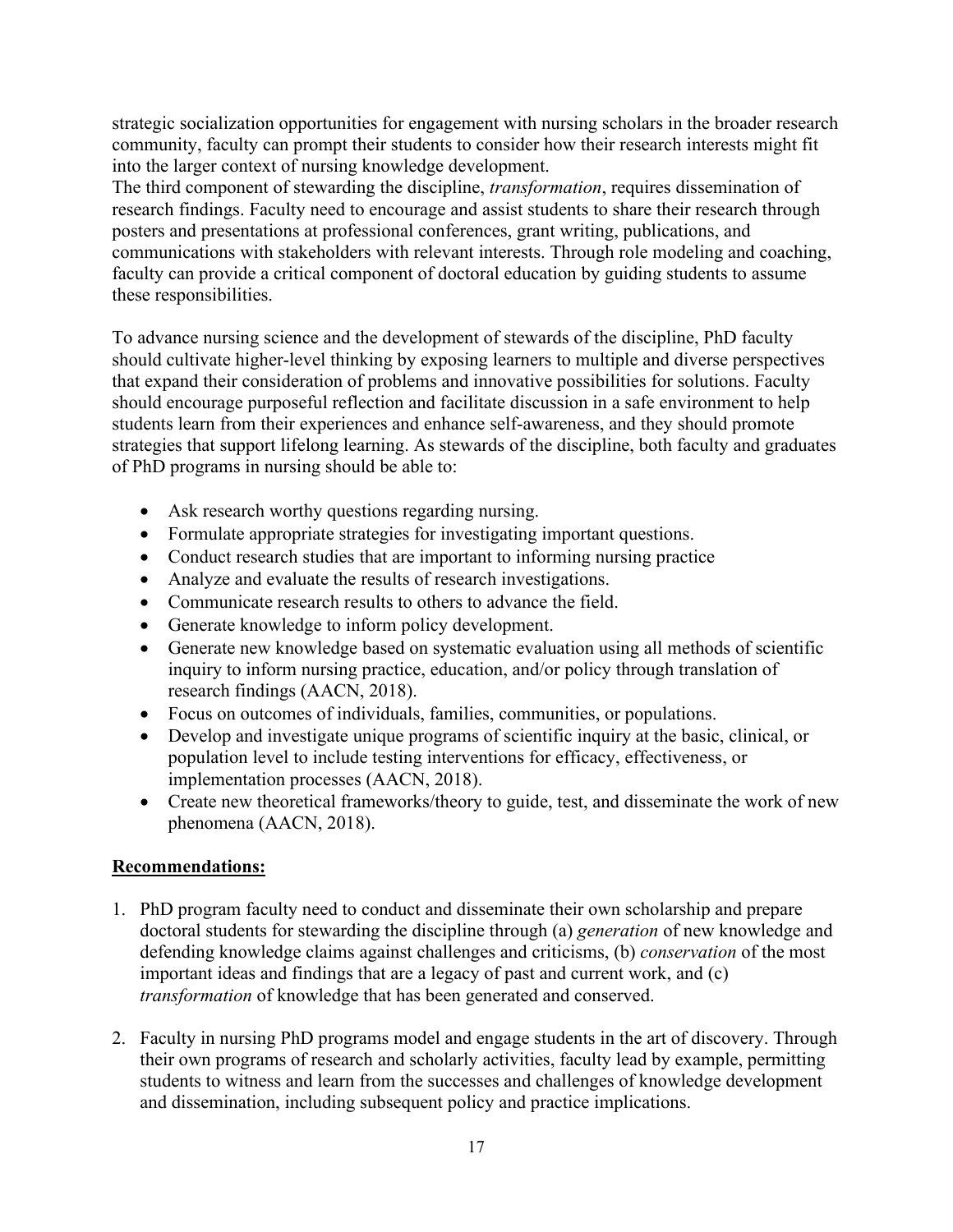| <b>Acquisition and Generation of Knowledge</b>                                            |                                     |                                                                                    |  |  |
|-------------------------------------------------------------------------------------------|-------------------------------------|------------------------------------------------------------------------------------|--|--|
| Foci                                                                                      |                                     | Lead discussions to help students identify                                         |  |  |
| $\bullet$                                                                                 | Theory                              | clinical nursing problems that would benefit                                       |  |  |
| $\bullet$                                                                                 | Informatics                         | from research to inform practice                                                   |  |  |
| $\bullet$                                                                                 | <b>Health Policy</b>                |                                                                                    |  |  |
| ٠                                                                                         | Grantsmanship                       | Involve students in research practica through                                      |  |  |
|                                                                                           | <b>Special Topic Electives</b>      | which they can experience research teams led                                       |  |  |
| $\bullet$                                                                                 | Philosophy of Science               | by nurses or interprofessional colleagues                                          |  |  |
| $\bullet$                                                                                 | Foundations of Nursing              |                                                                                    |  |  |
| $\bullet$                                                                                 | <b>Ethical Conduct of Research</b>  | Expose students to interprofessional research                                      |  |  |
| $\bullet$                                                                                 | <b>Measurement and Statistics</b>   | teams in which nurse scientists role model                                         |  |  |
| $\bullet$                                                                                 | Research Methods and Design         | unique contributions (e.g., in knowledge;                                          |  |  |
| $\bullet$                                                                                 | Practicums (research, education,    | theory; unique designs such as MOST,<br>SMART; intervention fidelity; measurement; |  |  |
|                                                                                           | policy, philosophical inquiry)      | use of qualitative research to inform or                                           |  |  |
| $\bullet$                                                                                 | Aligning Student Interest in the    | complement findings)                                                               |  |  |
|                                                                                           | Context of the Discipline           |                                                                                    |  |  |
| $\bullet$                                                                                 | <b>Health Equity</b>                | Expose students to nurse scientists with active                                    |  |  |
|                                                                                           |                                     | research programs in a variety of settings                                         |  |  |
|                                                                                           | <b>Research Socialization</b>       |                                                                                    |  |  |
| $\bullet$                                                                                 | Mentoring                           | Help students connect philosophical                                                |  |  |
| $\bullet$                                                                                 | Conferences                         | underpinnings to the conduct of research                                           |  |  |
| $\bullet$                                                                                 | Collaboration                       |                                                                                    |  |  |
| $\bullet$                                                                                 | <b>Visiting Scholars</b>            | Use individual development plans to help                                           |  |  |
| $\bullet$                                                                                 | <b>Doctoral Forums</b>              | students map a 5- to 10-year career trajectory                                     |  |  |
| $\bullet$                                                                                 | <b>Research Practicums</b>          | that includes research, community service                                          |  |  |
| $\bullet$                                                                                 | <b>Ethical Considerations</b>       | and/or practice, ongoing education, and a                                          |  |  |
|                                                                                           |                                     | regional/national/international policy focus                                       |  |  |
|                                                                                           |                                     |                                                                                    |  |  |
| Conservation to retain the essence of nursing: Hanging on, integrating, and forging ahead |                                     |                                                                                    |  |  |
| $\bullet$                                                                                 | Peer Mentoring                      | Incorporate students on academic committees                                        |  |  |
| $\bullet$                                                                                 | <b>Visiting Scholars</b>            | and course development work groups                                                 |  |  |
|                                                                                           | <b>Doctoral Forums</b>              | Facilitate networking for students at                                              |  |  |
|                                                                                           | <b>Faculty Mentoring</b>            | professional nursing conferences                                                   |  |  |
| $\bullet$                                                                                 | <b>Health Policy Summits</b>        |                                                                                    |  |  |
| $\bullet$                                                                                 | Peer Reviewers for Journals         | Encourage opportunities for students to                                            |  |  |
|                                                                                           | <b>Essential Questions Seminars</b> | stretch their comfort zone and participate in                                      |  |  |
| $\bullet$                                                                                 | Mock Review of Grants and           | networks new to them                                                               |  |  |
|                                                                                           | Manuscripts                         |                                                                                    |  |  |
| $\bullet$                                                                                 | <b>Engagement</b> in Professional   | Help students consider how their interests and                                     |  |  |
|                                                                                           | Organizations                       | future contributions will impact the larger                                        |  |  |
|                                                                                           |                                     | landscape of nursing knowledge and practice                                        |  |  |
|                                                                                           |                                     |                                                                                    |  |  |

# **Table 1. Providing the Knowledge and Skills Needed to Steward the Discipline**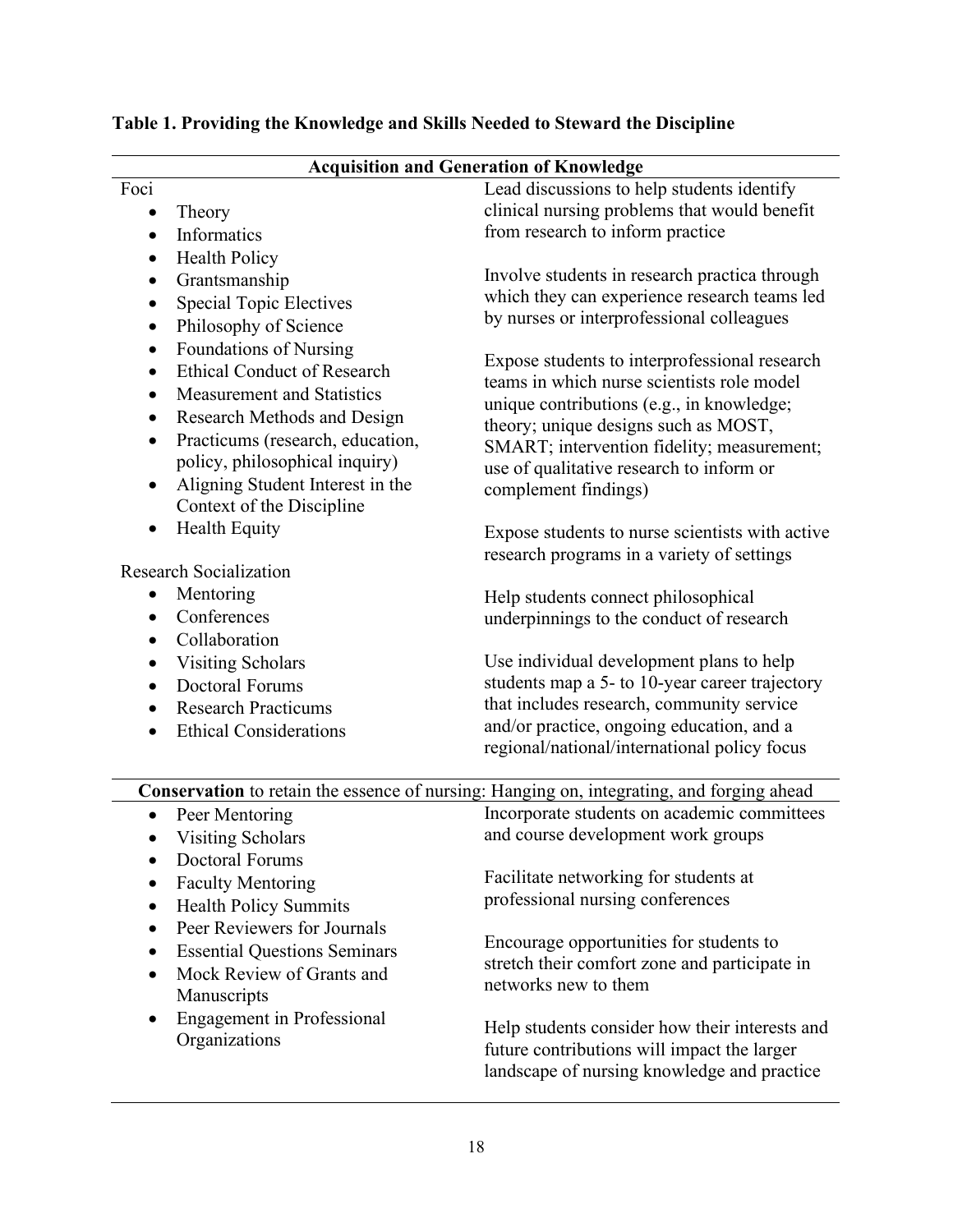| <b>Transformation</b> via effective communication |                                                                                     |  |  |
|---------------------------------------------------|-------------------------------------------------------------------------------------|--|--|
| Authorship                                        | Provide mock reviews of posters, papers, and                                        |  |  |
| <b>Creative Mindset</b>                           | presentations                                                                       |  |  |
| Sharing with the Public<br>$\bullet$              | Attend health policy summits                                                        |  |  |
| Manuscript Development<br>$\bullet$               |                                                                                     |  |  |
| <b>Creating Poster Presentations</b><br>$\bullet$ | Support engagement in professional<br>organizations that align with their interests |  |  |
| Communicating with Legislators<br>$\bullet$       |                                                                                     |  |  |
| Developing Conference Abstracts<br>$\bullet$      |                                                                                     |  |  |
| Delivering Professional Oral<br>$\bullet$         |                                                                                     |  |  |
| Presentations                                     |                                                                                     |  |  |

#### **Faculty Experiences and Expectations**

Research-focused doctoral programs in nursing need a cadre of diverse, experienced, and wellqualified faculty to teach, guide, and mentor students on their educational journey. Faculty should possess a wide array of individual and collective (team) credentials and experiences to enrich the educational experience of future nurse scientists. Individual faculty members must have relevant degree preparation, including education, experience, and credentials aligned with the content they teach. Doctoral program faculty who are nurses should maintain active registered nursing licensure. A PhD degree in nursing provides optimal preparation for most core program faculty; however, the team should not be limited to nurses or other professionals with nursing degrees. Although nurse scholars continue to debate the pros and cons of the current hiring trends and the optimal use of multidisciplinary faculty in nursing graduate programs (Algase et al., 2021; Strumpf et al., 2021; Tubbs-Cooley et al., 2021), faculty with doctoral degrees in related fields (e.g., biological sciences, education, ethics, genetics, informatics, statistics, public health, law) can (a) add value and depth to the teaching and mentoring teams, (b) strengthen research teams, and (c) increase opportunities for extramural funding of team science. Faculty who have completed postdoctoral fellowships or other forms of research mentorship beyond doctoral degrees can provide an additional level of research expertise to the program. Regardless of the area of specialization, faculty with research-focused doctoral coursework should demonstrate effective leadership in developing the next generation of nurse scientists.

Nursing PhD students can benefit from exposure to faculty with doctoral-level clinical expertise, such as those with Doctor of Nursing Practice or Doctor of Pharmacy degrees. Several recent studies have described the benefits of a collaborative approach to doctoral education provided by teams of researchers and expert clinicians to facilitate research-practice collaboration and translational science (Bucholz et al., 2015; Jenkins, et al., 2020; Staffileno et al., 2016; Staffileno et al., 2017). AACN found that 65% of nursing PhD program directors reported offering at least one or more graduate courses to both DNP and PhD students, and 90% of respondents reported that nursing PhD students were given the opportunity to take interdisciplinary courses in other fields (AACN, 2021c). These results support the need for and value of faculty with both advanced research and advanced clinical preparation in a variety of disciplines. The complexity in healthcare issues cannot be addressed by nursing alone; interdisciplinary teamwork offers a viable solution that will support innovative nursing pedagogy and contribute to groundbreaking research in the field of health inequities and disparities (Flynn et al., 2021).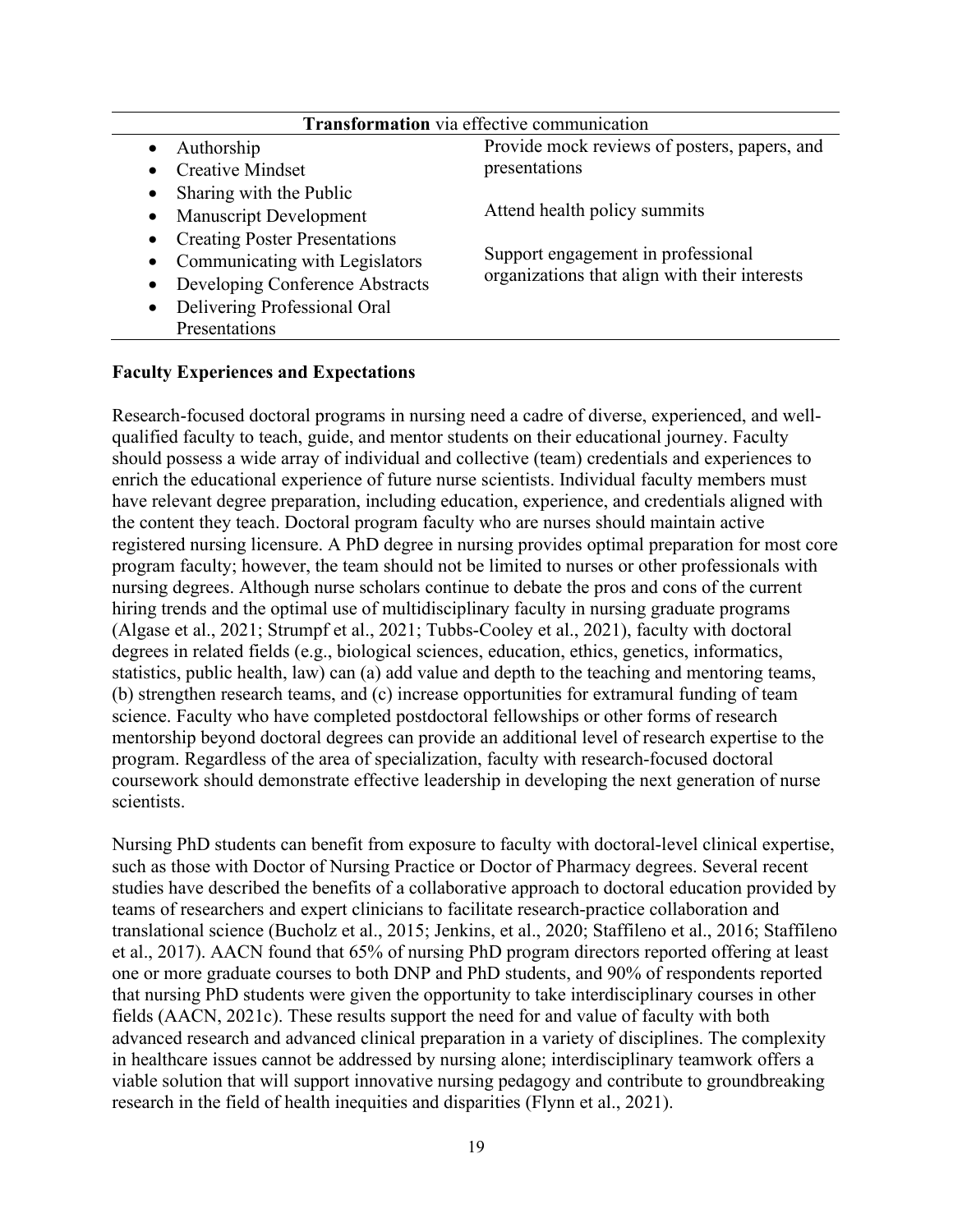The majority of doctoral program faculty should be established researchers with current portfolios of research funding; regional, national, or international reputations for their expertise; and professional networks that extend beyond the university or local community. They should also demonstrate evidence of scholarship prior to the dissertation, such as publications and presentations, and hold organizational leadership positions at regional, national, and/or international levels. Experience working with and leading transdisciplinary research teams is important to provide strong role modeling and mentorship for future nurse scientists. Faculty with healthy and productive research team relationships can provide strategic introductions and facilitate entry opportunities for students in the initial phases of establishing research collaborations. Faculty should be able to leverage their research network as a basis for socializing doctoral students to the broader landscape of research consultation and partnerships.

In addition to having an established and recognized program of funded research and inquiry, doctoral faculty must have a demonstrated history of strong and effective teaching with positive outcomes, including a track record of successful student performance and course completion, positive student and peer evaluations on teaching effectiveness, and evidence of a commitment to continuous improvement of course content and pedagogical strategies. Given national trends in higher education, with the increasing demand for greater accessibility of course and program content, doctoral faculty should consider the advantage of being skilled in online course delivery, as well as traditional face-to-face delivery methods**.** 

PhD program faculty must possess the ability and willingness to provide focused mentoring to doctoral students (Anderson et al., 2019; Xu et al., 2016). Effective faculty mentors (a) readily share their knowledge, expertise, time, and opportunities with students; (b) meet with individual student mentees on a regular basis to facilitate efficient progress and achievement of program milestones; (c) support student attendance and participation in regional and national scholarly events by providing opportunities for collaboration on research projects, publications, and presentations, and (d) make introductions and facilitate relationships that expand the student's network of supportive experts and potential research collaborators. Faculty mentoring effectiveness should be assessed by student outcomes (e.g., student satisfaction with mentoring support; student presentations, publications, awards, timely program completion, and employment in postdoctoral or academic positions).

### **Recommendations:**

- 1. Nursing PhD program faculty have diverse expertise in their areas of research specialty and possess diverse educational credentials.
- 2. PhD program faculty demonstrate teaching and mentoring effectiveness through course, program, and individual student (mentee) outcomes.

### **Diversifying the Faculty in PhD Nursing Programs**

AACN (2019) supports the development of a more representative nursing workforce and specifically promotes strategies to enhance diversity in nursing education. Diversity, equity, and inclusion are critical to nursing education and fundamental to developing a nursing workforce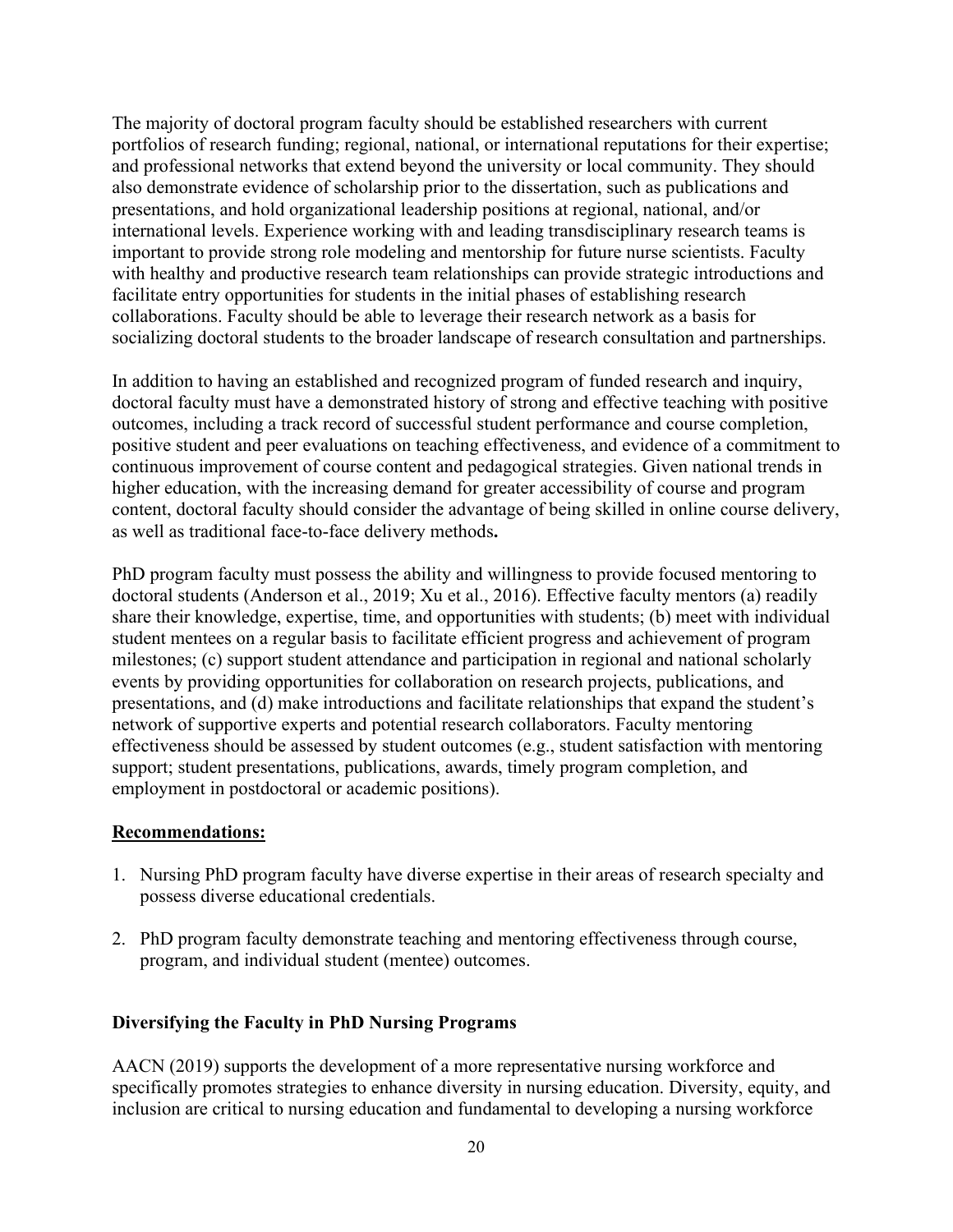able to provide high-quality, culturally appropriate, and congruent health care in partnership with individuals, families, communities, and populations (AACN, 2017a). In the AACN's position statement on *Diversity, Equity, and Inclusion in Academic Nursing* (2017a), *diversity* refers to "a broad range of individual, population, and social characteristics, including but not limited to age; gender; sex; race; ethnicity; sexual orientation; gender identity; family structures; geographic locations; national origin; immigrants and refugees; language; physical, functional, and learning abilities; religious beliefs; and socioeconomic status. *Inclusion* represents environmental and organizational cultures in which faculty, students, staff, and administrators with diverse characteristics thrive. *Equity* is the ability to recognize the differences in the resources or knowledge needed to allow individuals to fully participate in society, including access to higher education" (Kranich, 2001, as cited in AACN, 2017a, p. 1).

According to a 2017 AACN policy brief on diversity in academic nursing, between 2007-2016, nursing student diversity increased from 25.1% to 29.5%, faculty diversity increased from 10.9% to 15.9%, and the proportion of male faculty increased from 4.7% to 7% (2017b). AACN reports that from 2010-2019, the number of full-time minority students enrolled in research-focused doctoral nursing programs increased from 935 (23.3%) to 1,306 (33.6%), and the number of minority graduates increased from 93 (20.4%) to 223 (32%). Despite these gains, minority faculty represent only 17.3% of all faculty positions (AACN, 2020).

In its 2021 PhD program study, AACN revealed that the majority of PhD faculty are White (79.2%), followed by Asian and Asian-American (10.3%), Black or African American (8.2%), more than one race (1.1%), American Indian or Alaska Native (0.8%), and Native Hawaiian or other Pacific Islander (0.3%) across 94 respondent schools. Most of the faculty are Non-Hispanic or Latino (96.3%), and 87.6% of the core faculty are female. Of special note, there are still a considerable number of schools that do not have diverse faculty. For example, 60% of nursing schools do not have Hispanic or Latino faculty, 35% do not have any Black or African American faculty, and 27% do not have any Asian or Asian-American faculty. In addition, most schools do not have faculty who report that they are American Indian or Alaska Native (87%), or Native Hawaiian or other Pacific Islander (95%). Eighteen out of 98 schools do not have male faculty as core faculty in the PhD program. Although progress in increasing diversity has been shown from 2007 to 2021, more faculty from underrepresented groups need to be recruited to attract diverse nursing students and enrich the foundation of nursing science.

PhD nursing programs must create a vibrant and inclusive academic environment to accommodate today's learners. The diverse experiences and perspectives that arise from differences in race, culture, gender, mental or physical abilities, age, sexual orientation, or other disciplines are important to advancing nursing science and improving the richness of the doctoral program in nursing. To achieve these goals, it is recommended that PhD nursing programs increase faculty diversity along several dimensions, including race, ethnicity, gender identities, and proportion of faculty from other disciplines (e.g., psychology, statistics, sociology, rehabilitation, etc.). The benefits of diversity in research teams are similarly apparent beyond academia. In its 2016 diversity statement, the NIH emphasized that teams comprised of scientists with diverse backgrounds, life experiences, and perspectives tend to outperform homogenous teams, stating that "there are many benefits that flow from a diverse NIH-supported scientific workforce, including fostering scientific innovation, enhancing global competitiveness,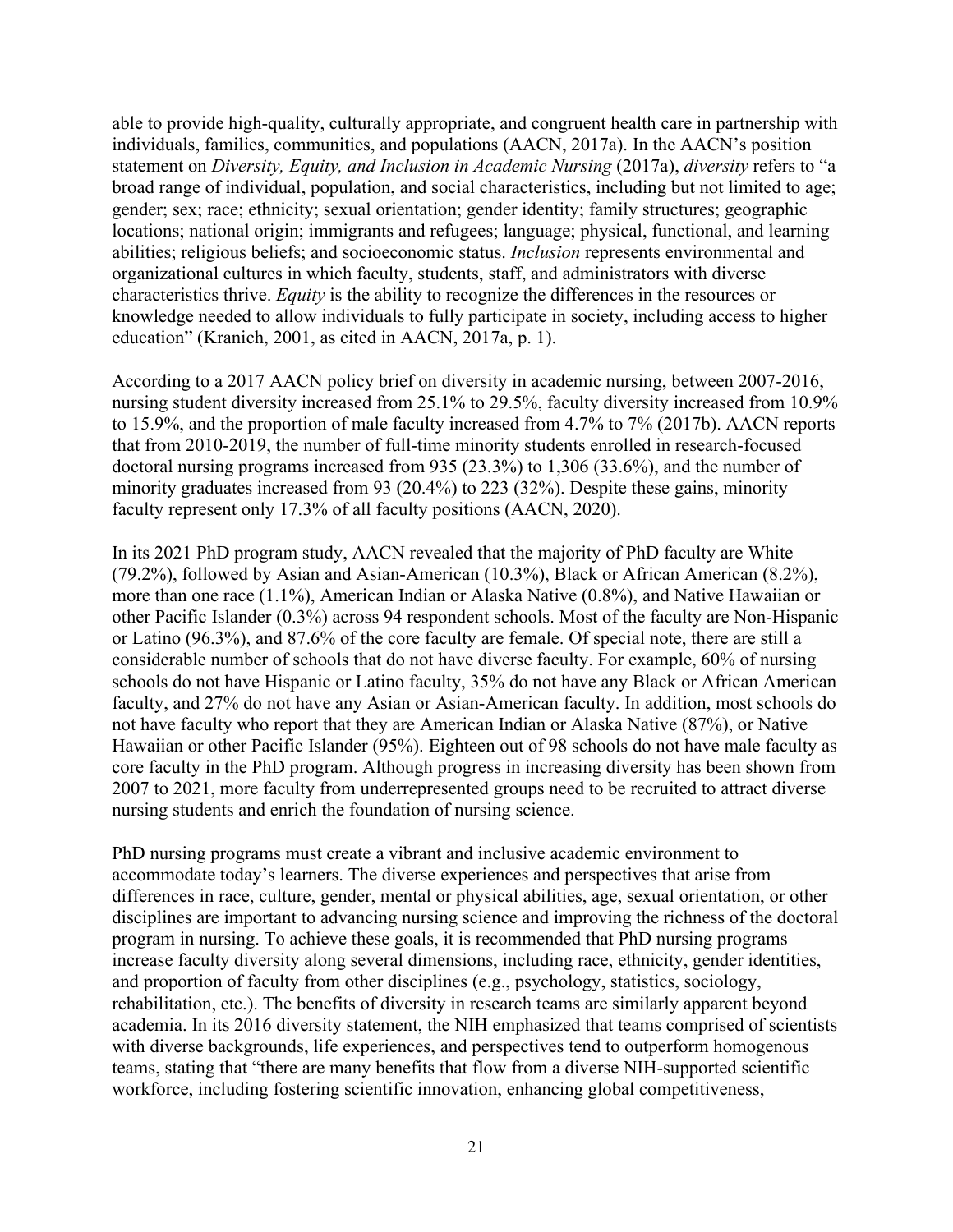contributing to robust learning environments, improving the quality of the researchers, advancing the likelihood that underserved or health disparity populations participate in and benefit from health research, and enhancing public trust."

To maximize faculty and program expertise, several nursing schools have developed consortia and partnerships among PhD programs (e.g., the Council on Intercollegiate Collaboration) as well as bridge programs with HBCUs and HSIs. For example, the Winston-Salem State University (WSSU) Division of Nursing has partnered with the Duke University School of Nursing to establish a Bridge to the Doctorate program. This program provides a research honor track for graduate nursing students from underrepresented groups enrolled at WSSU to prepare them for a seamless transition to a PhD program at Duke University (Brandon et al., 2014). Lack of diversity in nursing faculty has a tremendous impact on the PhD student body, affecting scholarly learning, culture, and knowledge generation, application, and dissemination. Increasing diversity in nursing faculty is essential to increasing diversity in the nursing workforce and addressing health disparities (AACN, 2017b). A body of literature has found that minority faculty can play a pivotal role in the recruitment and retention of minority nursing students (Lin, 2018). Faculty with diverse backgrounds, research, and clinical expertise are able to bring a broad range of experiences into the classroom, better identify alternative strategies to respond to various cultural groups and student learning needs and provide opportunities for students to enhance their cultural humility and engage with wider communities. Hamilton and Haozous (2017) report that the presence of faculty from under-represented minority groups in schools of nursing contributes to building a dynamic intellectual community, provides role modeling and support to minority students, reduces health disparity, and increases cultural competence for all faculty. All students are better educated and prepared for leadership and professional competitiveness in the multicultural national and global community.

A diverse faculty can create an intellectual and innovative community to provide guidance and oversight/advising for students in PhD programs; however, enhancing diversity in doctoral nursing education and inclusiveness in the nursing science community involves far more than simply hiring a diverse faculty. Continuous engagement and substantial strategies are essential to ensure that all faculty and students in the doctoral program, particularly those with different backgrounds and intellectual perspectives, are respected and valued. Recruitment efforts must be accompanied by supportive retention strategies. Cary, et al (2020) implemented the following strategies and monitors the efforts every two years: (a) not overburdening minority faculty by expecting them to provide representation on all committees, (b) ensuring that minority faculty are invited and encouraged to engage in programs on campus and nationally, and (c) ensuring that faculty members are treated equitably regarding selection for teaching release and development opportunities.

The importance of mentoring faculty is extensively evidenced in the literature. Studies have identified the substantial career challenges and obstacles encountered by minority faculty, such as lack of formal, structured mentorship programs, lack of faculty development (e.g., scholarship, promotion, policy, pedagogy), and lack of equity and inclusion (Hamilton  $\&$ Haozous, 2017; Ro, Sin, & Villarreal, 2021). Mentorship has been described as an extremely important factor for career success (Kolade, 2016; Ro, Sin, & Villarreal, 2021), job satisfaction and a sense of belonging (Chung & Kowalski, 2012; Salvucci & Lawless, 2016), as well as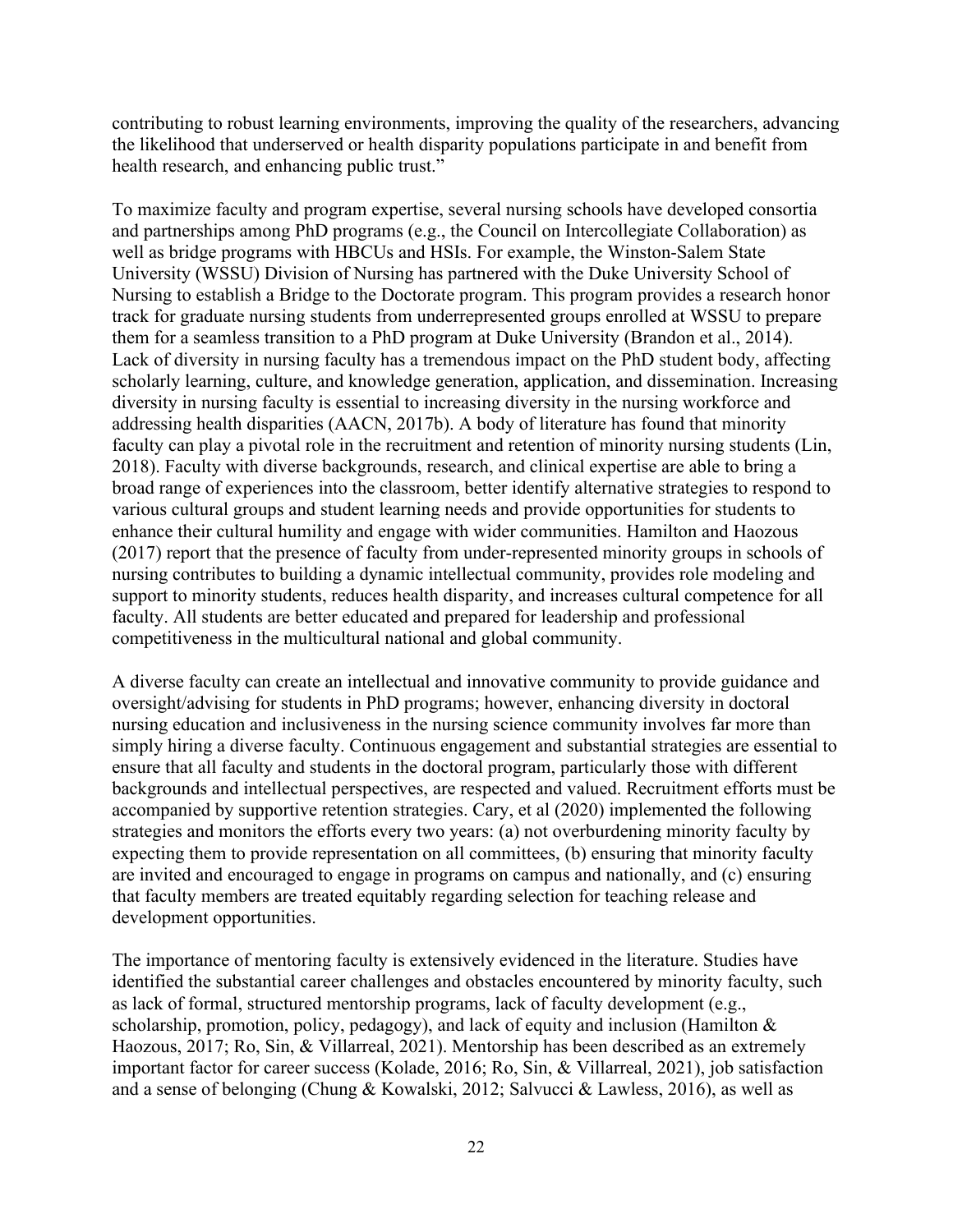nursing faculty recruitment and retention (Nowell et al., 2017). Lack of an effective mentorship program was cited as a source of stress, frustration, and promotional stagnation (Kolade, 2016).

Ro and colleagues (2021) noted that mentoring programs are important support mechanisms and can include guidance related to academic promotion, research methodology, grant writing skills development, and minority faculty-specific development training, external alliances, workshops for leadership skills, course design, pedagogy, career development, and access to research opportunities. A group-based mentoring model (e.g., a group think tank) with a minority faculty, doctoral students, and a cross-cultural mentor can integrate cross-cultural and peer mentoring into academic communities to support diversity in academia (Julion et al., 2019).

Lack of collegial support is identified as another barrier for minority faculty (Kolade, 2016). Diverse faculty should be provided with guided exposure to campus-wide programs to cultivate collegial support and a sense of cultural inclusiveness (Zajac, 2011). Minority nursing faculty can be encouraged to network with minority faculty from other disciplines to share meaningful discussions and learn from one another (Ro, 2018; Ro, Sin, & Villarreal, 2021). In addition, minority faculty who may be successful in leadership roles should be identified and supported in developing leadership skills for success in administrative roles (Kritz, 2019; Ro, Sin, & Villarreal, 2021; Zajac, 2011).

A commitment to diversity in an institution's mission statement, strategic plan, and hiring process, in addition to the presence of a vocally supportive administration, are important factors in recruiting minority faculty (Hamilton & Haozous, 2017). The diversity statement will serve as a framework to operationalize diversity initiatives in the program as well as a reminder for the program and faculty to be dedicated to creating a culture of diversity, equity, and inclusion in the PhD learning community. Additionally, adequate student preparation to address evolving health issues requires exposure to diverse perspectives and cultures. Experts and scholars from various disciplines could be brought together to co-teach content on health equity and disparity and cultural diversity.

To recruit and retain faculty members from diverse backgrounds and perspectives, intentional strategies must be employed and may include these approaches:

- A program can create a faculty search committee for diverse faculty or recruit minority faculty from its own doctoral candidates (Zajac, 2011), and include minority faculty in selection committees (Ro, Sin, & Villarreal, 2021).
- Nursing schools can partner with the university diversity and inclusion office/council (e.g., use its tools, cultural intelligence workshops, or implicit bias training) to identify and mitigate implicit biases that could occur during review of faculty applications and consult minority faculty about their experiences of the recruitment process and suggestions for achieving a more diverse faculty (Cary et al., 2020).
- Promising scholars from diverse backgrounds can be identified early in their careers (e.g., a BSN-PhD pathway) and provided with programmatic support and resources for advanced research training and career development.
- Invite and encourage minority faculty participation in programs and committees but ensure that they are not overburdened by assigned committee work.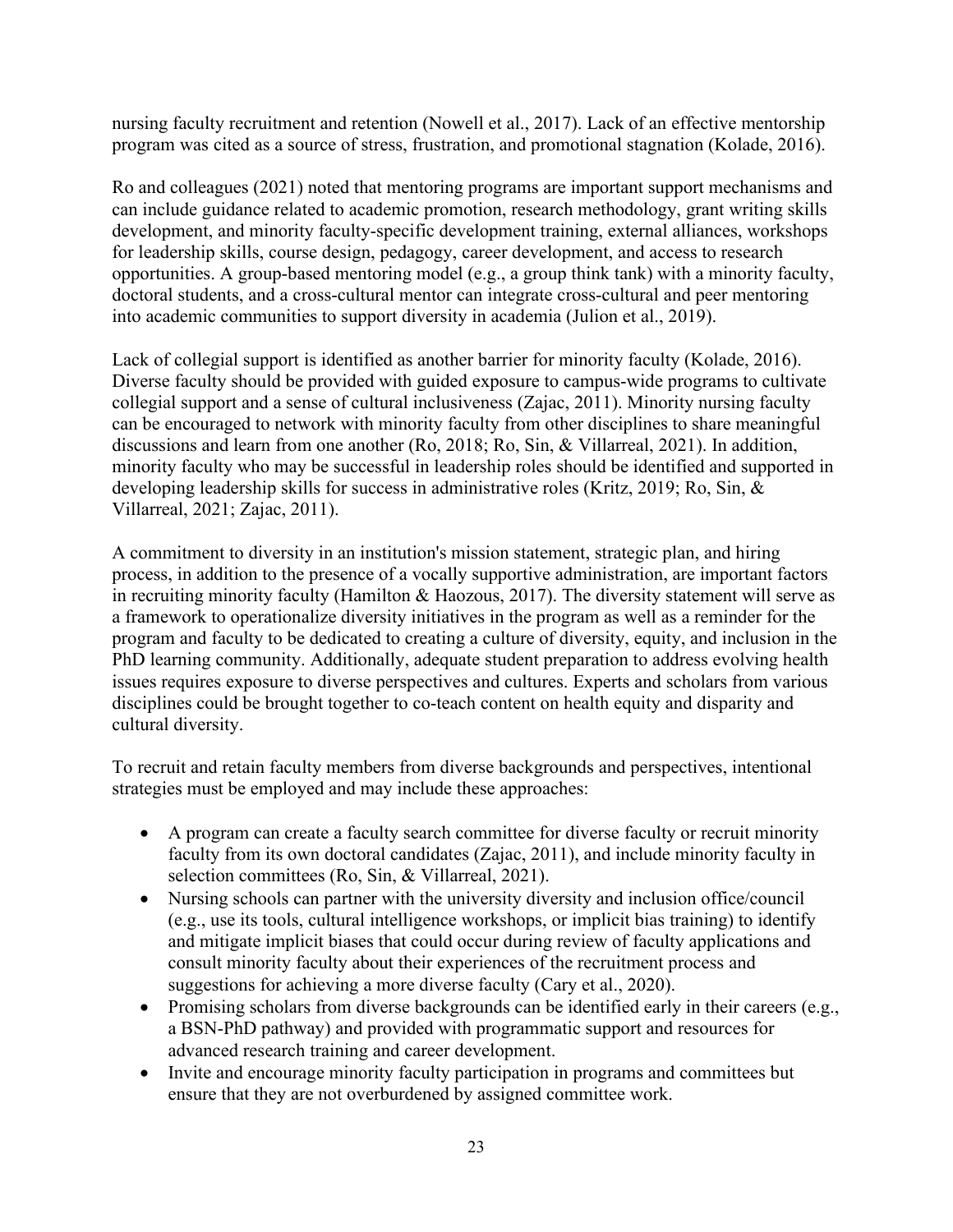- Implement a mentoring program to advance retention, promotion, and tenure of minority faculty.
- Create a culture of collegial support.
- Ensure leadership development of minority faculty and provide opportunities to assume leadership roles.

All strategies for promoting diversity should be regularly monitored and evaluated. Climate and culture assessments can determine how well an environment is affecting the needs, success, and satisfaction of diverse faculty in the PhD nursing program (DeWitty & Murray, 2020).

### **Recommendations:**

Based on literature reviews and discussions, the task force makes the following recommendations to increase diversity and inclusiveness in PhD nursing programs from a program and faculty perspective:

### **PhD Nursing Programs**

- 1. The commitment to diversity and inclusion should be clearly stated in the PhD program's mission and goal statements.
- 2. Diversity, equity, and inclusiveness (DEI) perspectives need to be integrated into the PhD curriculum; students can take a focused course or learn through courses that involve DEI concepts. Students also should have opportunities to take interdisciplinary courses and courses offered in other disciplines.
- 3. Develop and utilize recruitment strategies to increase the diversity in the faculty from a variety of demographic backgrounds and other disciplines.
- 4. The PhD nursing program should develop and monitor retention efforts to support all faculty in professional development and promotion.
- 5. Nursing schools could develop consortia and partnerships among PhD programs, such as bridge programs with Historically Black Colleges and Universities and Hispanic-serving institutions.
- 6. Programs should establish and implement metrics for evaluating and monitoring changes in diversity and the standards of excellence.
	- a. Regularly evaluate the proportion of faculty diversity compared to student diversity in various dimensions
	- b. Evaluate faculty perceptions of and satisfaction with the diversity, equity, inclusive, and belonging culture and climate of a program and school
	- c. Evaluate the admission, progression, and graduation data to assess the influence of faculty diversity on the recruitment and retention of students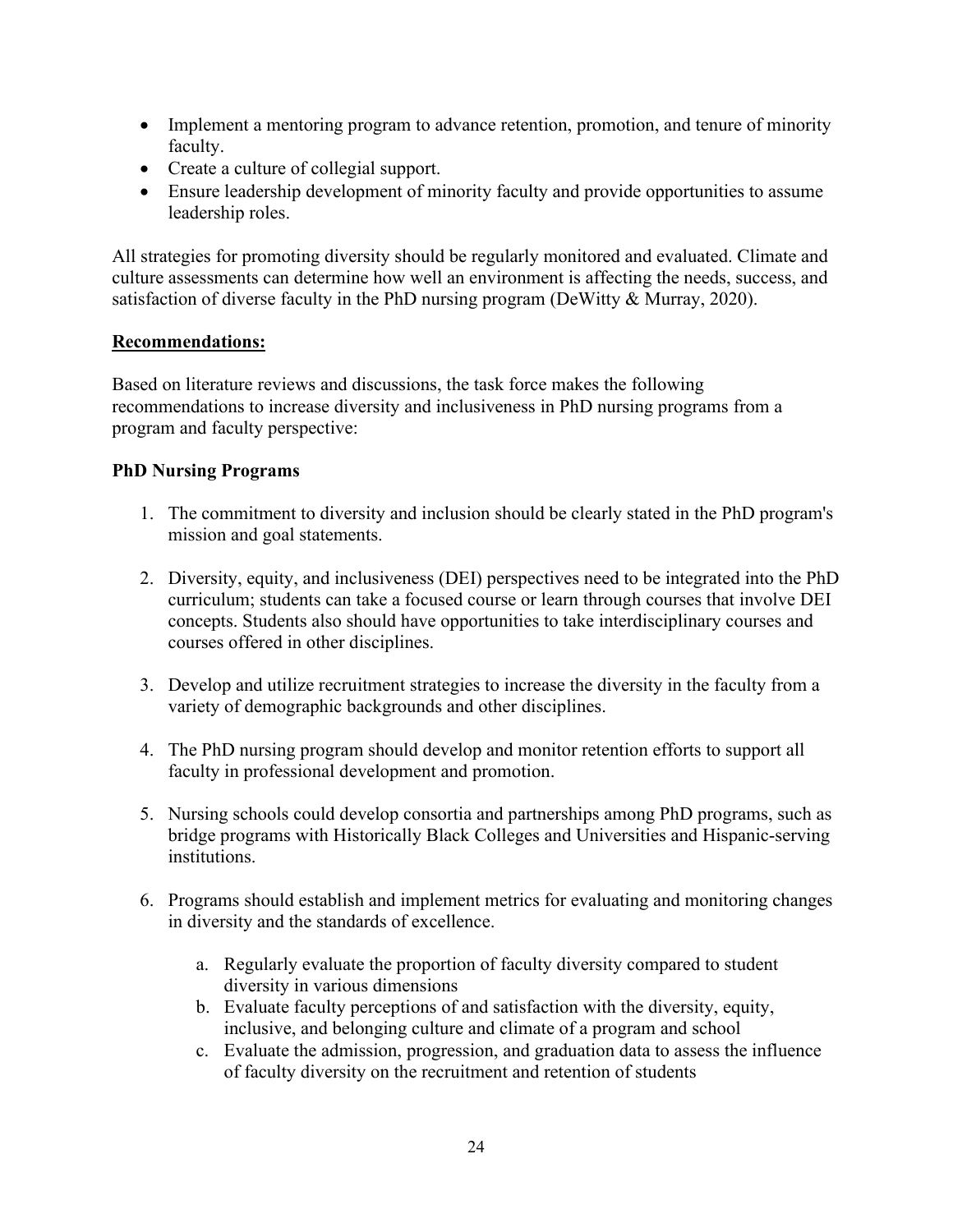### **Individual Faculty in PhD Nursing Programs**

- 1. Increase cultural competence levels and cultural humility through workshops or experiential activities.
- 2. Engage in interprofessional collaboration and leadership development activities.
- 3. Build partnerships with scientists from underrepresented groups and other disciplines and foster interdisciplinary science collaboration.
- 4. Provide additional mentorship and support for students to combat the isolation experienced by many underrepresented PhD students.
- 5. Strengthen networks of faculty within and outside the school/parent institution that could provide appropriate co-mentorship.
- 6. Increase the recognition of the importance of health disparities research.

### **Resources for Faculty Support and Development**

Resources essential to meeting the goals of a successful research-intensive doctoral program include institutional/school support structures to provide the financial and academic needs of students and faculty. It is expected that these resources are housed at the graduate school or university level as well as within the school. Such support structures include the following:

- Resources to help faculty define the science of the future (i.e., merge the worlds of natural, applied, and human science into a multidimensional lens to deliver new and innovative health services to improve health outcomes)
- Creation of a culture of accountability in which all parties are involved in shaping nursing science and research agendas
- Purposeful recruitment strategies for faculty and students that focus on attracting diversity in thought, culture, and competencies
- External partnerships (e.g., industry and community) that forge new research endeavors and demonstrate the impact of nursing science
- Support to develop alternative models, such as the three-year PhD program option, which requires strong mentors in and outside of the school of nursing, adequate funding to promote full-time study, and clear benchmarks of progress throughout the program
- Access to funded training grants (i.e., allowable percentage of federal nurse traineeship funds for students in a research-focused doctoral program)
- Scholarships or stipends for financial support for doctoral students, ideally to encourage and allow full-time study to expedite program completion
- Competitive salaries for doctoral program faculty that are consistent with salaries for doctorally prepared nurses in service and industry
- Support for faculty sabbaticals to promote professional research growth and development, especially in areas that faculty identify a need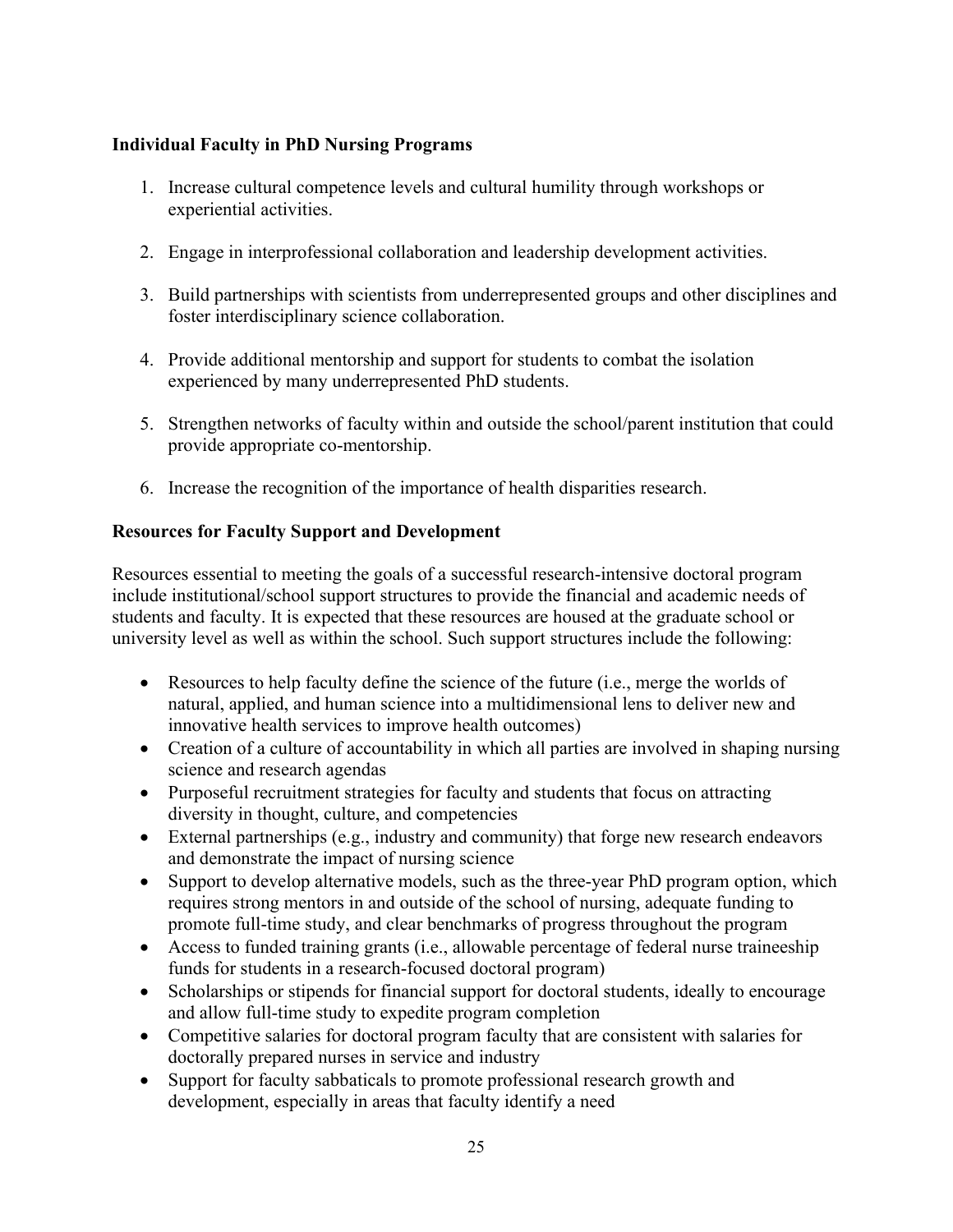- Support for faculty to be able to have time to access the resources available on campus
- Free access to online and print journals, books, and literature as well as search support
- Peer review of proposals and manuscript in their developmental phases
- Research design expertise and technical support
- Financial support to allow faculty to present their research and network with their students at professional meetings
- IRB review management
- Data, information, and knowledge management, processing, and analysis support
- Communication and information technologies (including hardware, software, and technology support expertise)
- Budget assistance and compliance oversight
- Expertise in grant proposal development, management, and submission, including ethical and human subjects training and support
- Writing and editorial support
- Institutional support for library facilities, including databases, information technology, and state-of-the-art communication resources to support the scholarly pursuits of faculty and students
- Ability to assess faculty workload and make necessary adjustments to decrease workload through the use of teaching assistants and research assistants
- Adequate classroom, seminar, and laboratory space and facilities that support doctoral student study, seminars, meetings, and study groups as well as socialization among faculty and students
- Development of faculty expertise for online, virtual pedagogy
- Commitment to the need for self-care among the faculty
- Funding support for open access manuscripts so that nursing faculty/students in low resource countries can freely access publications without paying for them to increase global scholarship

Given the need to increase the number of PhD students to meet the needs of the future, it is imperative that schools of nursing invest in pathway programs, starting at the undergraduate level. Baccalaureate students with an interest in pursuing a career in research should be encouraged to matriculate directly into a PhD program after completion of their BSN. Faculty and advisors should be knowledgeable in assisting students and connecting them to resources.

The PhD program in nursing should be an integral component of any university with (a) a core mission that explicitly includes research, and (b) an environment that actively fosters interdisciplinary scholarship and collaboration, and should include the following core elements:

- An active research administration office in the school and/or university that provides resources and support (e.g., pilot study funds, statistical consultation, assistance with budget preparation and submission)
- Internal funds for competitive pilot projects or travel to meetings for scholarly presentations
- Funded postdoctoral trainees using a variety of mechanisms including federal funding, foundation funding, private philanthropy, industry, and/or health system funding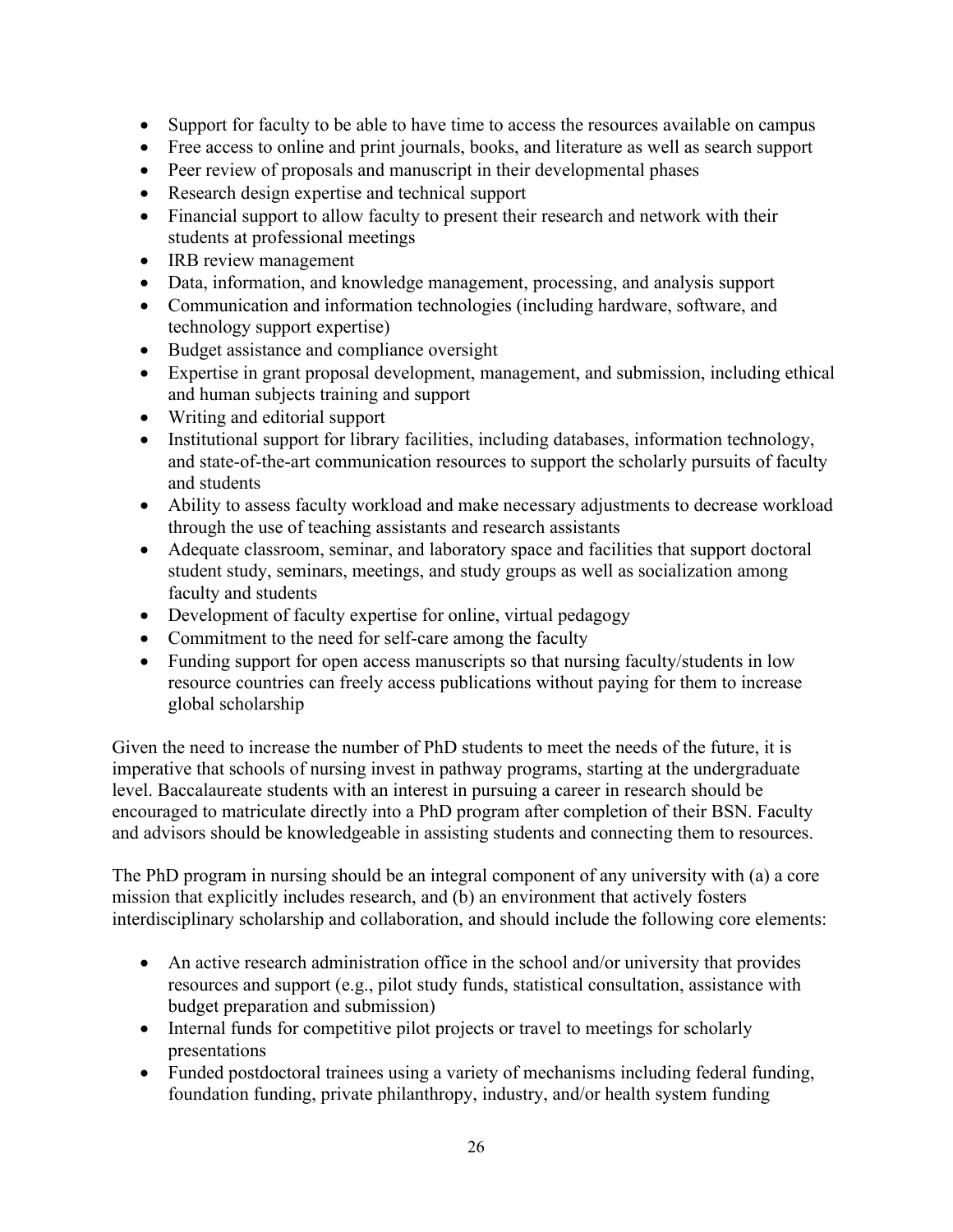- Faculty with active programs of research and/or substantive expertise to mentor students and assist with their role preparations
- Facilities to meet faculty research needs (e.g., laboratories, interview rooms, supplies)

### **Recommendations for Deans:**

- 1. Deans should collaborate with their advancement/development officers to focus on obtaining scholarships for PhD students through annual goal setting.
- 2. Deans should encourage the advancement/development officers to seek philanthropic donations for named faculty chairs within their PhD program to offset faculty salaries and allow for more dedicated research time.
- 3. Deans should negotiate with campus or school administration to ensure adequate and equitable distribution of scholarships, stipends, and tuition remission for PhD students in their programs.
- 4. Deans must ensure resources to support faculty and student grant writing either at the school or university levels.

### **Curricular Elements in PhD Programs in Nursing**

PhD programs in nursing are expected to be housed in schools/colleges/departments of nursing and universities that provide a research-focused environment with faculty leaders, experts, and scientists, resources, and infrastructure to support the process of educating doctoral students to achieve all core outcomes, with an emphasis on one or more areas of nursing science.

The expected outcomes of the PhD program include mastery and extension of the knowledge of the discipline of nursing through research. A hallmark of doctoral education is a highly individualized program of study during which the student (a) explores the breadth of the discipline and a particular area of related science in depth (Villarruel et al., 2021), (b) develops expertise in the core knowledge and methods of the discipline and a selected area of research, and (c) acquires competencies to expand socially meaningful science that supports the discipline and practice of nursing (Fairman & Villarruel, 2021). The curricula should enable nurse scientists to articulate the clinical and policy implications of their research contributions (Villarruel et al., 2021).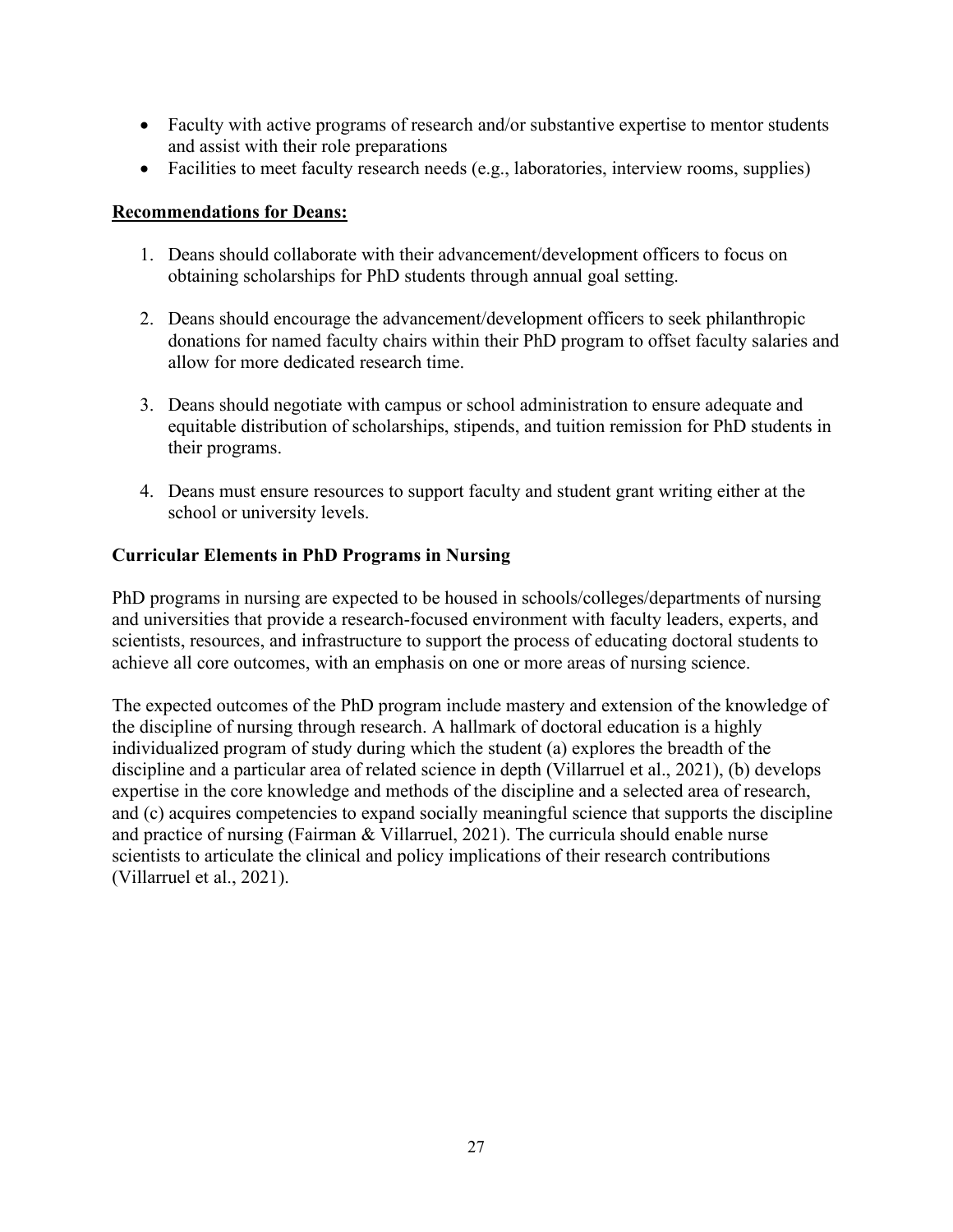Philosophical literacy and epistemic diversity, in addition to exploring the breadth of the discipline and depth of particular area of related science

**Develops expertise in** core knowledge and methods of the discipline and selected areas of research

# Hallmarks of **PhD Education**

**Acquires competencies to** expand socially meaningful science that supports the discipline and practice of nursing

**Articulates the** clinical and policy implications of their research contributions

In addition, PhD programs should prepare graduates with knowledge and skills in big data and data science, leadership, mentorship, advocacy, community building, health policy, and conducting team science or engaging in interprofessional teamwork (Giordano, et al., 2021), as well as cultural humility informed by an understanding of health equity, structural inequities in health, and social justice (Boehm et al., 2020; Villarruel et al., 2021). Joseph, McCauley, and Richmond, (2021) describes content on team-based science should prepare PhD nursing students to lead, build, and work with a team and appreciate the contributions of team members from other disciplines and allow for the expression of and appreciate the contribution of each team member across disciplines. To achieve these outcomes, program offerings should include the participation of DNP-prepared nurses, joint interprofessional/interdisciplinary classes or experiences, and experiential learning in the laboratories of other sciences, and include collaboration with community agencies and organizations, especially those representing underserved and marginalized populations (Joseph, McCauley, and Richmond, 2021). Furthermore, such co-educational opportunities not only benefit student researchers but allow scientists from other disciplines to better appreciate the distinct perspective that nursing brings to collaborative research. These types of experiences allow students to network strategically, learn to manage research projects jointly, engage in interdisciplinary publication activities, and share resources (Michael & Clochesy, 2016).

The curricula for the emerging nurse scientist must reflect evolving areas of science and technology (Giordano et al., 2021). The application of modules, as opposed to full courses, that can be added or removed to reflect trends in science and health care, is an option that could be implemented. Such modules provide flexibility within the program and can be tailored to meet the needs of the individual student's focus of inquiry. Finally, it should be emphasized that the knowledge and skills acquired in the research doctorate should be transferable to nonacademic settings, with an emphasis on process and outcome competencies (Villarruel et al., 2021). Over the past decade, the scientific foundation on which nurse scientists develop their research programs has adjusted in response to changes and new challenges in the field. For example, precision health provides the framework for understanding how illness affects individuals,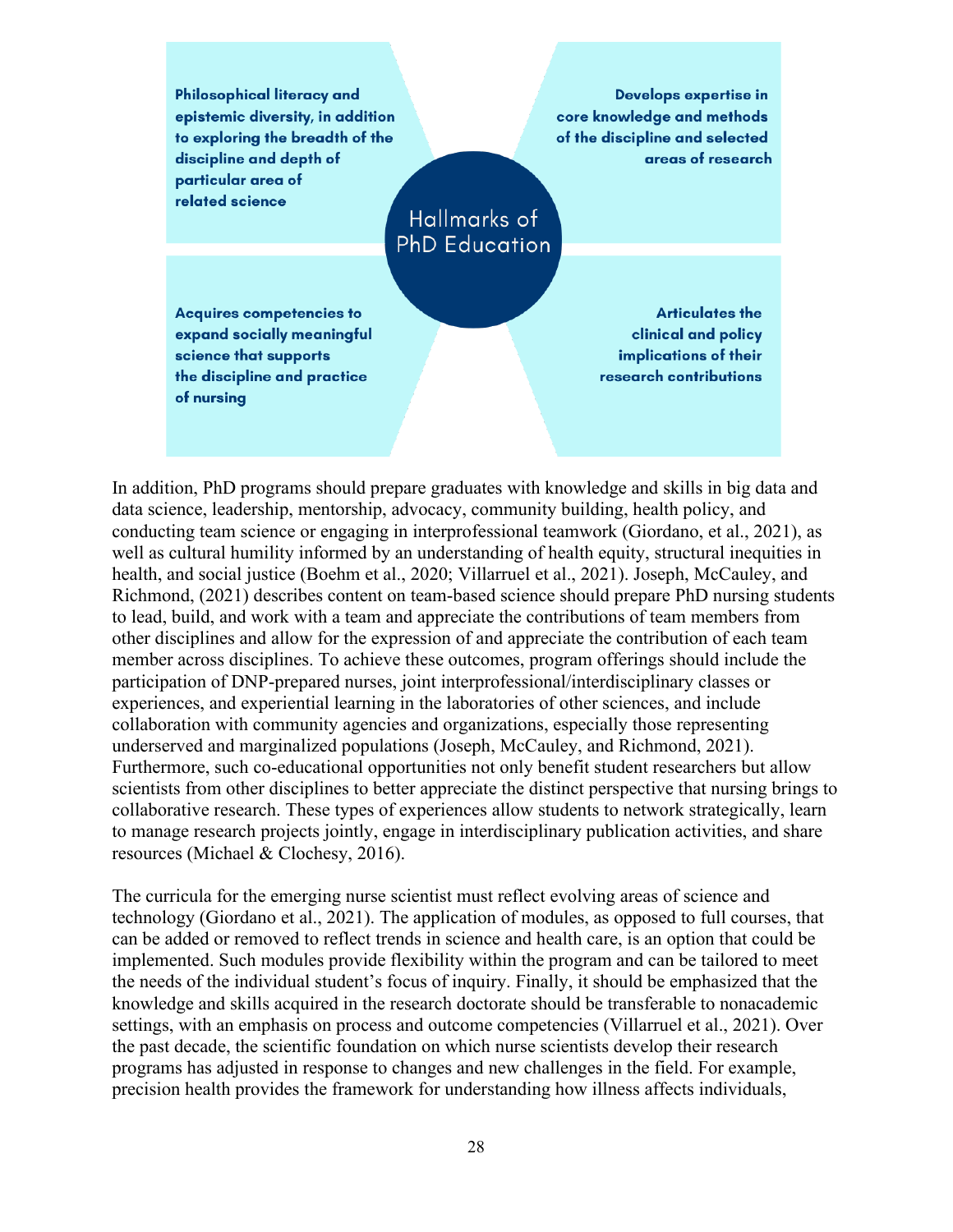necessitating unique approaches to ensure a person-specific plan for disease management. Consequently, content on precision science must cover evolving topics in numerous fields such as related physiology, psychology, Omics technologies, artificial intelligence and machine learning, the microbiome and environmental science, phenotypes, chronic disease management, translational science, and palliative care (Fairman & Villarruel, 2021; Henly et al., 2015; Smaldone & Larson, 2021).

PhD programs must prepare future generations of nurse scientists to function well in a data-rich world. Nurse scientists need to know how to ask the right questions about data and apply data science methods (Foster & Tasnim, 2020). All nurse scientists would benefit from data science concepts embedded in the core curriculum (Shea et al., 2019). PhD nursing students need a good understanding of the cutting-edge areas of science, including data science, precision health, omics, biobehavioral science, big data, informatics, and translational science (Conley et al., 2015; Henly et al., 2015).

The NIH (2018) defines data science as "the interdisciplinary field of inquiry in which quantitative and analytical approaches, processes, and systems are developed and used to extract knowledge and insights from increasingly large and/or complex sets of data." Data science encompasses approaches for the generation, characterization, management, storage, analysis, visualization, integration, and use of large, heterogeneous data sets (Topaz & Pruinelli, 2017). Nurse scientists need a thorough understanding of the complexities of data science to build knowledge for advancing nursing and health care (Shea et al., 2019). PhD nursing programs are recommended to incorporate emerging areas of science (e.g., informatics, symptom science, precision science, omics) into strategic plans and curricula to advance nursing science and guide PhD students to successfully engage with the scientific community. The PhD nursing program is encouraged to embrace innovative pedagogical approaches that prepare doctoral nursing students to understand data science methods and introduce nursing perspectives into data science roles.

A scoping review of the data management literature shows that academic institutions focus more on the observations or self-reporting of researchers collecting or managing data rather than the aspects of education and training (Perrier et al., 2017). In addition, the inclusion of data management content into the curriculum is often limited to single lectures or individual mentoring (Anderson et al., 2019; Raszewski et al., 2021a). Nursing doctoral programs need to develop consistent data management education, build awareness of data policies, and clarify student project data sharing and ownership (Raszewski et al., 2021a). Supporting advances in technology and training play a key role in advancing NINR efforts to expand the impact of nursing science (Grady, 2017). When integrating constructs and concepts of the informatics and data science throughout an existing PhD nursing curriculum, the Data Science Curriculum Organizing Model (Shea et al., 2019) can be referred to as a guide to evaluating nursing PhD curricula for ensuring that recommended data science concepts are present and for designing curriculum changes.

Similarly, up-to-date content regarding determinants of health, health equity concepts and theories, structural inequities in health, promotion of cultural safety, and social justice should be prominently threaded throughout courses and experiential activities in the PhD program (Joseph, McCauley, and Richmond, 2021; NASEM, 2021). Specifically, in addition to this content);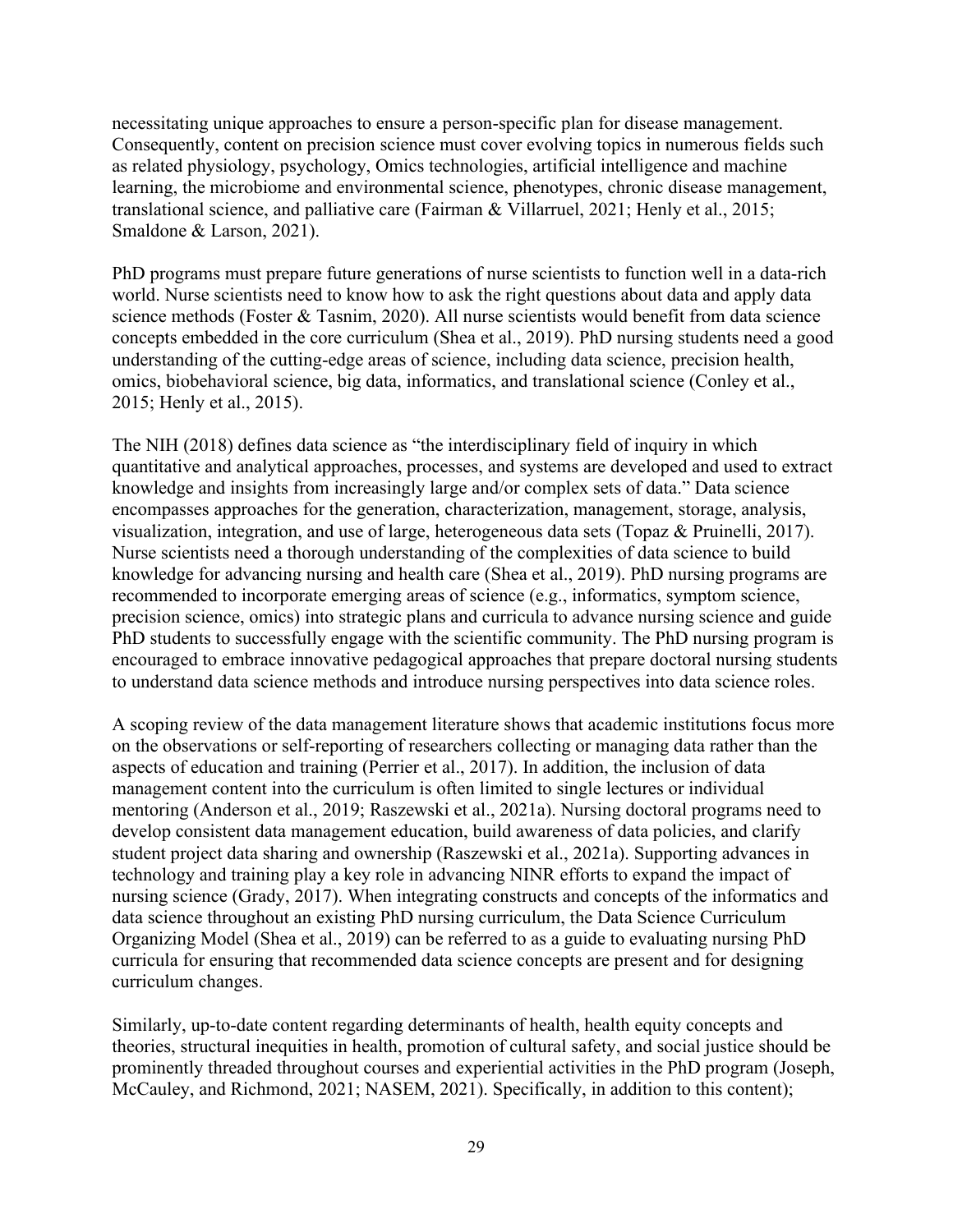coursework should address health disparities, health economics, patient-reported outcomes, health promotion and awareness, workplace violence, military health, feminist theories, and LGBTI health (Henly et al., 2015; Joseph, McCauley, and Richmond, 2021; Smaldone & Larson, 2021; Villarruel et al., 2021). As defined by the Centers for Disease Control and Prevention, aspects of the social determinants of health include social and economic stability, physical and neighborhood environment, education, community and social context, and healthcare systems (Centers for Disease Control and Prevention, 2021). Issues related to the social determinants of health and health equity extend beyond national borders, affecting people worldwide; thus nurse scientists must engage in global health research and collaborate on international research teams to address these and other stressors (Lori & Madigan, 2021). The components of the curriculum of a research doctorate must prepare students to contribute to these efforts by incorporating subject matter content on sociocultural competency and political awareness, ethical conduct of research in other countries, obtaining institutional review board approval, research execution across international borders, emerging infectious diseases and the threat of epidemics, and capacity strengthening (Joseph, McCauley, and Richmond, 2021; Lori & Madigan, 2021).

Access to large data sets and the expectation of data sharing requires that graduates possess an understanding of big data, data analytics, data sharing, and data management (Henly et al., 2015; Joseph, McCauley, and Richmond, 2021; Smaldone & Larson, 2021; Raszewski et al., 2020; Villarruel et al., 2021). The rubric of big data covers such topics as informatics, technology, and data security (Joseph, McCauley, and Richmond, 2021). Graduates should understand data management plans that describe data creation, storage, sharing, preservation, and destruction (Raszewski et al., 2020).

As in other disciplines (e.g., engineering, business, chemistry), the major focus of the PhD program must be on the area of research specialization within the discipline, not on the process of teaching. If the purpose of the program is to prepare students for employment in such settings as research institutes, professional organizations, or the government, preparation in teaching might be an option but should not be a major component of their curriculum. However, it should be recognized that graduates may enter the academy at some point in their career where skills as an educator would be required (Dunbar-Jacob & Hravnak, 2021). Many individuals who acquire the PhD do seek to fill roles as educators and use their considerable expertise to educate the next generation of nurses. If the PhD program seeks to prepare individuals for research within academic settings or for careers that might transition to academia over time, then the curricula should strive to enable competencies in teaching and learning, include additional preparation in contemporary and antiracist pedagogical theory, and evidence-based teaching strategies, curricular design, teaching philosophy, preparation of the syllabus, and evaluation methods. This preparation will be important to augment the graduate's ability to transmit the science of the profession and mentor students at both levels of preparation (Dunbar-Jacob & Hravnak, 2021; Villarruel et al., 2021). This additional preparation may be provided via a variety of approaches such as through formal course work and teaching residencies, teaching assistantships, modules, or certificate programs during the PhD program.

Finally, to enable their success, graduates should receive preparation and assistance in careerbuilding, which could include leadership and career cartography (stating the objective and providing a map of one's career) (Broome et al., 2021; Feetham & Doering, 2015), leadership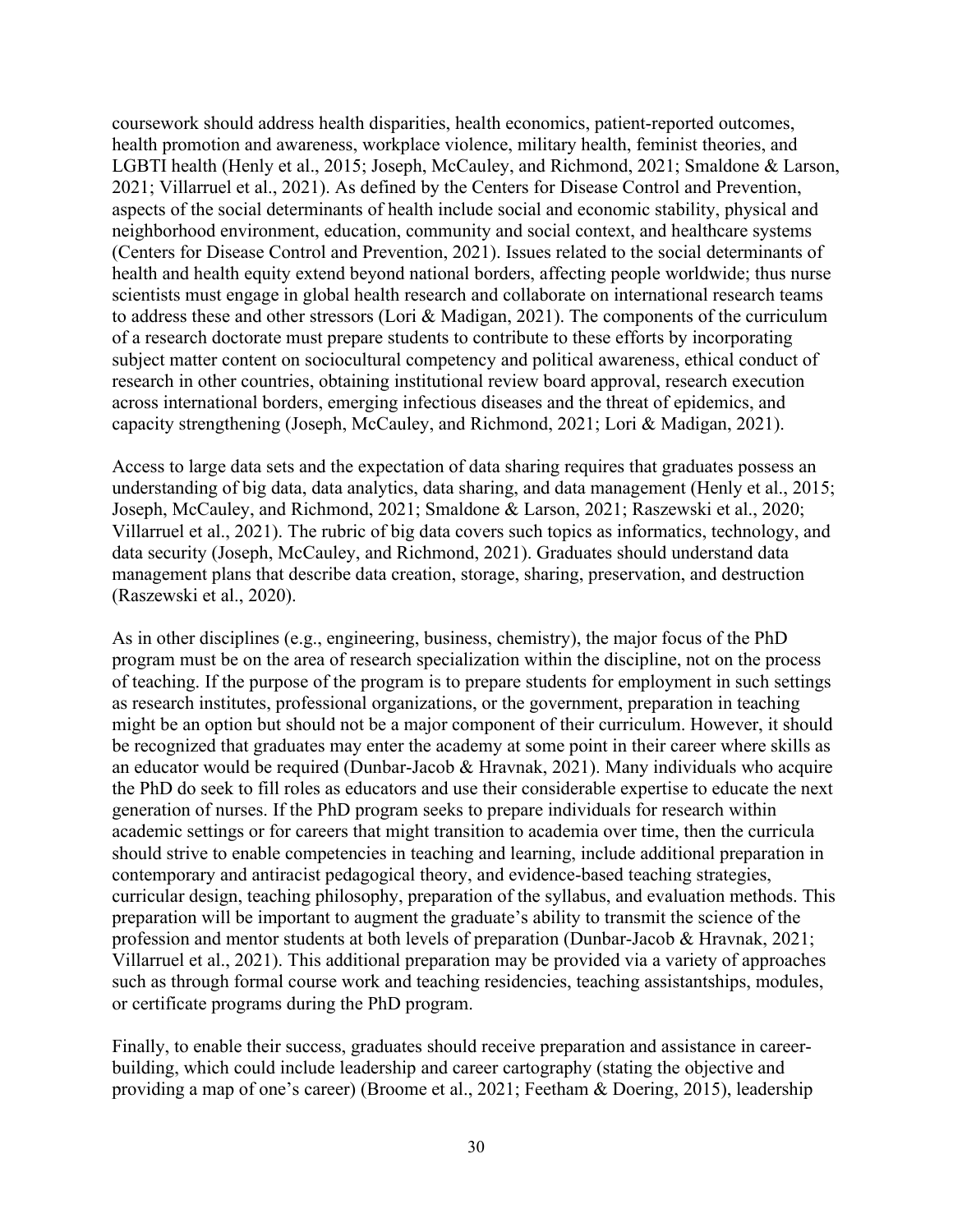courses, CV development, job search and interview training, and help finding a postdoctoral fellowship or identifying a lifelong mentor or academic coach (Joseph, McCauley, and Richmond, 2021). Student career maps should allow a focus on both academic and non-academic roles, depending on the student's long-term goals.

In summary, the core curricular elements of PhD programs in nursing should ensure expected outcomes of mastery and skill acquisition regarding:

- Depth of knowledge and theoretical underpinnings in a substantive area
- Philosophy, ethics, and the responsible conduct of research
- Precision health
- Effects of climate change on health
- Determinants of health, health equity, and social justice (i.e.. cultural humility, structural inequities in health, health disparities)
- Health economics, patient-reported outcomes, health promotion and awareness, promotion of cultural safety, military, and LGBTI health
- Global health and the conduct of global and rural health
- Scientific methods, including team-based science
- Advanced research design and statistical methods
- Data methods, management, data analytics, and big data
- Concepts and components of scholarship, design thinking, and innovation
- Mentored research experiences, including interdisciplinary mentors and teams
- Critical analysis of the extant literature
- Grantsmanship and competencies in dissemination, both written and oral, to various audiences
- Health policy engagement, implications of research on health policy and healthcare systems, and strategies to influence health policy and engage in advocacy
- Skill-building in leadership through didactic and non-course elements to prepare the next generation of nurse leaders
- Content on teaching and learning

As the number of students transitioning from entry and advanced level programs (BSN, MSN, and DNP) to PhD programs escalates, attention should be given to preparing these students for PhD study. There is a need to facilitate their transition from one program to the other through integrated, tailored clinical and didactic experiences in addition to faculty mentorship (Cromeens et al., 2021). Efforts should be made to consider the student's research education and associated competencies such as leadership development and data management. Fellowships can be implemented to build on clinical competencies obtained at entry-level to the profession to facilitate the generation of research questions pertinent to the practice of nursing. Integration into the leadership teams of the academic partnerships of the schools in which a PhD program is housed is one way to link these students into clinical experiences that are appropriate to their long-term goals in the PhD program.

Therefore, the following is recommended for incorporating relevant content into researchfocused doctoral programs in nursing.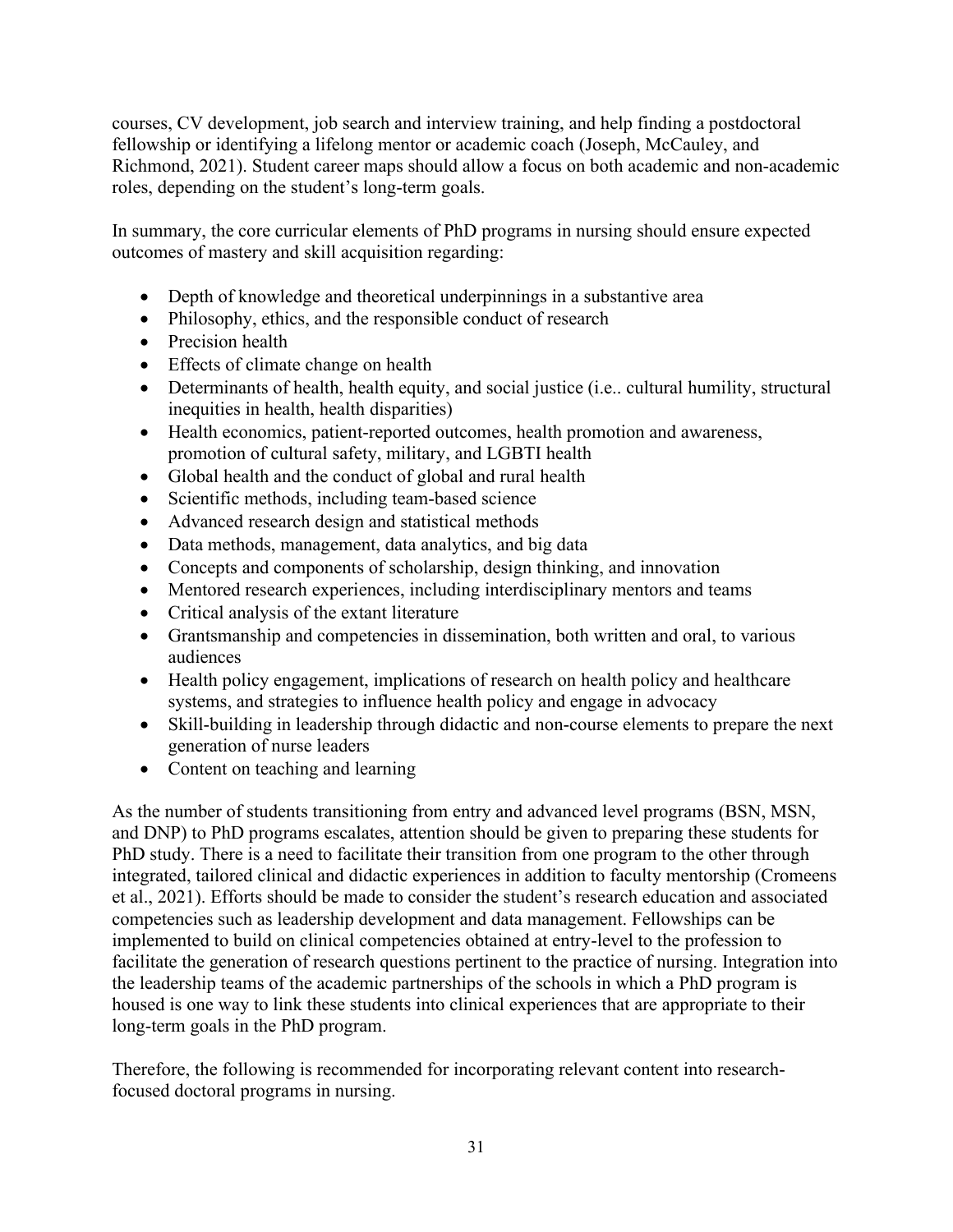### **Recommendations**

- 1. Curricula should address issues of diversity, equity, and inclusion, including cultural humility, racial inequality, health equity, cultural safety, and social justice.
- 2. Competency in teaching and learning, including contemporary pedagogical theory and evidence-based teaching strategies related to curricular design, teaching philosophy, preparation of the syllabus, and evaluation methods, should be provided for students whose career plans include an academic role.
- 3. Preparation in teaching may not be a required component of the program for students preparing for employment in non-academic settings, such as research institutes, professional organizations, or the government.
- 4. Integrated, tailored clinical and didactic experiences in addition to faculty mentorship should be provided to post-baccalaureate PhD students to facilitate the transition from the BSN to the PhD program.
- 5. The integration of data science into the curriculum is recommended. Available models and exemplars can be used to guide the integration of data science into the current curriculum or helping with the development of new courses; Foster and Tasnim (2020) discuss some models and exemplars). Other examples can be found at the University of Minnesota School of Nursing, the University of San Diego, the Columbia School of Nursing, and the National Institutes of Health (NIH, 2018).
- 6. A standard curriculum of data management practices needs to be established. Funding agencies and partners are increasingly requiring data management plans that describe creating, sharing, preserving, and destroying data. Data management is defined as the process of validating, organizing, securing, maintaining, and processing scientific data and determining which scientific data to preserve (Tabek, 2019). Raszewski et al. (2021b) provided examples in doctoral nursing programs and handbooks presenting data management instances across any aspect of the research data lifecycle. In dissertation proposal development, students need to be directed about data management plans, infrastructure, and data ownership agreements (Raszewski et al., 2021a, 2021b). The data management expectations can be included and guided in doctoral student handbooks.
- 7. PhD nursing programs are encouraged to create robust data management infrastructure, policies, practices. Nursing schools must adopt data management plans for student projects or research, enable data storage solutions for students, and create or incorporate data policies into student best practices (Raszewski et al., 2021a, 2021b).
- 8. PhD nursing programs could consider hiring faculty with expertise in the areas of informatics and data science. Simultaneously, nursing faculty must be given professional development opportunities or support to grow their knowledge and skills for teaching and mentoring students in the emerging areas of science. For nursing schools that have no such faculty, inter-departmental relationships are needed.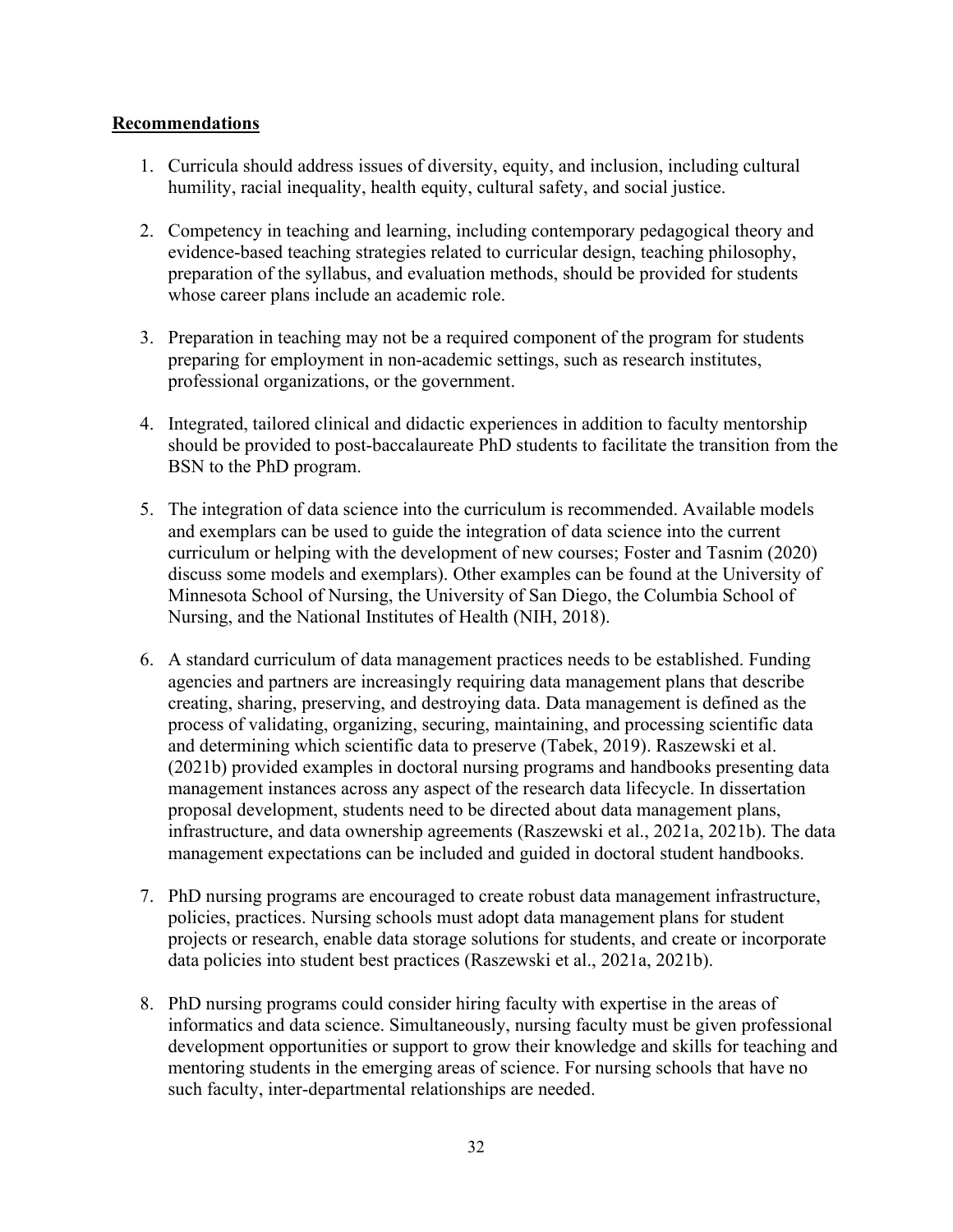9. Nursing research in the emerging areas of data science needs to be fortified. Potential data science research may include segmenting populations to target health promotion, symptom management related to genetic risk or diseases, predictive analytics and preventive measures, monitoring of patient conditions and self-motivated care, merging of personal data from the IoT with EHR data, and use and analysis of social media data to provide information and social support and identify the impact of infectious disease on daily living. Best practices for conducting data science research and initiatives have been defined by several institutions, such as the NIH Office of Data Science Strategy (NIH, 2021a), National Institute of Nursing Research (NINR, 2021), National Consortium for Data Science (NCDS, 2021), and others. NIH Common Fund (NIH, 2021) programs address emerging scientific opportunities and innovative, interdisciplinary directions for biomedical or behavioral research. Centers of the NIH included many areas related to nursing science, omics, and knowledge discovery based on big data. Also, there are increasing movements for data sharing and repositories, such as *All of Us* Research Program (NIH, 2021b).

### **PhD and DNP Curricular Partnership Innovations**

PhD and DNP programs provide complementary approaches to the highest level of nursing education (Cygan & Reed, 2019; Michael & Clochesy, 2016), but they differ regarding goals and competencies. The academic preparation leading to the PhD and the DNP are distinct yet share some common threads. Over the past ten years, research-focused doctoral education has been guided by the AACN *Research-Focused Doctoral Programs in Nursing: Pathways to Excellence Report* (2010), while DNP programs have incorporated AACN's *The Essentials of Doctoral Education for Advanced Nursing Practice* (*Essentials*) (2006). The *Essentials* define the curricular elements that must be present in DNP programs. The revised *Essentials* (2021) include ten domains and concepts for nursing practice. Several concepts identified in the updated *Essentials* are germane to PhD and DNP educational preparation:

- Ethics
- Health Policy
- Social Determinants of Health

The unique competencies of both groups of doctorally prepared nurses must be combined and leveraged to ensure that the profession assumes a leadership role in the integration of research into practice (Michael & Clochesy, 2016). The following section highlights a few selected examples of innovative approaches to co-learning between PhD and DNP programs, team-based scholarship, and collaborations among faculty.

Edwards et al. (2016) describe the realization of complementarity through collaboration and collegiality among faculty and students in PhD and DNP programs. At one institution, three formal core courses were planned for joint enrollment between PhD and DNP students: Health Policy Leadership, Measurement of Clinical Outcomes, and Interprofessional Collaboration. Merrill et al. (2013) describes efforts to foster collaborative scholarly activities among students and faculty of the PhD and DNP programs by introducing targeted cross-program curricular strategies, including joint coursework assignments, scholarly seminars with cross cutting themes, shared governance experiences, and extracurricular professional service activities.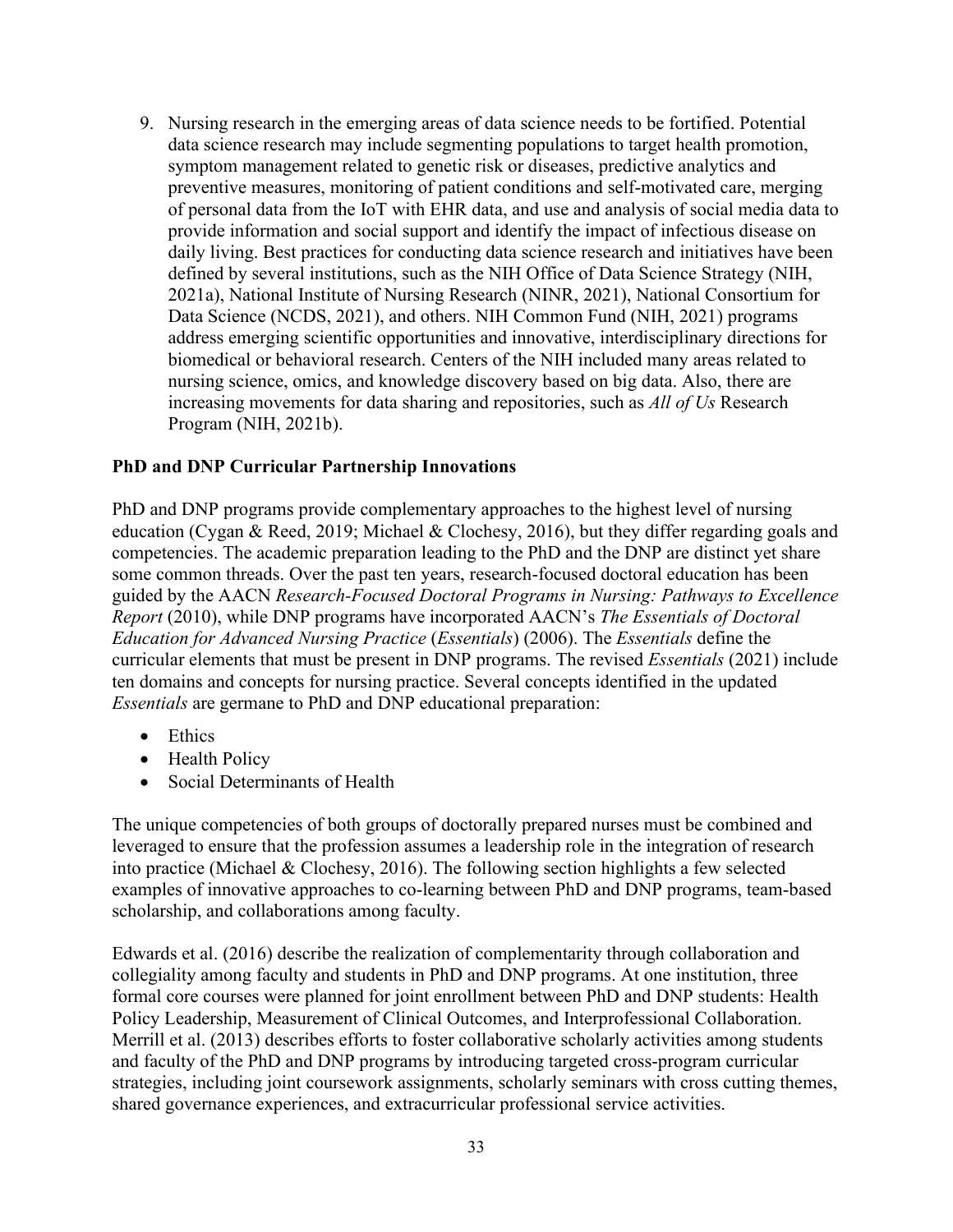Opportunities for students from both programs to be exposed to one another and work together must be planned intentionally and engage faculty from both programs as well. Buchholz et al. (2015) present potential opportunities for collaboration (a) prior to student enrollment, featuring faculty working together with students on projects that implement the best evidence and generate new knowledge in recruitment materials, and (b) during foundational coursework, which could include core coursework in nursing inquiry and analytical methods, or policy and bioethics. Evidence shows there is a benefit for co-enrollment in one or more classes, as it creates an opportunity for academic socialization and the establishment of working relationships and yields higher numbers of and greater quality of working relationships between students.

An alternative approach to just placing students in didactic courses is a strengths-based program that begins with the orientation process described by Lusk and Marzilli (2018). The authors apply a three-pronged framework to identify individual student strengths, facilitate collaboration among DNP and PhD students, and set the foundation for implementation of a strengths-based curriculum during the doctoral educational experience. "Strengths-based education involves a process of assessing, teaching, and constructing intentional learning activities to help students identify their inherent talents and develop those talents into strengths through the process of academic, personal, and leadership development" (p. 327).

Another innovative approach involves grounding the experience for PhD and DNP students in clinical phenomena. Edwards et al. (2016) outline strategies to engage PhD and DNP students and faculty in collaboration, collegiality, and sharing resources. Planned classroom assignments maximize collaboration and complementarity by placing DNP and PhD students together to work on joint projects. In addition, students engage in complementary residency activities such as:

- Team-based literature reviews
- Pilot research projects and participation in quality improvement projects at the school or other clinical sites
- Poster presentations at research or practice conferences
- Article submission to professional or professional practice journals
- Interprofessional collaborative experiences
- Research, practice, or leadership grant proposal submissions
- Participation in local, state, and national organizations that influence health policy by both groups of students

## **Dual PhD-DNP Programs**

Dual degrees in health care are not a new phenomenon; the MD-PhD was first instituted in 1956 at Case Western University. Loescher, Love and Badger, (2021) explain that unlike dual degrees in medicine, dual degree programs in nursing may reach into areas such as behavioral research and practice-related research: "Thus, PhD-DNP nurses are well positioned to accelerate the knowledge cycle from clinical problem to research questions and results, to clinical practice change, and ultimately, to policy" (p. 430). The researchers note that there are currently six such programs in the United States, one of which (University of Arizona) implemented an alternative approach to the apprenticeship model with mentorship to provide more intensive research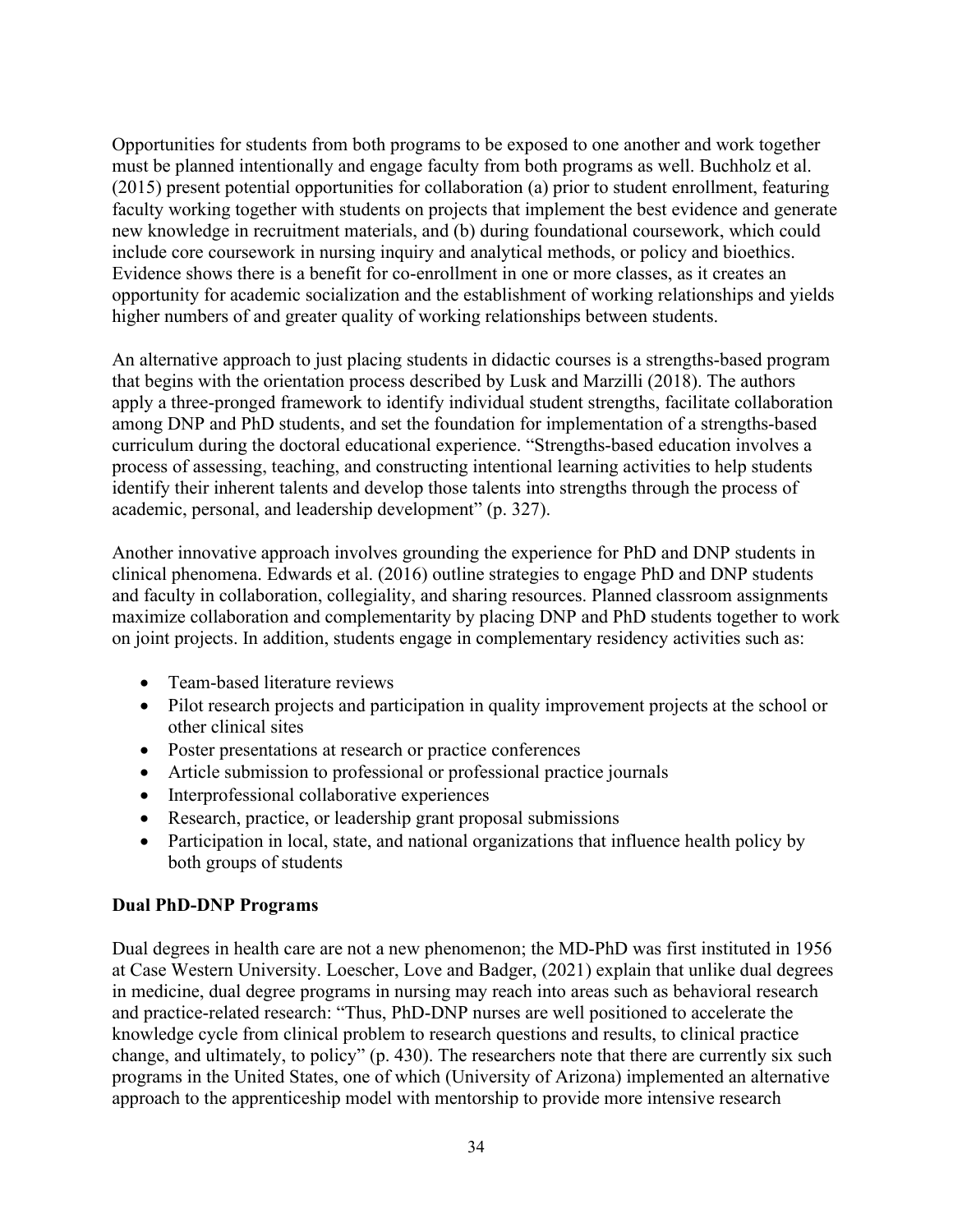training online. Nursing science priorities framing the substantive areas of the program are data and systems science, health determinants science, and precision science; the research focus of the dual doctoral degree must be grounded in one of these areas. Examples of additional student assignments include analyzing data from an ongoing study at a distance, inclusion on research teams, and secure video conferencing to facilitate secure data sharing. In addition, the DNP graduate must demonstrate competency in all areas designated in the *Essentials* (AACN, 2021b).

PhD-DNP students complete coursework for both programs and follow a prescribed plan of study. Students transitioning from the DNP program must identify a research focus for their dissertation as well as its proposed target population, anticipated research questions and methods, and professional goals for science and practice. Students transitioning from the PhD program must provide a rationale for the change and identify a potential mentor who aligns with their clinical interest and professional plans after obtaining the dual degree. These students are not required to complete a DNP project but must incorporate a practice focus into the dissertation research. There is some variability in the PhD-DNP programs currently offered: (a) the length of programs is between 4-6 years; (b) the entry point may be either the BSN or MSN; and (c) the format varies between hybrid, online, or in-person (although most programs provide a part-time option).

### **Recommendations:**

- 1. Incorporate co-learning opportunities for PhD and DNP students (e.g., combined courses, team assignments), combined orientations, and other opportunities for collaboration.
- 2. Facilitate team-based scholarship among faculty and students from both doctoral programs.
- 3. Incorporate pedagogies that advance scholarship and integrate common areas of the research-focused doctorate curriculum (e.g., data science, systems science, implementation science, translational research, and improvement science) with areas of study in the *Essentials* (e.g., ethics, health policy, and health disparities).

### **Goals and Characteristics of Postdoctoral Programs**

The postdoctoral fellowship is now regarded as an important support for graduates who intend to pursue a career in a research-intensive setting (Downs & Morrison, 2011; Schnall, 2020; Sherry et al., 2013). Postdoctoral fellowships are designed to help nurse researchers gain needed experience, focus on the conduct of research in a specific area, supplement existing skills, and master new methodologies, all under the guidance of a mentor (AACN, 2006; Conn, 2005; Giordano et al., 2021). Contemporary postdoctoral fellowships provide the fellow with interprofessional and multi sector research experiences and opportunities to showcase their work to wider audiences via scholarly research publications and presentations at professional proceedings or other venues (Conn, 2005; Giordano et al., 2021; NASEM, 2021). Most graduates will need support to create one or more proposals for research grant funding in pursuit of the terminal goal of a postdoctoral fellowship (Lor et al., 2019).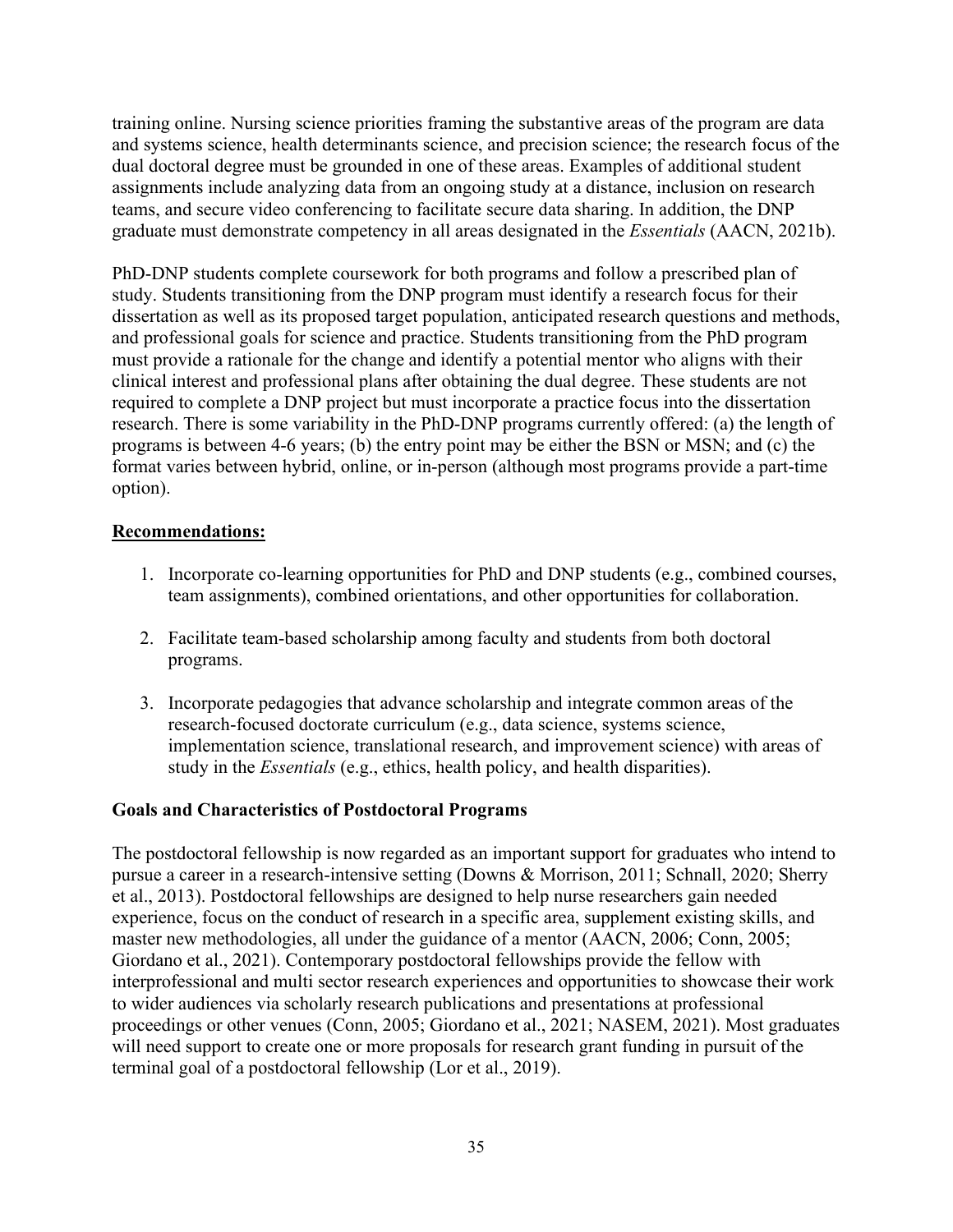### **Importance of Postdoctoral Fellowships**

Postdoctoral fellowships reap important benefits for the profession, the academy, the mentor, and the fellow. With regard to the profession, they advance the science of nursing in the culture and workforce through the "development of the research base required to support evidence-based practice and add to the body of nursing knowledge" (NASEM, 2021, p. 201). Additionally, postdoctoral fellowships assist with the identification of new ways to employ technology to support nursing, and they generate more effective approaches to promoting leadership and lifelong learning (AACN, 2019; Schnall, 2020). Most importantly, nursing scholarship improves outcomes for clients, families, communities, and populations (Abraham et al., 2021).

Within academe, fellowships increase the standing of institutions because they support and promote research specializations and targeted disciplines. Such assistance leads external agencies (e.g., the Carnegie Classification of Institutes of Higher Education) to acknowledge the institution as research-focused, thereby positively affecting academic standing (Giordano et al., 2021). Similarly, postdoctoral fellowships benefit schools, departments, and faculty mentors by advancing the science of nursing and increasing their standing within the profession and ability to garner beneficial research funding (Avery et al., 2021). Faculty who serves as a postdoctoral mentor experience rewards that may include (a) the professional satisfaction of mentoring a relatively new nursing researcher as they establish their own program of research; (b) recognition for their assistance and expertise; and (c) advanced standing within nursing and academia, including the achievement of promotion and tenure (Hadidi, Lindquist, & Buckwalter, 2013).

Fellowships offer innumerable benefits that help the doctorally prepared nurse to develop as an independent researcher. The mentoring paradigm provides a supportive environment in which the postdoctoral fellow can (a) engage in career progression activities; (b) focus on skills to advance a program of research that fosters additional depth in a specific area of nursing science; (c) pursue interprofessional and intercollegiate research; (d) craft and submit research grants; and (e) obtain opportunities to share their research with wider audiences through professional publications, meetings, and other such venues (Abraham, et al., 2021; Giordano et al., 2021; Hadidi, Lindquist, & Buckwalter, 2013).

### **Characteristics of a Robust Postdoctoral Fellowship Program**

*Institutional Characteristics.* Targeted capital and human resources are associated with productive doctoral and postdoctoral fellowship programs. Bevil and colleagues (2012) surveyed schools of nursing with doctoral degrees to describe the resources available for research support. Of the 170 eligible schools, 120 (70.6%) responded to the survey. The majority of responding schools (61.7%) were based in an academic health center, and 75% reported having a dedicated research office that offered various services for scholarly support, faculty development, and research productivity, including assistance with information technology, data- and non-databased manuscript preparation and editing, and grant writing. Of the schools with research offices, 59% reported receiving funding from the National Institutes of Health within the past year, with greater funding associated with offices that were more fully established for longer periods and/or employed more staff or services (e.g., research director, grant administrator, statistician, clerical staff, research packages and research space, and support services).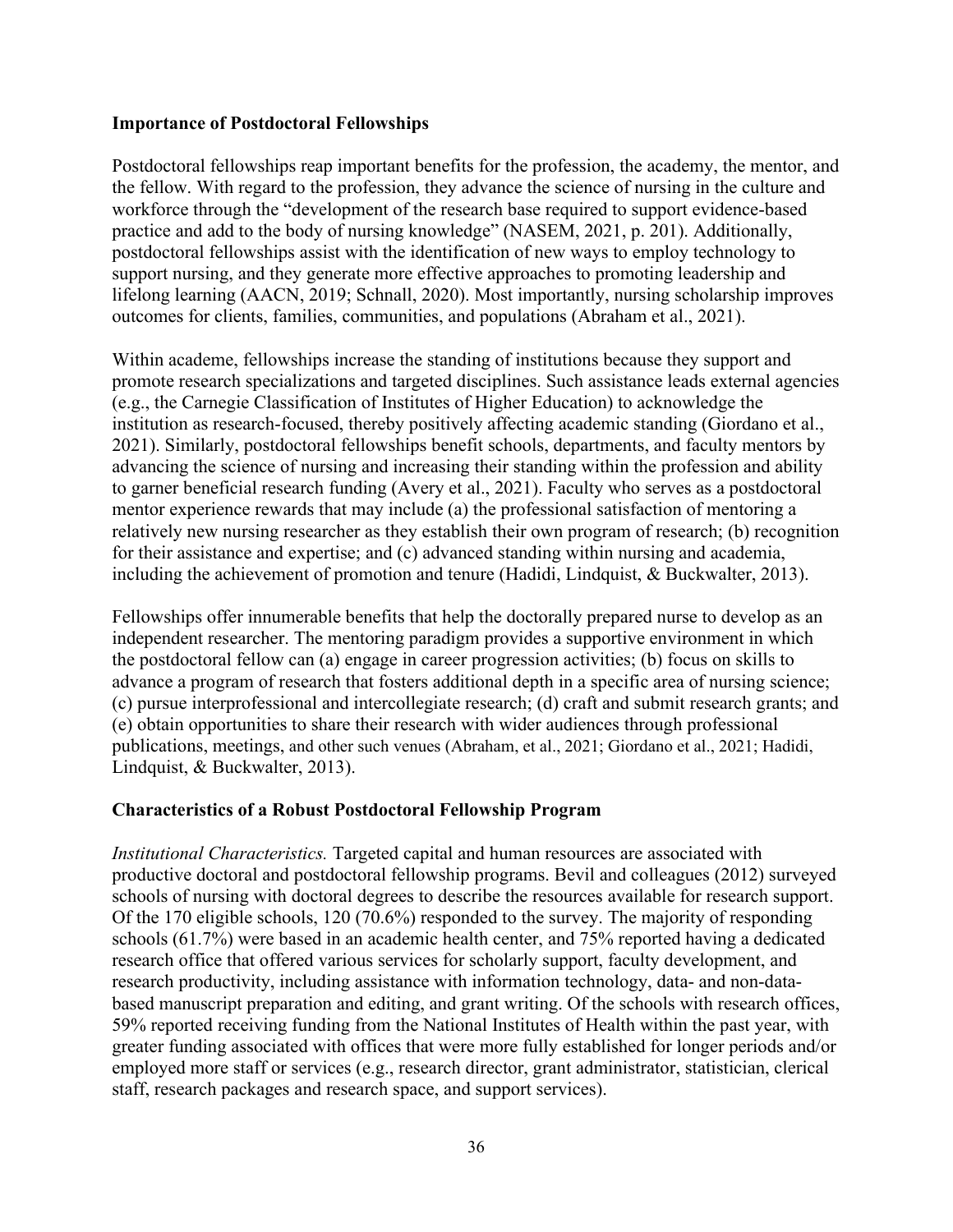An appropriate research infrastructure is not the only factor required for a successful postdoctoral nursing fellowship program. Additional supports identified as critical for success include adequate funding for postdoctoral fellowships; available mentors with appropriate skill sets and enthusiasm; release time that allows mentors to engage with fellows regularly; dedicated space and equipment (e.g., computer access, workspace, file cabinets, shelves, telephone, adequate light, sufficient temperature control); software and computer training/resources; potential opportunities to audit specific courses; time allotted in which to write for publication and present/attend interdisciplinary conferences and seminars; and exposure to other scholars interested in similar research areas (Broome & Fairman, 2018; Giordano et al., 2021; Nolan et al., 2007; Patrician et al., 2013; Schnall, 2020; Sherry et al., 2012; Vance et al., 2020).

*Mentor Characteristics.* The successful postdoctoral fellowship is founded on the work of a strong mentor and mentor team of individual scientists in and outside of the discipline. Strong mentors will have a (a) history of funded research aligned with the interests of the fellow; (b) desire to serve as a scholarly role model and share their expertise; and (c) willingness to provide guidance on numerous aspects of the research process, including finding appropriate funding sources, drafting a fundable research grant, and preparing scholarly manuscripts and professional presentations (Abrecht & Greiner, 1992; Conn, 2005; Downs & Morrison, 2011; Fairman et al., 2021; Giordano et al., 2021; Hadidi, Lindquist, & Buckwalter, 2013). Mentors and co-mentors can support the fellow's goals by providing strategic introductions to professional research contacts to forge collaborations that may last throughout the course of the fellow's career (Abrecht & Greiner, 1992; Giordano et al., 2021; Hadidi, Lindquist, & Buckwalter, 2013; Sherry et al., 2013).

*Fellow Characteristics.* Research indicates that NIH-funded postdoctoral training grants are associated with a higher level of research productivity (Jacob & Lefgren, 2011). Factors associated with success as a postdoctoral fellow include:

- A strong commitment to research scholarship and dissemination
- Persistence and self-direction
- Openness to critique
- Skills and knowledge appropriate to understand a phenomenon
- Ability to develop new research ideas and secure funding support
- Interpersonal skills required to develop, participate in, and/or lead an interprofessional research team
- Understanding of the principles of ethical conduct of research (Villarruel et al., 2021)

To better assess interest and awareness of postdoctoral education, AACN conducted a survey of doctoral students at 147 schools throughout the nation (AACN, 2021a). A total of 568 PhD students at 53 different schools responded. One hundred forty-one (24.8%) student respondents indicated that they intended to pursue postdoctoral training after graduation, 209 (36.8%) reported that they would not pursue postdoctoral training, and 218 (38.4%) were unsure. In this survey, reasons given for pursuing postdoctoral training included a desire to deepen research and dissemination skills (57.4%), gain experience to be competitive for a position in a research university (29.1%), and gain/deepen educational and policy skills (6.4%). These findings suggest that faculty must provide more direction about postdoctoral study and related opportunities to assist students who are unaware of or unsure about the value of these experiences. In a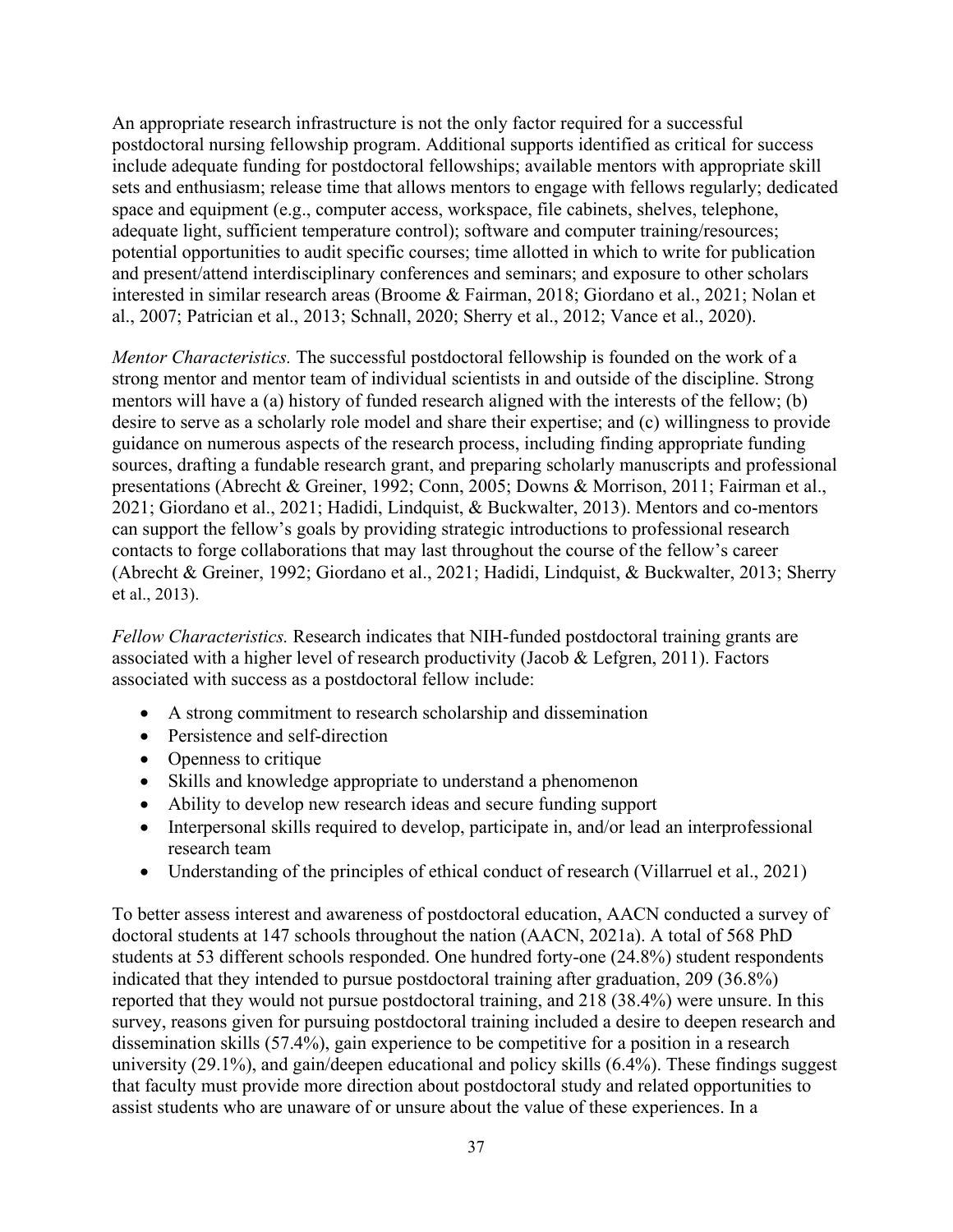companion AACN study (2021c), deans of 107 schools that offer a PhD program reported that less than 50% of their PhD students are pursuing postdoctoral fellowships.

### **Postdoctoral Fellowships: Core Curricula**

Specific elements are crucial for the creation of a solid postdoctoral fellowship. Before the postdoctoral fellowship is established, it is essential that the potential fellow and mentor discuss their respective goals and ensure that they are in alignment (Downs & Morrison, 2011; Sherry et al., 2013; Vance et al., 2020) and that all relevant considerations have been addressed.

Once a fellowship has been established, core curricula will typically consist of several objectives, including mastery of new methodologies in which the fellow may not have full expertise due to lack of adequate exposure, opportunities, or time (Giordano et al., 2021). Fulfilling objectives may entail enhancing competencies in (a) prospective study design; (b) primary data collection; (c) advanced qualitative or quantitative methods; (d) recruitment of human subjects; (e) effective interaction with human subjects; and (f) collaboration with staff to design, implement, and evaluate a research study (Giordano, et al., 2021). Additionally, postdoctoral fellowships often provide multidisciplinary research opportunities, such as leading an interprofessional research and mentoring team, designing consortia model programs, or engaging in policy, industry, government, and health systems research. The fellowship may involve intercollegiate opportunities with other schools/colleges/departments of nursing (Giordano, 2021; Horstman et al., 2021; NASEM, 2021).

Postdoctoral fellowships address a broad area of priorities; some are housed in schools of nursing, and some are located within other disciplines that support the postdoctoral fellow's goals and aspirations. Nurse mentors in PhD programs should support fellows who elect to complete their postdoctoral fellowship outside of a school of nursing or in another department or university. Interdisciplinary research encourages the advancement of the science of nursing as well as advancement in other disciplines.

In a recent survey of doctoral students (AACN, 2021a), 24.8% of those surveyed reported that they planned on pursuing a postdoctoral fellowship following graduation. Of these 141 respondents, 8.5% reported that they did not feel at all prepared in their area to work with a team on research projects, 9.9% reported that they did not feel at all prepared to assume a leadership role in professional nursing, and 6.2% responded that they were not at all prepared to prepare and present their research at professional conferences. These data suggest curricular areas that must be addressed during the course of a postdoctoral fellowship.

The breadth of postdoctoral fellowships has grown tremendously over the past decade. Selected areas of focus for postdoctoral fellowships include:

- Specific diseases
- Data science
- Informatics
- Symptom management
- Specific populations, such as those experiencing social exclusion vulnerable and underserved groups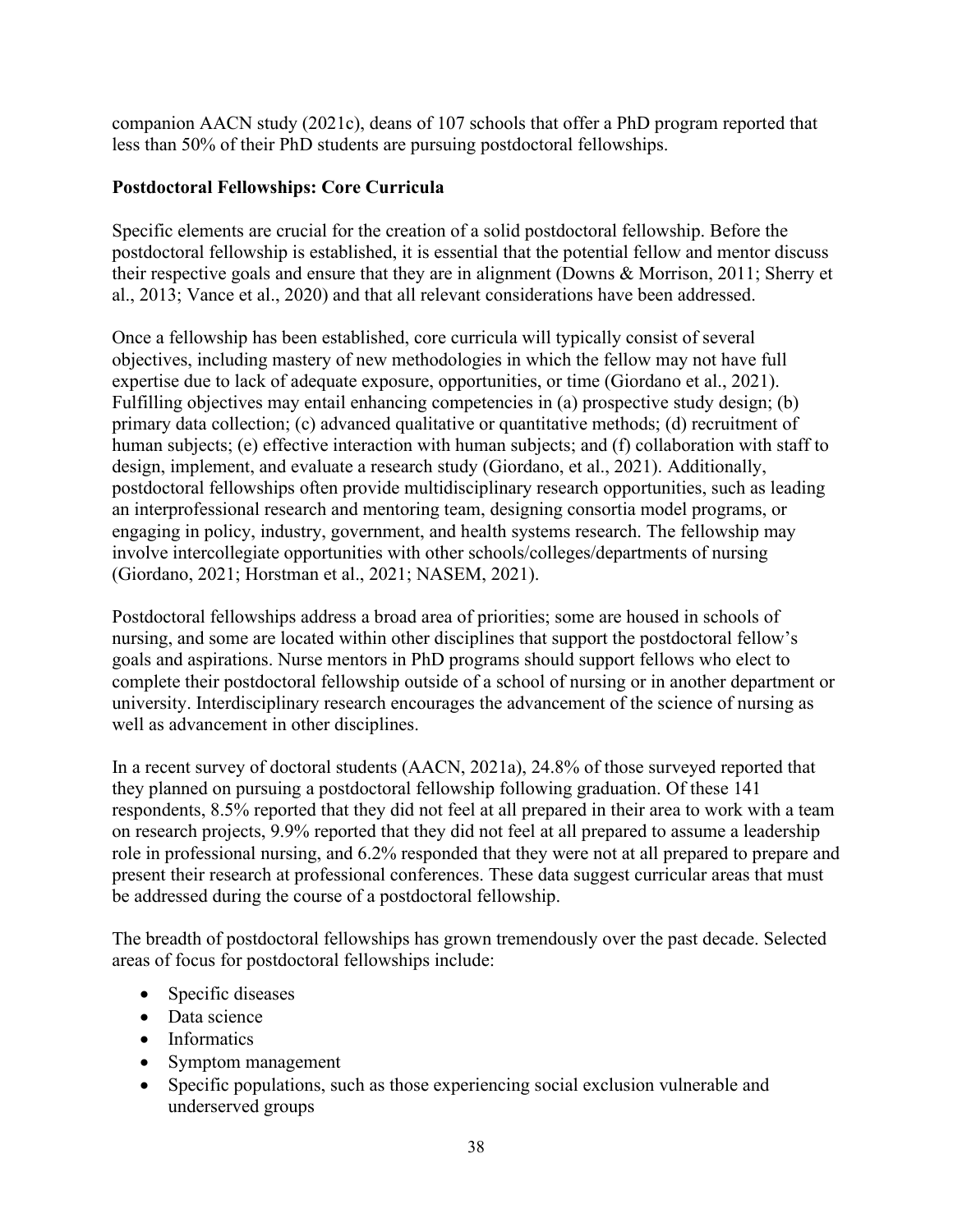- Promotion of health and disease prevention in marginalized communities
- Integration of genomics into care and treatment approaches
- Family caregiving and development of technology to promote healthy aging
- Community-based approaches to improving quality of life and care for older adults
- Health leadership research
- Health policy
- Clinician training to drive policy-relevant research and partnerships for improving health and health care

Regardless of the area of focus or major components of the curriculum, all postdoctoral fellowships should respond to the overarching goal of achieving health equity through nursing charted in the *Future of Nursing: 2020-2030* (NASEM, 2021).

### **Systematic Program Evaluation**

Comprehensive assessment (program evaluation) refers to a coordinated and inclusive system of multiple assessments, each of which is valid and reliable for a specific purpose and for the population with which it will be used (U.S. Department of Education, n.d.). Although program evaluation is used as an indicator of quality in research-focused doctoral programs in nursing (AACN, 2010), not all programs undergo institutional accreditation due to variability in program structure (e.g., university graduate department, school of nursing, etc.). Other programs may engage in internal evaluation as a component of the institutional program review process. Regardless of the program structure, a comprehensive, systematic, and ongoing evaluation plan is an essential element of success and must be a component of the research-focused doctoral program from its inception (AACN, 2010). In many cases, university graduate schools dictate the format of the systematic review, the type of experts to be brought in for it, and other protocols. In other instances, the dean of the school, in collaboration with the PhD program coordinator, will invite experts in PhD education in nursing and related fields to conduct the review and author a written report.

Essential components of the evaluation plan include assessment of the extent to which (a) students are supported in their progression through the program to meet competencies set by the faculty, (b) graduates attain the desired outcomes of the program, (c) students meet process and outcomes standards, (d) there is ongoing feedback from a variety of sources, and (e) there is adequate support and an efficient and effective use of resources (AACN, 2010; Broome, et al, 2011; Harrington, et al., 2014; Smaldone & Larson, 2021; Villarruel et al., 2021). One valuable assessment framework for post-doctoral studies can be found in a paper published by Kim et al. (2020) who conducted two studies to assess the content and construct validity and reliability of the Quality of Nursing Doctoral Education (QNDE) instrument. The four domains of the QNDE are program, faculty, resources, and evaluation. Construct validity of the QNDE was verified by confirmatory factor analysis and content validity by the content validity index. The evaluation domain measures whether (a) program evaluation systems adhered to ethical and procedural standards, (b) students and graduates participated in evaluation activities, (c) program evaluation is rigorous, systematic, ongoing, and comprehensive, (d) program evaluation focuses on university and program mission, and (e) utilization of data on student performance is communicated to internal and external constituents (Kim et al., 2020). Thus, the QNDE is a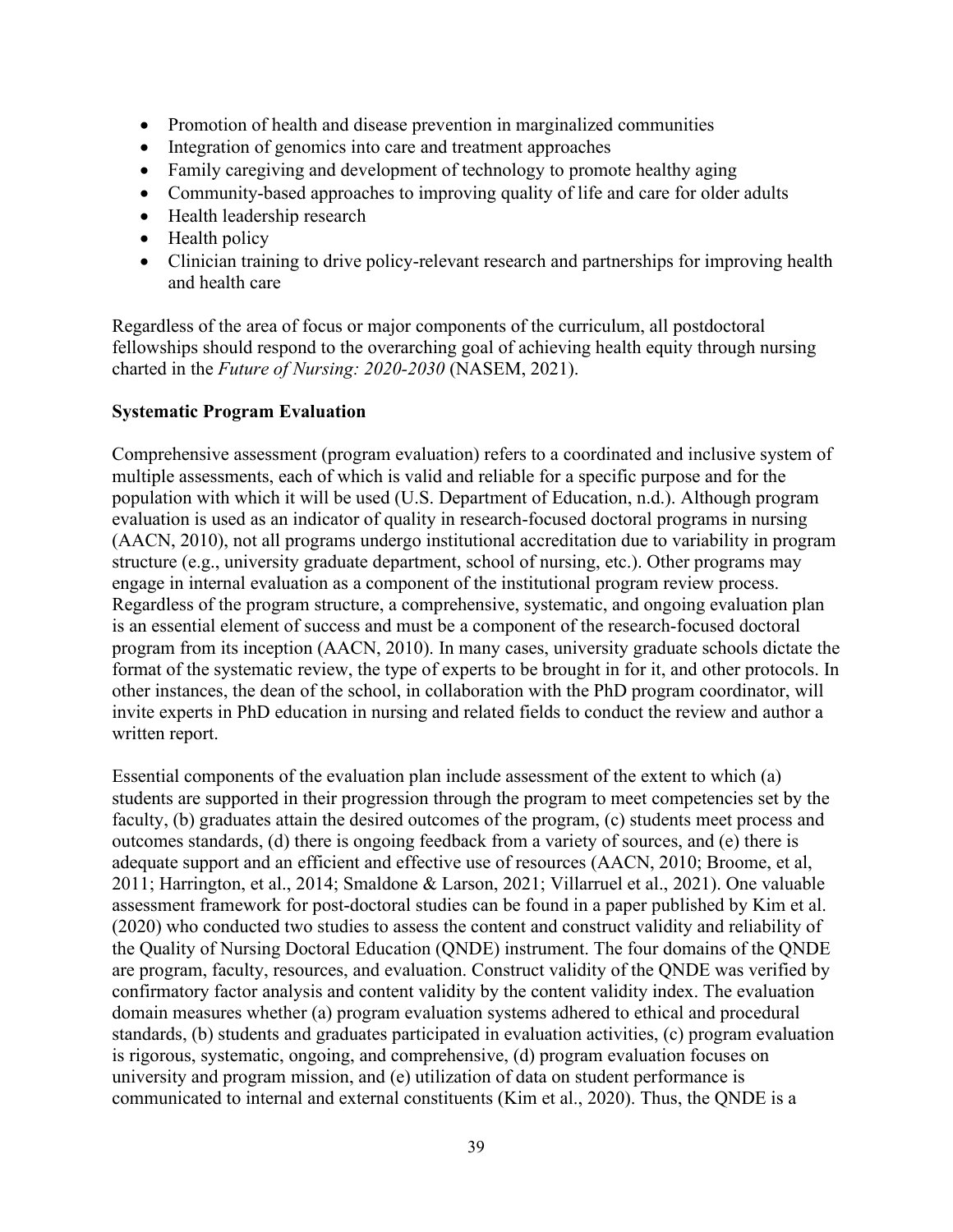reliable and valid instrument to assess the quality of the research focused doctoral program in nursing's evaluation plan.

### **Recommendations:**

- 1. A comprehensive evaluation plan, supported by sufficient resources, must be in place and should include the following:
	- Be systematic, ongoing, comprehensive, and focused on the specific mission, goals, and outcomes of the university and program, which should be assessed on an ongoing, regular basis (e.g., regular, systematic internal/external evaluations of the program within a specified timeframe, such as every 5 years).
	- Assess outcomes of holistic recruitment practices and student progression through the program.
	- Assess the extent to which graduates attain the desired outcomes of the program. For example, graduates can be surveyed immediately prior to graduation, and again at 1, 3, 5, and 10 years after graduation (the 3-year point allows assessment of postdoctoral fellowship and related accomplishments).
	- Include comprehensive process and outcome data to (a) assess the extent to which the program demonstrates indicators of quality and (b) determine patterns, trends, and future directions (e.g., regular surveys of graduates are conducted to assess their current status and productivity).
	- Engage students and graduates in the evaluation process as part of their learning experience (e.g., student feedback is solicited regarding specific courses, mentoring, and general academic milieu).
	- Include data from a variety of internal and external constituencies (e.g., consistent collection of data from faculty, students, and communities of interest).
	- Compare program processes and outcomes with the standards of the parent graduate school/university and research-focused doctoral programs in nursing (e.g., benchmarks).
	- Provide ongoing feedback to program faculty, administrators, and external constituents to promote program improvement.
	- Adhere to ethical and procedural standards of program evaluation (i.e., confidentiality).
- 2. The evaluation plan should provide comprehensive data to determine patterns and trends and recommend future directions at regular intervals (e.g., faculty members receive annual evaluations and feedback, and there is readily available evidence demonstrating use of data to support continuous program improvement). Likewise, the plan must assess whether the program is supported with adequate human, financial, and institutional resources, and whether the program uses resources efficiently and effectively. The program must be fiscally sound (e.g., a specific budget is allocated to ongoing evaluation of the doctoral program). Evaluation data must include faculty, student, and program outcome data, which will be provided to appropriate audiences, and that there will be demonstrated evidence that the data are used to promote ongoing program improvement.

*Endorsed on April 12, 2022 by the AACN Membership*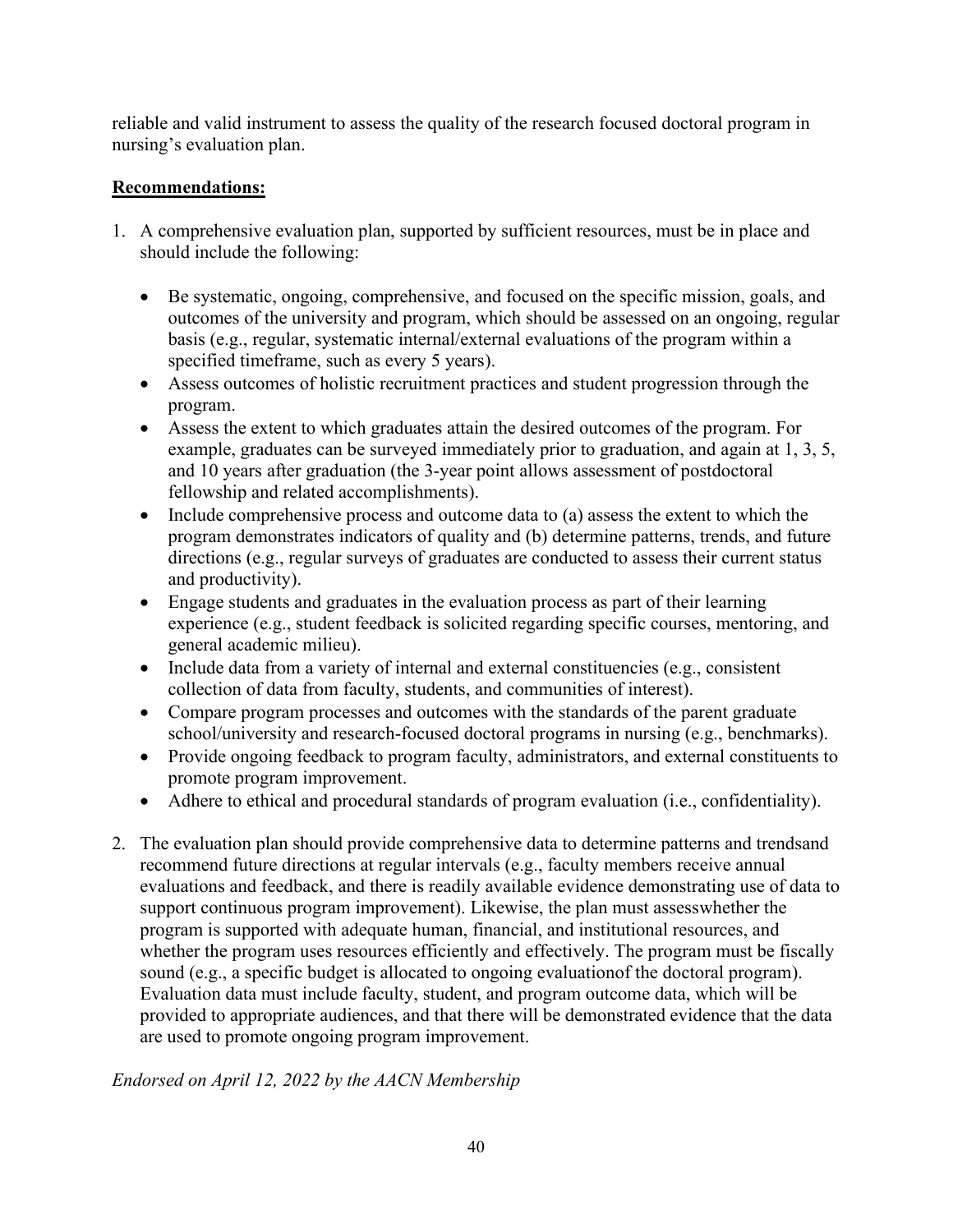### **References**

- Abraham, C., Kleinpell, R., Godwin, K. M., & Dolansky, M. A. (2021). The interprofessional Veterans Affairs Quality Scholars program pre- and postdoctoral nurse fellow outcomes. *Nursing Outlook*, *69*(2), 202–211. https://doi.org/10.1016/j.outlook.2020.09.003
- Albrecht, M. & Greiner, P.A. (1992). Postdoctoral Study: The Importance for Nursing. *Journal of Nursing Education*, 31(8), 373-374. https://doi.org/10.3928/0148-4834-19921001-11
- Algase, D., Stein, K., Arslanian-Engoren, C., Corte, C., Sommers, M. S., & Carey, M. G. (2021). An eye toward the future: Pressing questions for our discipline in today's academic and research climate. *Nursing Outlook*, *69*(1), 57–64. <http://doi.org/10.1016/j.outlook.2020.08.010>
- American Association of Colleges of Nursing. (2000). *1999-2000 Enrollment and graduations in baccalaureate and graduate programs in nursing.* Washington, DC: Author.
- American Organization for Nursing Leadership. (2006). *AONL guiding principle for diversity in health care organizations.* [https://www.aonl.org/system/files/media/file/2020/12/Diversity](http://www.aonl.org/system/files/media/file/2020/12/Diversity-health-care-)[health-care-o](http://www.aonl.org/system/files/media/file/2020/12/Diversity-health-care-)rganizations.pdf
- American Association of Colleges of Nursing. (2009) *Establishing a culturally competent master's and doctorally prepared nursing workforce*. [https://www.aacnnursing.org/Portals/42/AcademicNursing/CurriculumGuidelines/Cultural-](https://www.aacnnursing.org/Portals/42/AcademicNursing/CurriculumGuidelines/Cultural-Competency-Grad-Edu.pdf)[Competency-Grad-Edu.pdf](https://www.aacnnursing.org/Portals/42/AcademicNursing/CurriculumGuidelines/Cultural-Competency-Grad-Edu.pdf)
- American Association of Colleges of Nursing. (2010). *The research-focused doctoral program in nursing: Pathways to excellence.*  [https://www.aacnnursing.org/Portals/42/Publications/PhDPosition.pdf](http://www.aacnnursing.org/Portals/42/Publications/PhDPosition.pdf)
- American Association of Colleges of Nursing. (2016). *Advancing healthcare transformation: A new era for academic nursing.* [https://www.aacnnursing.org/Portals/42/Publications/AACN-](http://www.aacnnursing.org/Portals/42/Publications/AACN-New-Era-Report.pdf)[New-Era-Report.pdf](http://www.aacnnursing.org/Portals/42/Publications/AACN-New-Era-Report.pdf)
- American Association of Colleges of Nursing. (2017a). *Diversity, equity, and inclusion in academic nursing*. [https://www.aacnnursing.org/](http://www.aacnnursing.org/Portals/42/News/Position-)P[ortals/42/News/Position-](http://www.aacnnursing.org/Portals/42/News/Position-)Statements/Diversity-Inclusion.pdf
- American Association of Colleges of Nursing. (2017b). *Nursing faculty: A spotlight on diversity*. [https://www.aacnnursing.org/Portals/42/Policy/](http://www.aacnnursing.org/Portals/42/Policy/PDF/Diversity-Spotlight.pdf)P[DF/Diversity-Spotligh](http://www.aacnnursing.org/Portals/42/Policy/PDF/Diversity-Spotlight.pdf)t[.pdf](http://www.aacnnursing.org/Portals/42/Policy/PDF/Diversity-Spotlight.pdf)
- American Association of Colleges of Nursing. (2018). *Defining scholarship for academic nursing.* [https://www.aacnnursing.org/Portals/42/News/Position-Statements/Defining-](http://www.aacnnursing.org/Portals/42/News/Position-Statements/Defining-)Scholarship.pdf
- American Association of Colleges of Nursing. (2019). *AACN's vision for academic nursing*. <https://www.aacnnursing.org/Portals/42/News/White-Papers/Vision-Academic-Nursing.pdf>
- American Association of Colleges of Nursing. (2019). *Enhancing diversity in the nursing workforce*.<https://www.aacnnursing.org/News-Information/Fact-Sheets/Enhancing-Diversity>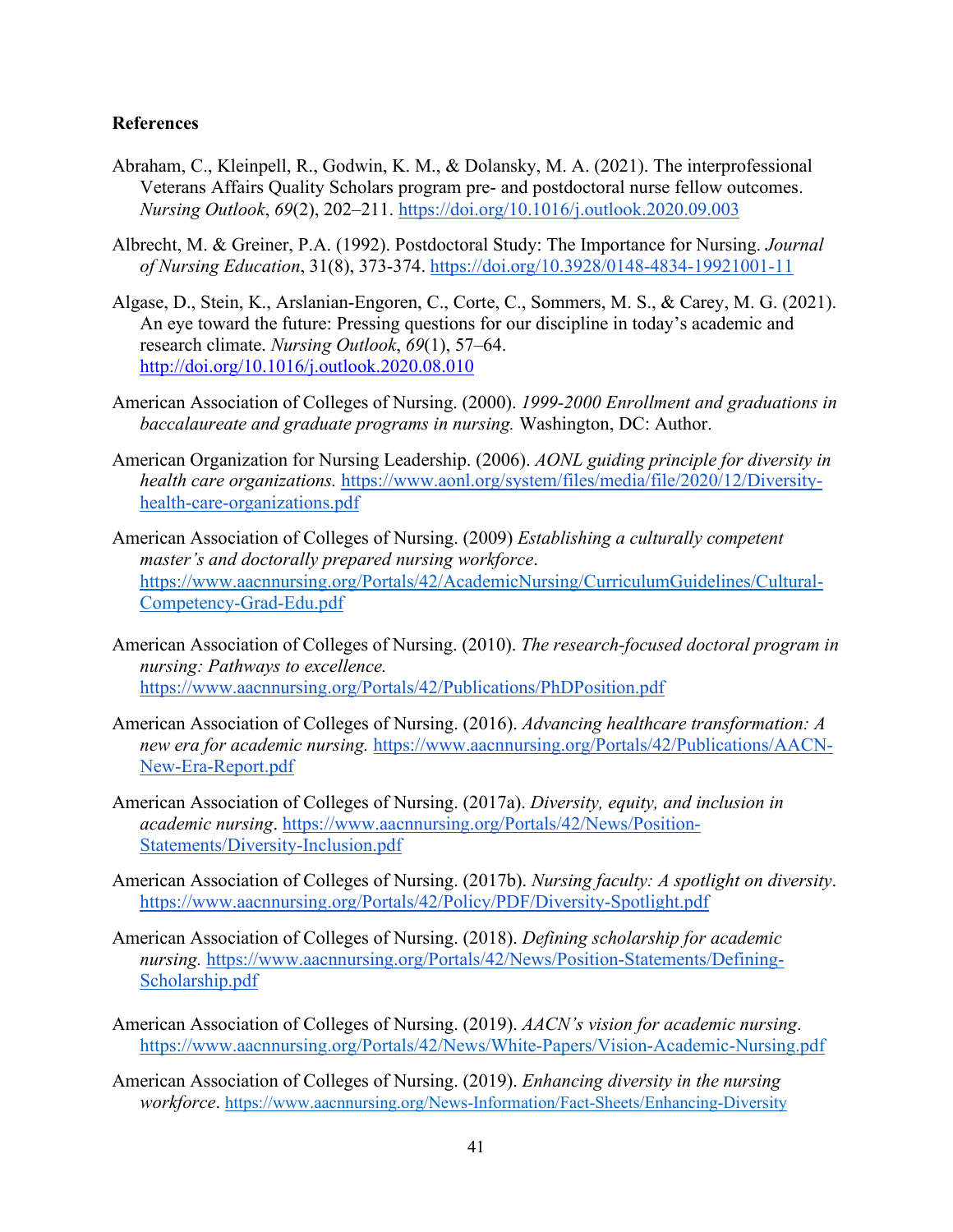- American Association of Colleges of Nursing. (2020a). *2019-2020 Enrollment and graduations in baccalaureate and graduate programs in nursing.* Washington, DC: Author.
- American Association of Colleges of Nursing. (2020b). *The PhD pathway in nursing report*. [https://www.aacnnursing.org/Portals/42/news/surveys-data/PhD-Pathway.pdf](http://www.aacnnursing.org/Portals/42/news/surveys-data/PhD-Pathway.pdf)
- American Association of Colleges of Nursing. (2021a). *Research-focused doctoral programs in nursing: Pathways to excellence task force student study*.
- American Association of Colleges of Nursing. (2021b). *The Essentials: Core competencies for professional nursing education.*  [https://www.aacnnursing.org/Portals/42/AcademicNursing/pdf/Essentials-2021.pdf](http://www.aacnnursing.org/Portals/42/AcademicNursing/pdf/Essentials-2021.pdf)
- American Association of Colleges of Nursing. (2021c). *Research-focused doctoral programs in nursing: Pathways to excellence task force PhD program study*.
- American Association of Colleges of Nursing. (2021d). *2020-2021 Enrollment and graduations in baccalaureate and graduate programs in nursing.* Washington, DC: Author.
- Anderson, K., McLaughlin, K., Crowell, N., Fall-Dickson, J., White, K., Heitzler, E., Kesten, K., & Yearwood, E. (2019). Mentoring students engaging in scholarly projects and dissertations in doctoral nursing programs. *Nursing Outlook*, *67*(6), 776-788. https://doi.org/10.1016/j.outlook.2019.06.021
- Avery, M., Westwood, G., & Richardson, A. (2022). Enablers and barriers to progressing a clinical academic career in nursing, midwifery and allied health professions: A crosssectional survey. *Journal of Clinical Nursing, 31(3-4), 406-416*. <http://doi.org/10.1111/jocn.15673>
- Bevil, C. A., Cohen, M. Z., Sherlock, J. R., Yoon, S. L., & Yucha, C. B. (2012). Research support in doctoral-granting schools of nursing: a decade later. *Journal of Professional Nursing*, *28*(2), 74– 81. https://doi.org/10.1016/j.profnurs.2011.11.016
- Boehm, L. M., Stolldorf, D. P., & Jeffery, A. D. (2020). Implementation Science Training and Resources for Nurses and Nurse Scientists. *Journal of Nursing Scholarship*, *52*(1), 47–54. https://doi.org/10.1111/jnu.12510
- Brandon, D. H., Collins-McNeil, J., Onsomu, E. O., & Powell, D. L. (2014). Winston-Salem State University and Duke University's Bridge to the Doctorate Program. *North Carolina Medical Journal*, *75*(1), 68–70. https://doi.org/10.18043/ncm.75.1.68
- Broome, M. E., & Fairman, J. (2018). Changing the conversation about doctoral education in nursing. *Nursing Outlook*, *66*(3), 217–218. https://doi.org/10.1016/j.outlook.2018.04.011
- Broome, M. E., Halstead, J. A., Pesut, D. J., Rawl, S. M., & Boland, D. L. (2011). Evaluating the outcomes of a distance-accessible PhD program. *Journal of Professional Nursing*, *27*(2), 69– 77. https://doi.org/10.1016/j.profnurs.2010.09.011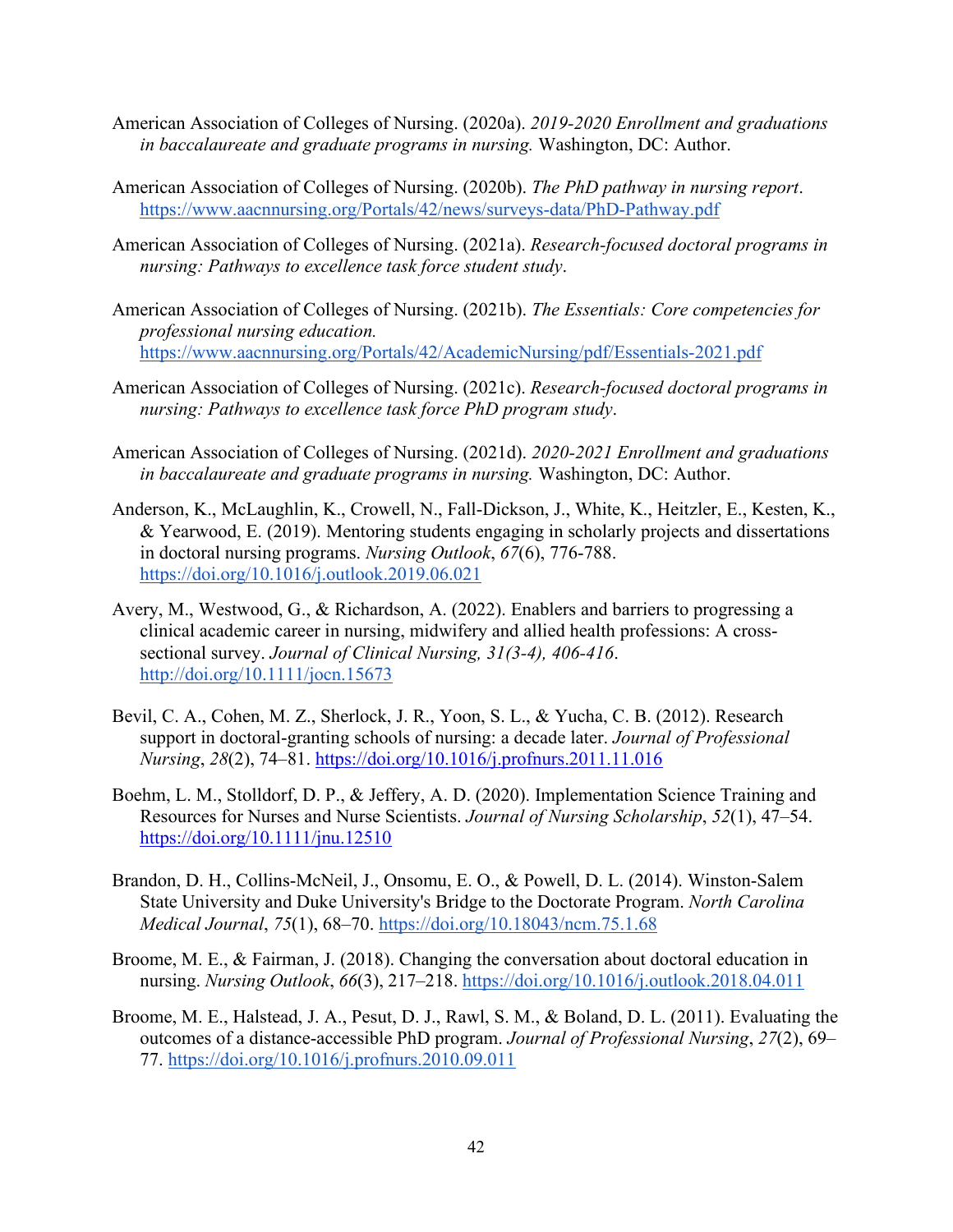- Broome, M. E., Villarruel, A. M., & Thompson, H. J. (2021). Innovations in Ph.D. education to prepare nurse scientists for the future. *Journal of Professional Nursing*, *37*(1), 212–215. https://doi.org/10.1016/j.profnurs.2020.09.013
- Bucholz, S. W., Yingling, C., Jones, K., & Tenfelde, S. (2015). DNP and PhD collaboration: Bringing together practice and research expertise as pre degree and post degree scholars. *Nurse Educator*, *40*(4), 203-206. https://doi.org/10.1097/nne.0000000000000141
- Buerhaus, P. I., Skinner, L. E., Auerbach, D. I., & Staiger, D. O. (2017). State of the registered nurse workforce as a new era of health reform emerges. *Nursing Economics, 35*(5), 229-237. [http://healthworkforcestudies.com/news/state\\_of\\_the\\_nursing\\_workforce\\_paper.pdf](http://healthworkforcestudies.com/news/state_of_the_nursing_workforce_paper.pdf)
- Cary, M. P., Randolph, S. D., Broome, M. E., & Carter, B. M. (2020). Creating a culture that values diversity and inclusion: An action-oriented framework for schools of nursing. *Nursing Forum*, *55*, 687-694. https://doi.org/10.1111/nuf.12485
- Centers for Disease Control and Prevention. (2021). *Social Determinants of Health: Know What Affects Health.* [https://www.cdc.gov/socialdeterminants/index.htm](http://www.cdc.gov/socialdeterminants/index.htm)
- Chung, C. E., & Kowalski, S. (2012). Job stress, mentoring, psychological empowerment, and job satisfaction among nursing faculty. *Journal of Nursing Education, 51*(7), 381- 388. <https://doi.org/10.3928/01484834-20120509-03>
- Conley, Y. P., Heitkemper, M., McCarthy, D., Anderson, C. M., Corwin, E. J., Daack-Hirsch, S., Dorsey, S. G., Gregory, K. E., Groer, M. W., Henly, S. J., Landers, T., Lyon, D. E., Taylor, J. Y., & Voss, J. (2015). Educating future nursing scientists: Recommendations for integrating omics content in PhD programs. *Nursing Outlook*, *63*(4), 417–427. <https://doi.org/10.1016/j.outlook.2015.06.006>
- Conn V. S. (2005). Postdoctoral research preparation. *Western Journal of Nursing Research*, *27*(7), 799–801. https://doi.org/10.1177/0193945905279880
- Cromeens, M. G., Britton, L. E., Zomorodi, M., Bevill, B., & Jones, C. B. (2021). Experiential clinical learning for newly licensed PhD students: Transforming nursing PhD education through academic-practice partnerships. *Journal of Professional Nursing*, *37*(1), 43–47. https://doi.org/10.1016/j.profnurs.2020.11.005
- Cygan, H. R. & Reed, M. (2019). DNP and PhD scholarship: Making the case for collaboration. *Journal of Professional Nursing*, *35*(5), 353–357. https://doi.org/10.1016/j.profnurs.2019.03.002
- DeWitty, V. P., & Murray, T. A. (2020). Influence of climate and culture on minority faculty retention. *Journal of Nursing Education, 59*(9), 483-484. https://doi.org/10.3928/01484834- 20200817-01
- DeWitty, V. P., Tabloski, P. A., Millett, C. M., Hambrick, M. E., Shreffler, M., Downing, C. A., & Huerta, C. G. (2016). Diversifying the pipeline into doctoral nursing programs: Developing the Doctoral Advancement Readiness Self-Assessment*. Journal of Professional Nursing, 32*(55), 568-575. https://doi.org/10.1016/j.profnurs.2016.03.002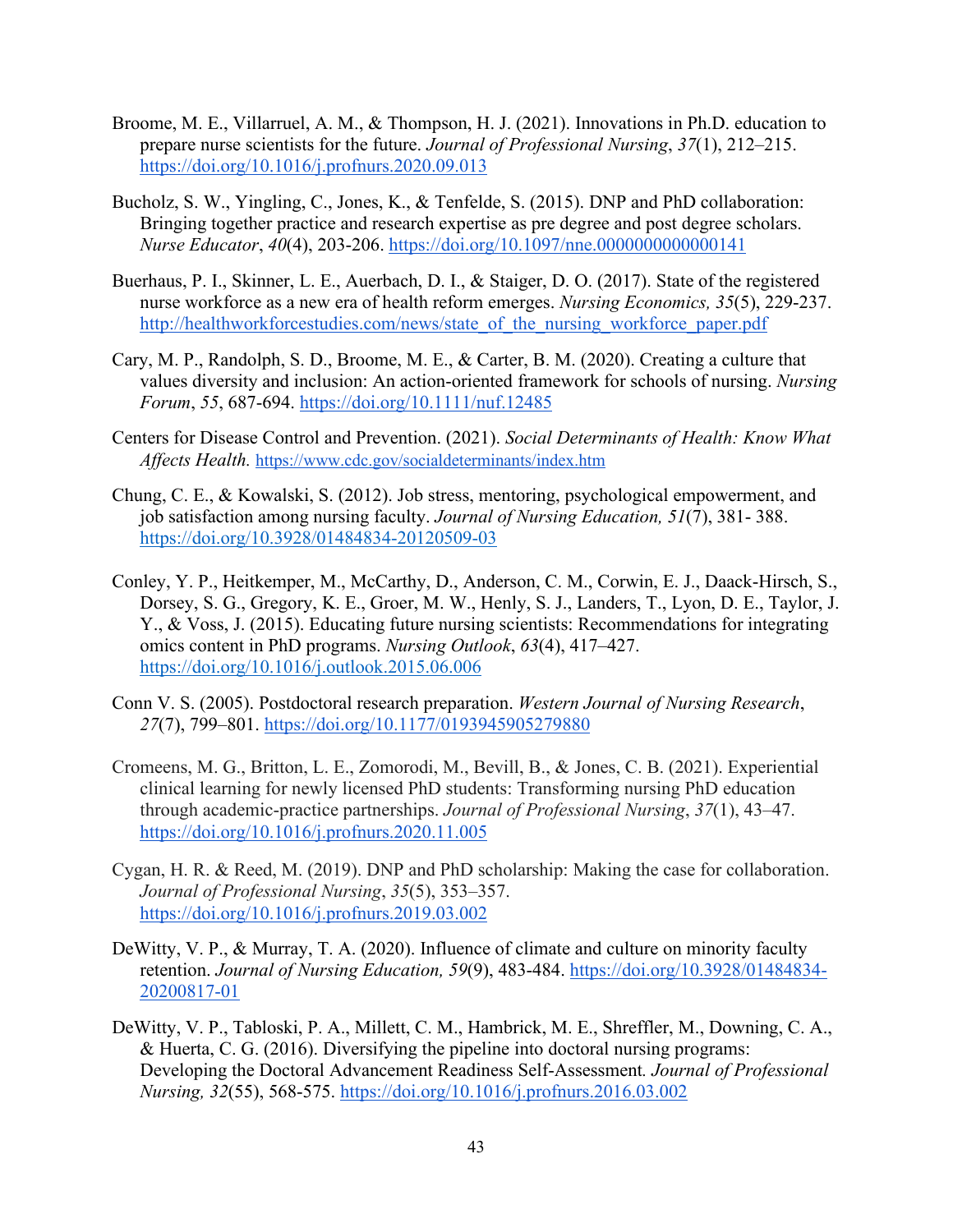- Donaldson, S. K. & Crowley, D. M. (1978). The discipline of nursing. *Nursing Outlook, 26*(2): 113-120. Used with permission from Mosby-Yearbook, Inc.
- Downs, C. A., & Morrison, H. W. (2011). Beyond the PhD: putting the right tools in your research toolbox. *Biological Research for Nursing*, *13*(1), 5–14.
- Dunbar-Jacob, J. & Hravnak, M. (2021). Educating PhD students in research-intensive nursing doctorate programs regarding teaching competencies. *Journal of Professional Nursing,* 37(1), 241–243.<https://doi.org/10.1016/j.profnurs.2020.12.010>
- Edwards, J, Rayman, K., Diffenderfer, S., & Stidham, A. (2016). Strategic innovation between PhD and DNP programs: Collaboration, collegiality and shared resources. *Nursing Outlook, 64*, 312-320. https://doi.org/10.1016/j.outlook.2016.02.007
- Fairman, J. A., Giordano, N. A., McCauley, K., & Villarruel, A. (2021). Invitational summit: Reenvisioning research focused PHD programs of the future. *Journal of Professional Nursing, 37*(1), 221-227. [https://www.sciencedirect.com/science/article/pi](http://www.sciencedirect.com/science/article/pii/S8755722320301721)i/S875[5722320301721](http://www.sciencedirect.com/science/article/pii/S8755722320301721)
- Fairman, J., & Villarruel, A. (2021). Re-envisioning PhD programs for the future Beginning the conversation. *Journal of Professional Nursing, 37*(1)*,* A7-A8. <http://www.doi.org/10.1016/j.profnurs.2020.12.011>
- Feetham, S., & Doering, J. J. (2015). Career cartography: a conceptualization of career development to advance health and policy. *Journal of Nursing Scholarship*, *47*(1), 70–77. https://doi.org/10.1111/jnu.12103
- Flynn, K. C., Reverby, S. M., Smith, K. M., & Tobbell, D. (2021). "The thing behind the thing": White supremacy and interdisciplinary faculty in schools of nursing. *Nursing Outlook, 69(4), 502-504*. https://doi.org/10.1016/j.outlook.2021.03.001
- Foster, M., & Tasnim, Z. (2020). Data science and graduate nursing education: A critical literature review. *Clinical Nurse Specialist*, *34*(3), 124–131. https://doi.org/10.1097/NUR.00000000000000516
- Freire, P. (2018). *Pedagogy of the Oppressed (4th ed.)*. Bloomsbury Academic.
- Giordano, N. A., Compton, P., Joseph, P. V., Romano, C. A., Piano, M. R., & Naylor, M. D. (2021). Opportunities and challenges presented by recent pedagogical innovations in doctoral nursing education. *Journal of Professional Nursing*, *37*(1), 228–234. https://doi.org/10.1016/j.profnurs.2020.09.003
- Golde, C. M. (2006). Preparing stewards of the discipline. In Golde, C. M., & Walker, G. E. (Eds.), *Envisioning the future of doctoral education: Preparing stewards of the discipline*. (pp. 3-22). Jossey-Bass.
- Grady P. A. (2017). Investigating the determinants of health: The role of nursing science. *Nursing Outlook*, *65*(5), 489–491.<https://doi.org/10.1016/j.outlook.2017.04.010>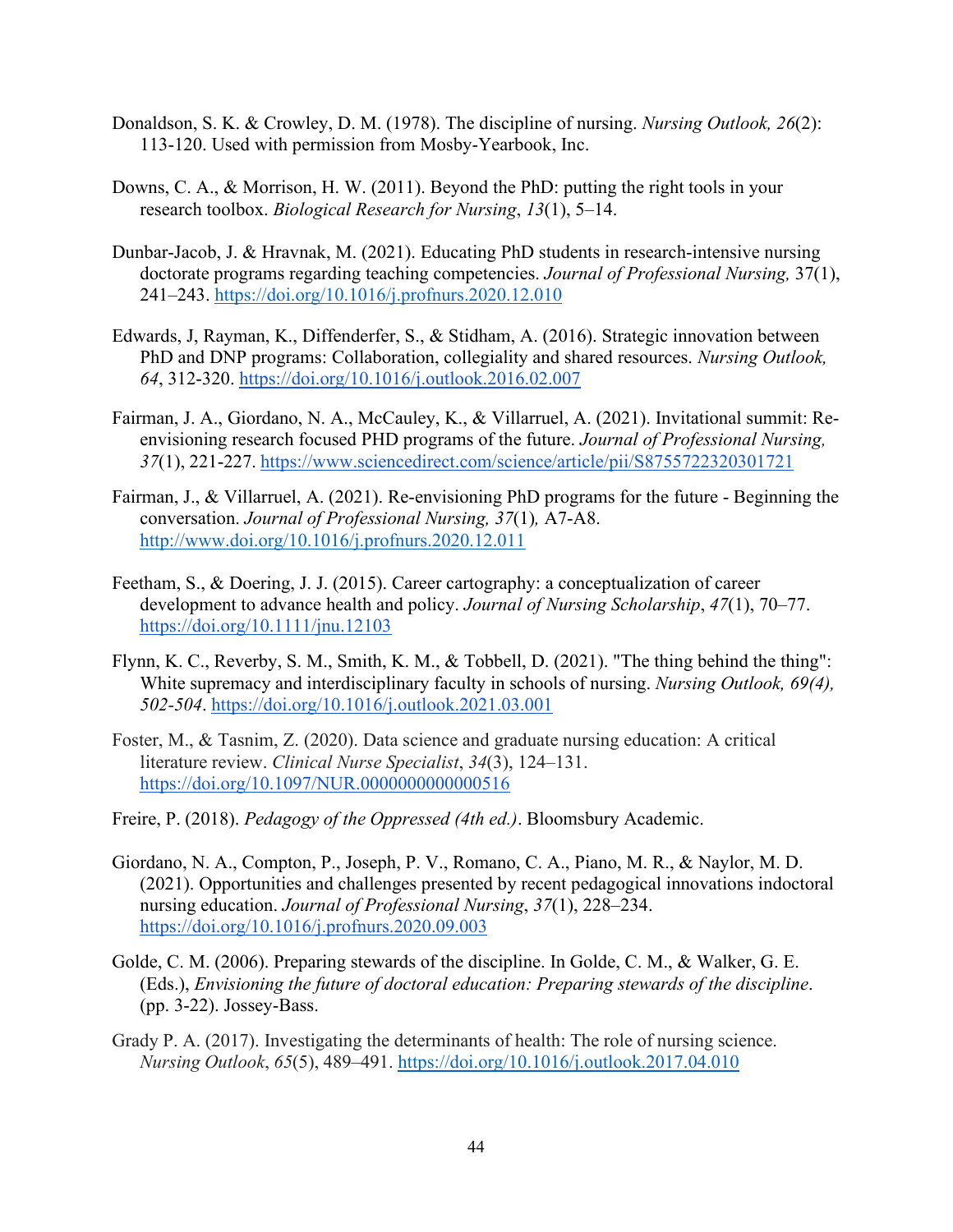- Hadidi, N. N., Lindquist, R., & Buckwalter, K. (2013). Lighting the fire with mentoring relationships. *Nurse Educator*, *38*(4), 157–163. https://doi.org/10.1097/NNE.0b013e318296dccc
- Hamilton, N. & Haozous, E. A. (2017). Retention of faculty of color in academic nursing. *Nursing Outlook*, *65*(2), 212-221.<https://doi.org/10.1016/j.outlook.2016.11.003>
- Harrington, D., Petr, C.G., Black, B.M., Cunningham-Williams, R.M., & Bentley, K.J. (2014). Quality guidelines for social work PhD programs. *Research on Social Work Practice*, *24*(3), 281-286. https://doi.org/10.1177/1049731513517145
- Henly, S. J., McCarthy, D. O., Wyman, J. F., Stone, P. W., Redeker, N. S., McCarthy, A. M., Alt-White, A. C., Dunbar-Jacob, J., Titler, M. G., Moore, S. M., Heitkemper, M. M., & Conley, Y. P. (2015). Integrating emerging areas of nursing science into PhD programs. *Nursing Outlook*, *63*(4), 408–416.<https://doi.org/10.1016/j.outlook.2015.04.010>
- Horstman, M. J., Miltner, R. S., Wallhagen, M. I., Patrician, P. A., Oliver, B. J., Roumie, C. L., Dolansky, M. A., Perez, F., Naik, A. D., & Godwin, K. M. (2021). Developing leaders and scholars in health care improvement: The VA Quality Scholars Program competencies. *Academic Medicine*, *96*(1), 68–74. https://doi.org/10.1097/ACM.0000000000003658
- Institute of Medicine. (2011) *The Future of Nursing: Leading Change, Advancing Health*. Washington, DC: National Academies Press
- Jacob, B. A., & Lefgren, L. (2011). The impact of NIH postdoctoral training grants on scientific productivity. *Research Policy*, *40*(6), 864–874. https://doi.org/10.1016/j.respol.2011.04.003
- Jenkins, P., Jones, J., Koutlas, A., Courtwright, S., Davis, J., & Liggett, L. (2020). Constructing doctoral leadership scholarly role boundaries through intraprofessional nursing education. *Advances in Nursing Science*. *43*(4), 360-374. https://doi.org/10.1097/ans.0000000000000309
- Jonas Philanthropies. (2021). *Investing in the future of nursing through scholarships.*  https://jonasphilanthropies.org/jonas-scholars/
- Joseph, P. V., McCauley, L., & Richmond, T. S., (2021). PhD programs and the advancement of nursing science. *Journal of Professional Nursing: official journal of the American Association of Colleges of Nursing, 37*(1), 195-200. [https://www.sciencedirect.com/science/article/pii/S8755722320301344](http://www.sciencedirect.com/science/article/pii/S8755722320301344)
- Julion, W., Reed, M., Bounds, D. T., Cothran, F., Gamboa, C., & Sumo, J. (2019). A group think tank as a discourse coalition to promote minority nursing faculty retention. *Nursing Outlook*, *67*(5), 586–595. https://doi.org/10.1016/j.outlook.2019.03.003
- Kim, M.J., McKenna, H., Park, C.G., Ketefian, S., Park, S.H., Galvin, K., & Burke, L. (2020). Global assessment instrument for quality of nursing doctoral education with research focus: Validity and reliability study. *Nurse Education Today, 91*, 1-9. https://doi.org/10.1016/j.nedt.2020.104475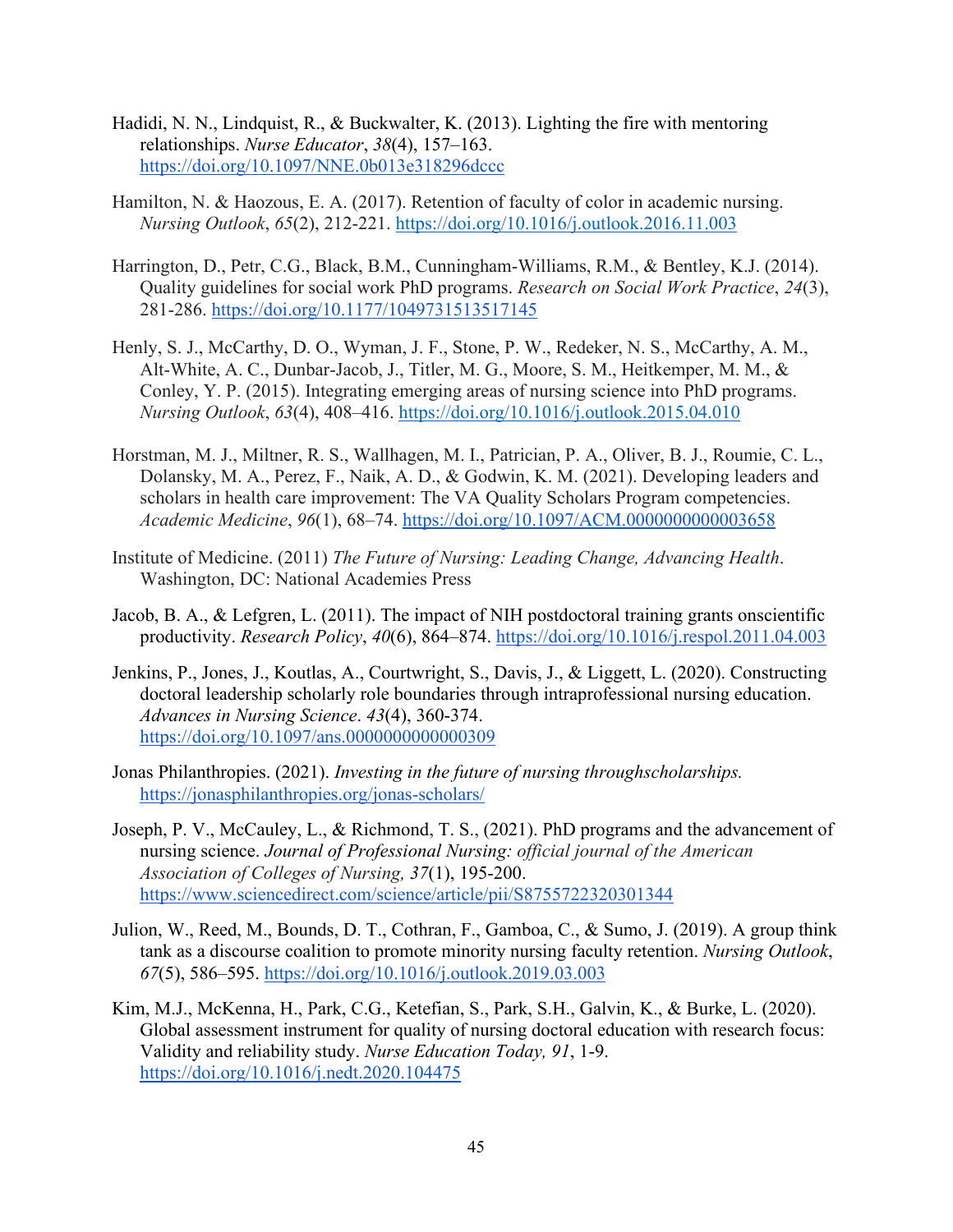- Kolade, F. M. (2016). The lived experience of minority nursing faculty: A phenomenological study. *Journal of Professional Nursing, 32*(2), 107-114. https://doi.org/10.1016/j.profnurs.2015.09.002
- Kritz, F. (2019). Nursing schools add diversity directors to faculty. *American Journal of Nursing*, *119*(3), 13.<http://doi.org/10.1097/01.NAJ.0000554018.98098.4e>
- Lin, K. J. (2018). Minority faculty role in retaining minority nursing students: An integrative review. *Interdisciplinary Journal of Nursing and Critical Care, 2*(1), 1-5.
- Loescher, L. J., Love, R., & Badger, T. (2021). Breaking new ground? The dual (PhD-DNP) doctoral degree in Nursing. *Journal of Professional Nursing*, *37*(2), 429-434. https://doi.org/10.1016/j.profnurs.2020.05.001
- Lor, M., Oyesanya, T., Chen, C.X., Cherwin, C., & Moon, C. (2019). Postdoctoral opportunities for nursing PhD graduates: A resource guide. *Western Journal of Nursing Research*, *41*(3), 459-476.<http://doi.org/10.1177/0193945918775691>
- Lori, J. R., & Madigan, E. (2021). Global engagement competencies for PhD nursing students. *Journal of Professional Nursing*, *37*(1), 204–206. https://doi.org/10.1016/j.profnurs.2020.08.009
- Lusk, M.D. & Marzilli, C. (2018). Innovation with strengths: A collaborative approach to PhD/DNP integration in doctoral education. *Nursing Education Perspectives, 39*(5), 327-328. <https://doi.org/10.1097/01.NEP.0000000000000393>
- Melnyk, B. M., Hseih, A. P., Tan, A., Gawlik, K. S., Hacker, E. D., Ferrell, D., Simpson, V., Burda, C., Hagerty, B., Scott, L. D., Holt, J. M., Gampetro, P., Farag, A., Glogocheski, S.& Badzek, L. (2021). The state of mental health and healthy lifestyle behaviors in nursing, medicine and health sciences faculty and students at B10 universities with implications for action. *Journal of Professional Nursing, 37,* 1167-1174. https://doi.org/10.1016/j.profnurs.2021.10.007
- Merrill, J. A., Yoon, S., Larson, E., Honig, J., & Reame, N. (2013). Using social network analysis to examine collaborative relationships among PhD and DNP students and facultyin a research-intensive university school of nursing. *Nursing Outlook*, *61*(2), 109–116. https://doi.org/10.1016/j.outlook.2012.08.001
- Michael, M. J., & Clochesy, J. M. (2016). From scientific discovery to health outcomes: A synergistic model of doctoral nursing education. *Nurse Education Today*, *40*, 84–86. https://doi.org/10.1016/j.nedt.2016.02.011
- Montgomery, T. M., Bundy, J. R., Cofer, D., & Nicholls, E. M. (2021). Black Americans in nursing education. *American Nurse*, *16*(2), 22-25. [https://www.myamericannurse.com/black](http://www.myamericannurse.com/black-americans-in-nursing-education/)[americans-in-nursing-education/](http://www.myamericannurse.com/black-americans-in-nursing-education/)
- Morris, N. S., Wassef, M. E., Sullivan-Bolyai, S., Bova, C., & Kane, A. T. (2021). Making explicit the development of PhD-prepared nurses to steward the discipline. *Nursing Otok 69*(1), 50-56.<https://doi.org/10.1016/j.outlook.2020.08.002>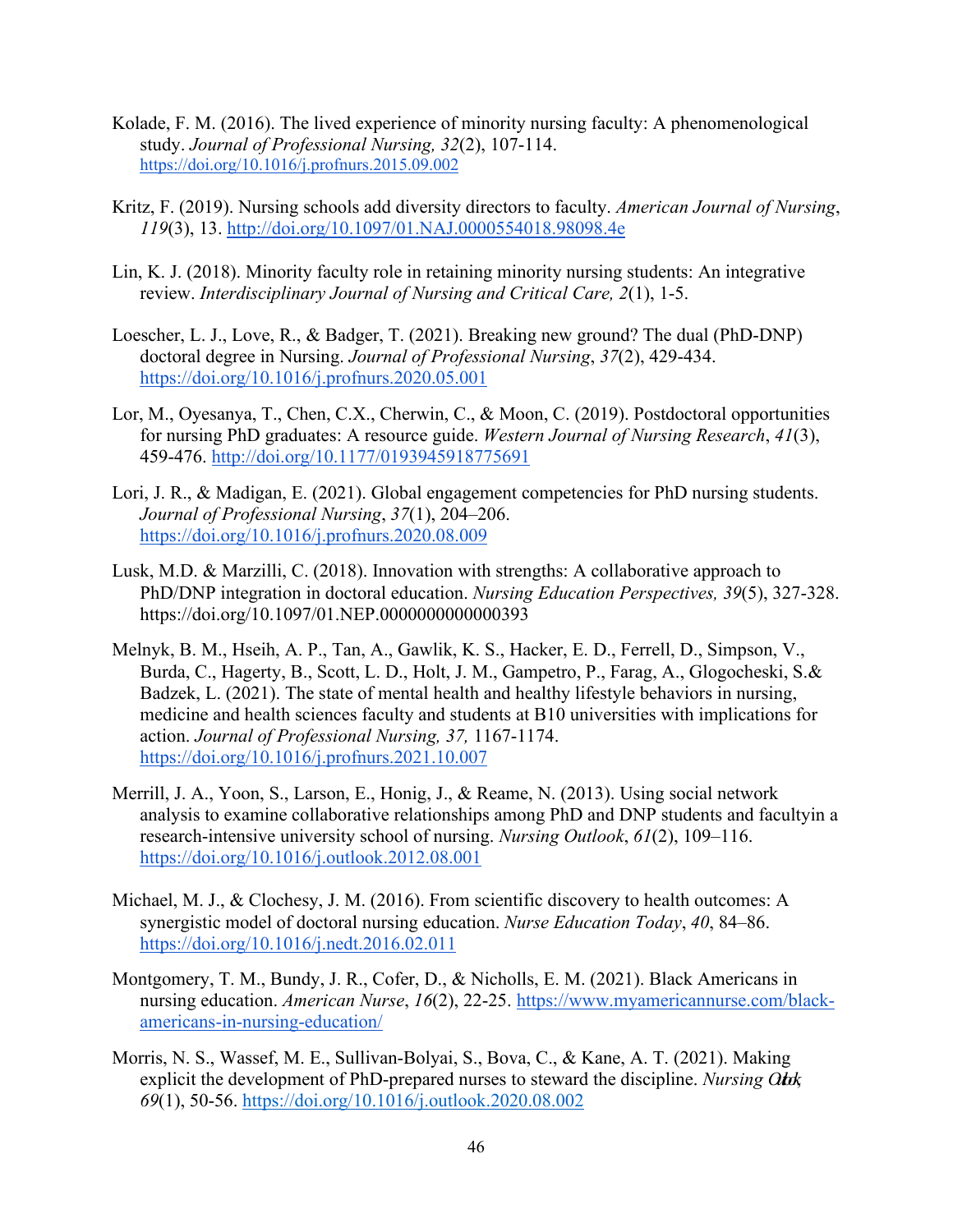- National Academies of Sciences, Engineering, and Medicine. (2021). *The future of nursing 2020-2030: Charting a path to achieve health equity*. Washington, DC: National Academies Press. https://doi.org/10.17226/25982
- National Advisory Council on Nurse Education and Practice. (2020). *Integration of social determinants of health in nursing education, practice, and research.*  [https://www.hrsa.gov/sites/default/files/hrsa/advisory-committees/nursing/reports/nacnep-](https://www.hrsa.gov/sites/default/files/hrsa/advisory-committees/nursing/reports/nacnep-2019-sixteenthreport.pdf)[2019-sixteenthreport.pdf](https://www.hrsa.gov/sites/default/files/hrsa/advisory-committees/nursing/reports/nacnep-2019-sixteenthreport.pdf)

National Consortium of Data Science. (2021). *Data Matters*. https://datascienceconsortium.org/

National Institute of Nursing Research (NINR, 2021). *NINR Mission & Strategic (2022-2026)- Under development.* [https://www.ninr.nih.gov/aboutninr/ninr-mission-and-strategic-plan](http://www.ninr.nih.gov/aboutninr/ninr-mission-and-strategic-plan)

National Institutes of Health. (NIH, 2021a). *All of Us Research Program.* https://allofus.nih.gov/

- National Institutes of Health. (NIH, 2021b). *Big Data Knowledge.* National Institutes of Health, Office of Strategic Coordination-Common Fund. https://commonfund.nih.gov/bd2k
- National Institutes of Health (NIH, 2018). *NIH Strategic Plan for Data Science.*  https://datascience.nih.gov/sites/default/files/NIH\_Strategic\_Plan\_for\_Data\_Science\_Fin al\_508.pdf
- Nehls, N., & Rice, E. (2014). Early entry to a doctoral degree in nursing program: Analysis of student experiences. *Journal of Nursing Education, 53*(4) 223-228. https://doi.org/10.3928/01484834-20140327-01
- Nersesian, P. V., Starbird., L. E., Wilson, D. M., Marea, C. X., Uveges, M. K., Choi, S. W., Szanton, S. L., & Cajita, M. I. (2019). Mentoring in research-focused doctoral nursing programs and student perceptions of career readiness in the United States*. Journal of Professional Nursing, 35*(5)*,* 358-364. https://doi.org/10.1016/j.profnurs.2019.04.005
- Nolan, M. T., Wenzel, J., Han, H. R., Allen, J. K., Paez, K. A., & Mock, V. (2008). Advancing a program of research within a nursing faculty role. *Journal of Professional Nursing*, *24*(6), 364–370. https://doi.org/10.1016/j.profnurs.2007.10.014
- Nowell, L., Norris, J. M., Mrklas, K., & White, D. E. (2017). A literature review of mentorship programs in academic nursing. *Journal of Professional Nursing*, *33*(5), 334–344. <https://doi.org/10.1016/j.profnurs.2017.02.007>
- Perrier, L., Blondal, E., Ayala, A. P., Dearborn, D., Kenny, T., Lightfoot, D., Reka, R., Thuna, M., Trimble, L., & MacDonald, H. (2017). Research data management in academic institutions: A scoping review. *PloS one*, *12*(5), e0178261. <https://doi.org/10.1371/journal.pone.0178261>
- Patrician, P. A., Dolansky, M. A., Pair, V., Bates, M., Moore, S. M., Splaine, M., & Gilman, S.C. (2013). The Veterans Affairs National Quality Scholars program: A model for interprofessional education in quality and safety. *Journal of Nursing Care Quality*, *28*(1), 24– 32. https://doi.org/10.1097/NCQ.0b013e3182678f41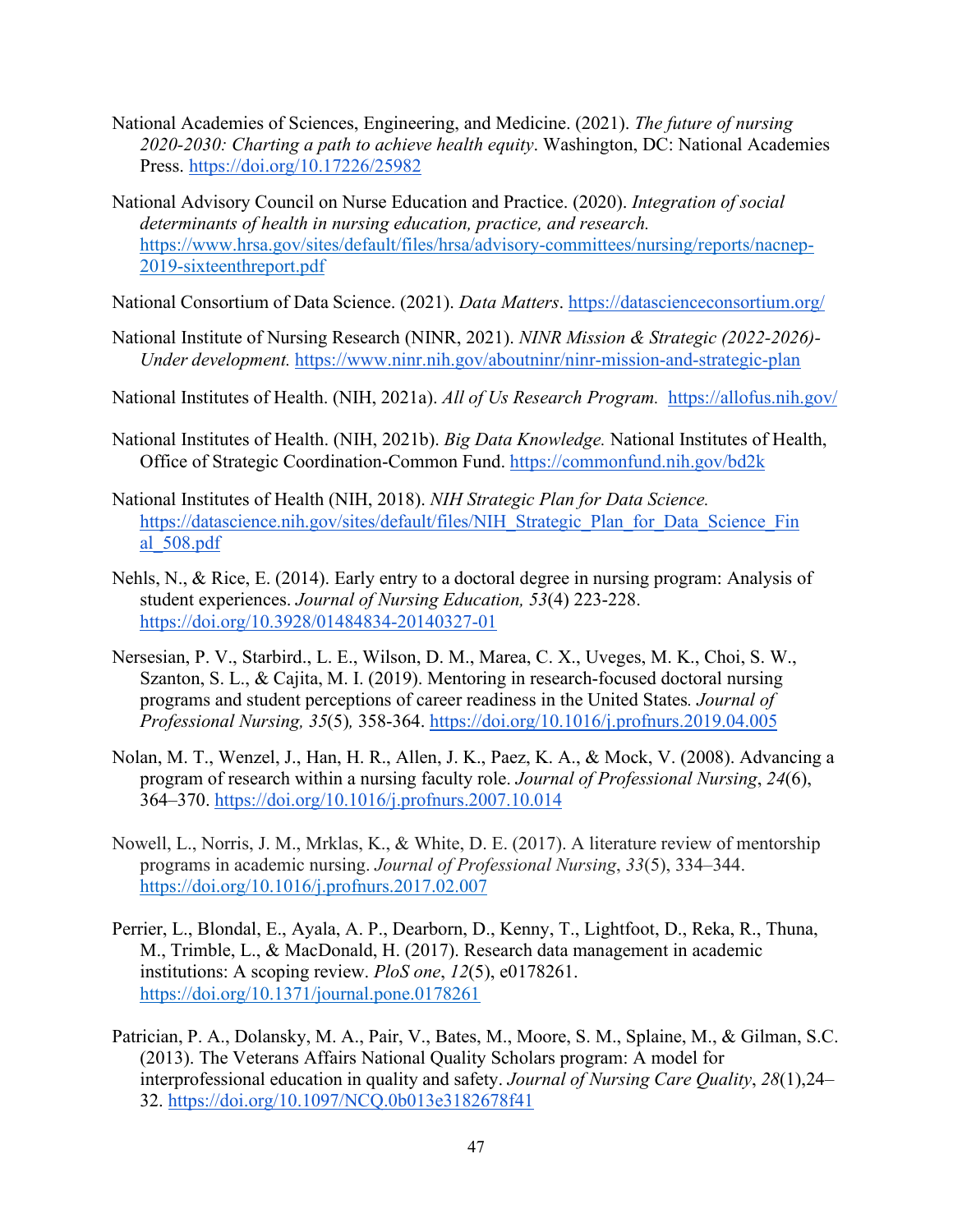- Peterson, N. E., Moss, K. O., Milbrathm G. R., von Gaudecker, J. R., Park, E., & Chung, M. (2015). Qualitative analysis of student perceptions of Bachelor of Science-to-Doctor of Philosophy in nursing programs. *Journal of Nursing Education, 54*(10)*,* 542-549. https://doi.org/10.3928/01484834-20150916-01
- Polomano, R. C., Giordano, N. A., Miyamoto, S., Trautman, D., Kempf, S., & Nuzzo, P. M. (2021). Emerging roles for research intensive PhD prepared nurses: Beyond faculty positions. *Journal of Professional Nursing, 37*(1), 235-240. https://doi.org/10.1016/j.profnurs.2020.09.002
- Raszewski, R., Goben, A.H., Bergren, M., Jones, K., Ryan, C., Steffen, A.D., & Vonderheid, S. (2021a). A survey of current practices in data management education in nursing doctoral programs. *Journal of Professional Nursing, 37(1)*, 155-162. https://doi.org/10.25417/uic.12501599.v3
- Raszewski, R., Goben, A. H., Bergren, M. D., Jones, K., Ryan, C., Steffen, A., & Vonderheid, S. C. (2021b). Exploring data management content in doctoral nursing handbooks. *Journal of the Medical Library Association, 109*(2), 248–257. https://doi.org/10.5195/jmla.2021.1115
- Ro, K. (2018). Three strategies to support minority faculty. *Nurse Educator, 43*(5), 271. https://doi.org/10.1097/NNE.0000000000000545
- Ro, K., Sin, M. K., & Villarreal, J. (2021). Perceptions of support by nursing faculty of color. *Journal of Professional Nursing*, *37*(1), 29–33. https://doi.org/10.1016/j.profnurs.2020.11.006
- Robert Wood Johnson Foundation. (2015). *Future of Nursing Scholars Program Selects 25 Schools of Nursing to Receive Grants to Prepare PhD Nurses*. [https://www.rwjf.org/en/library/articles-and-news/2015/03/future-of-nursing-scholars- program](https://www.rwjf.org/en/library/articles-and-news/2015/03/future-of-nursing-scholars-%20program-selects-25-schools.html)[selects-25-schools.html](https://www.rwjf.org/en/library/articles-and-news/2015/03/future-of-nursing-scholars-%20program-selects-25-schools.html)
- Schnall R. (2020). National Institute of Health (NIH) funding patterns in Schools of Nursing: Who is funding nursing science research and who is conducting research at Schools of Nursing? *Journal of Professional Nursing*, *36*(1), 34–41. https://doi.org/10.1016/j.profnurs.2019.07.003
- Schneider, J.K, Bender, C.M., Madigan, E.A. & Nolan, M.T. (2020). Facilitating the academic success of international PhD students. *Nursing Education Perspectives, 41*(1), 20-25. https://doi.org/10.1097/01.nep.0000000000000489
- Shea, K. D., Brewer, B. B., Carrington, J. M., Davis, M., Gephart, S., & Rosenfeld, A. (2019). A model to evaluate data science in nursing doctoral curricula. *Nursing Outlook*, 67(1), 39–48. https://doi.org/10.1016/j.outlook.2018.10.007
- Sherry, D., Fennessy, M. M., Benavente, V. G., Ruppar, T. M., & Collins, E. G. (2013). Important considerations when applying for a postdoctoral fellowship. *Journal of Nursing Scholarship*, *45*(2), 210–218. https://doi.org/10.1111/jnu.12012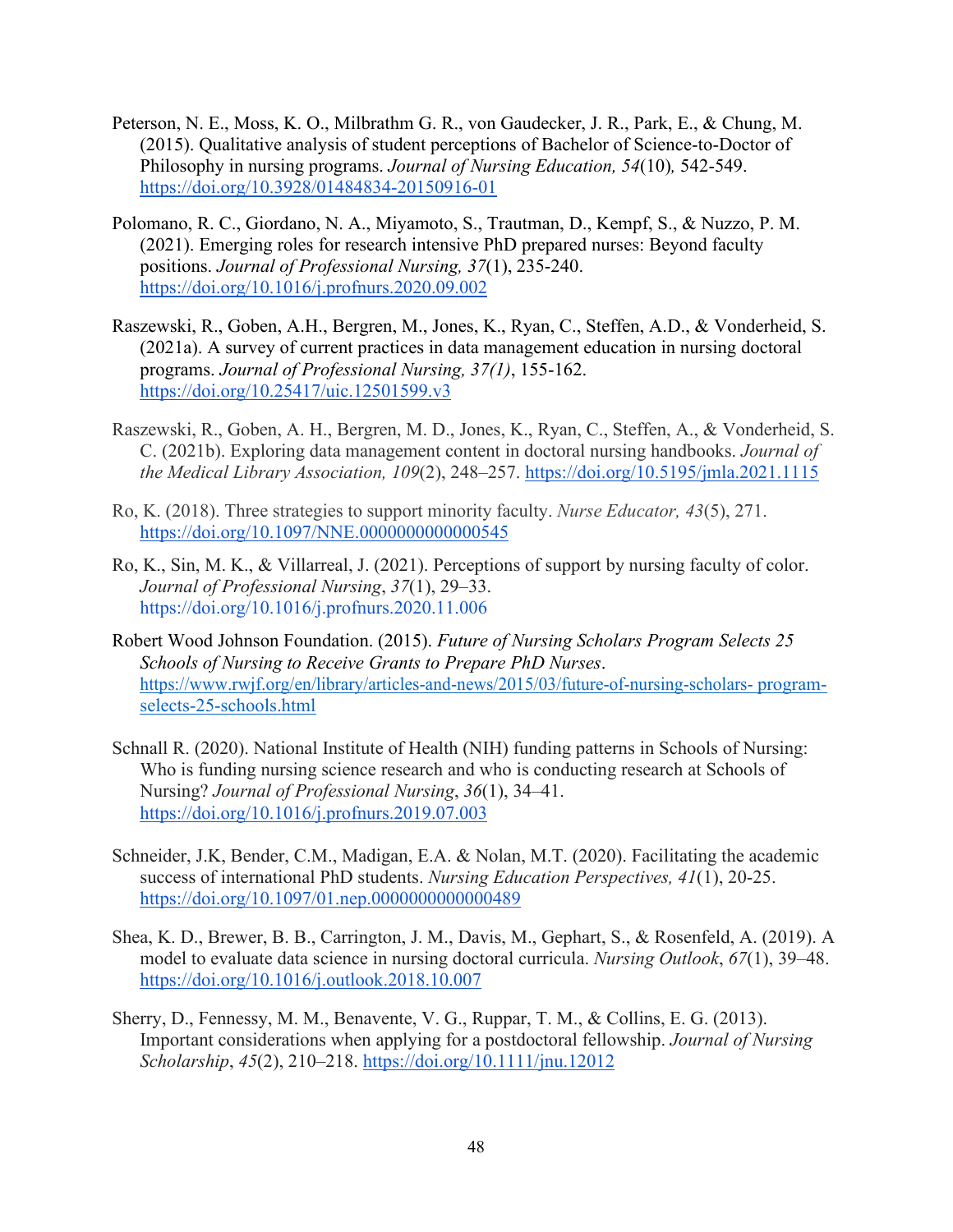- Smaldone, A. & Larson, E. L. (2021). What PhD competencies should guide the preparation of nurse scientists? *Journal of Professional Nursing, 37*(1), 201–203. https://doi.org/10.1016/j.profnurs.2020.06.010
- Salvucci, C. & Lawless, C. A. (2016). Nursing faculty diversity: Barriers and perceptions on recruitment, hiring and retention. *Journal of Cultural Diversity*, *23*(2), 65–75. https://pubmed.ncbi.nlm.nih.gov/27439233/
- Smiley, R. A., Lauer, P., Bienemy, C., Berg, J. G., Shireman, E., Reneau, K. A., & Alexander, M. (2017). The 2017 National Nursing Workforce Survey. *Journal of Nursing Regulation, 9*(3), S1-S88. https://doi.org/10.1016/S2155-8256(18)30131-5
- Squires, A., Kovner, C., Faridaben, F., & Chyun, D. (2014). Assessing nursing student intent for PHD study. *Nurse Education Today, 34*(11)*,* 1405-1410. https://doi.org/10.1016/j.nedt.2013.09.004
- Staffileno, B., Murphy, M., Carlson, E. (2016). Overcoming the tension: Building effective DNP-PhD faculty teams. *Journal of Professional Nursing, 32(5), 342-348.*  <https://doi.org/10.1016/j.profnurs.2016.01.012>
- Staffileno, B., Murphy, M., Carlson, E. (2017). Determinants for effective collaboration among DNP- and PhD-prepared faculty. *Nursing Outlook*, *65*(1), 94-102. https://doi.org/10.1016/j.outlook.2016.08.003
- Strumpf, N., Naegle, M., Fagin, C., & Aiken, L. (2021). Non-nurse faculty in nursing schools: A comment. *Nursing Outlook, 69*(4), 530. https://doi.org/10.1016/j.outlook.2021.04.005
- Tabek, L. A. (2019). Request for public comments on a DRAFT NIH Policy for Data Management and Sharing and Supplemental DRAFT guidance (no. 2019–24529). [https://www.federalregister.gov/documents/2019/11/08/2019-24529/request-for-public](http://www.federalregister.gov/documents/2019/11/08/2019-24529/request-for-public-)comments-on-a-draft-nih-policy-for-data-management-and-sharing-and-supplemental
- The Sullivan Commission on Diversity in the Healthcare Workforce. (2003). *Missing persons: Minorities in the health professions*. https://campaignforaction.org/wpcontent/uploads/2016/04/SullivanReport-Diversity-in-Healthcare-Workforce1.pdf
- Topaz, M., & Pruinelli, L. (2017). Big data and nursing: Implications for the future. *Studies in Health Technology and Informatics*, *232*, 165–171. https://pubmed.ncbi.nlm.nih.gov/28106594/
- Tubbs-Cooley, H., Lavin, R., Lyndon, A., Anderson, J…Friese, C. (In Press). Stronger together: The case for multidisciplinary tenure track faculty in academic nursing. *Nursing Outlook, 69*(4), 531-533. doi: 10.1016/j.outlook.2021.03.016.
- U.S. Department of Education (n.d). *Definition "Comprehensive Assessment System".* ED. [https://www.ed.gov/early-learning/elc-draft-summary/definitions](http://www.ed.gov/early-learning/elc-draft-summary/definitions)
- Vance, D. E., Heaton, K., Antia, L., Frank, J., Moneyham, L., Harper, D., & Meneses, K. (2020). Alignment of a PhD program in nursing with the AACN report on the research-focused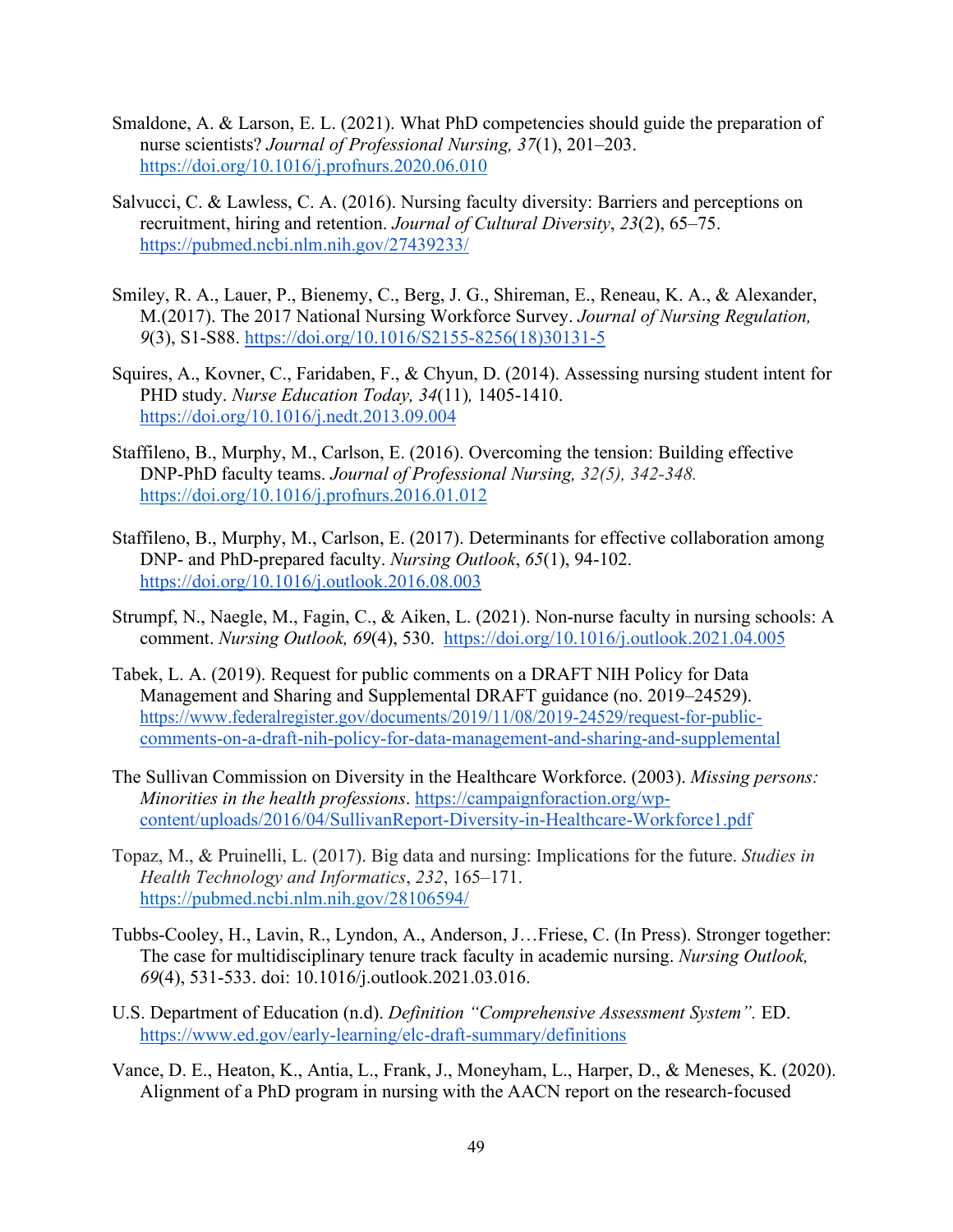doctorate in nursing: A descriptive analysis. *Journal of Professional Nursing, 36*(6), 604– 610. https://doi.org/10.1016/j.profnurs.2020.08.011

- Vespa, J., Medina, L., & Armstrong D. M. (2018, March, revised 2020). *Demographic turning points for the United States: Population projections for 2020 to 2060.* (Report No. P25-1124). United States Census Bureau. [https://www.census.gov/content/dam/Census/library/publications/2020/demo/p25-1](http://www.census.gov/content/dam/Census/library/publications/2020/demo/p25-)144.pdf
- Villarruel, A. M., Trautman, D., & Fairman, J. A. (2021). From vision to action: Next steps in designing PhD programs of the future. *Journal of Professional Nursing, 37*(1), 216–220. https://doi.org/10.1016/j.profnurs.2020.09.008
- Xu, J., Kim, K., Kurtz, M., & Nolan, M. T. (2016). Mentored peer reviewing for PhD faculty and students. *Nurse Education Today*, *37*, 1-2. https://doi.org/10.1016/j.nedt.2015.11.031
- Zajac, L. (2011). Double-loop approach: Recruitment and retention of minority nursing faculty. *The ABNF Journal, 22*(3), 73-77.
- Zhang, X., Pérez-Stable, E. J., Bourne, P. E., Peprah, E., Duru, O. K., Breen, N., Berrigan, D., Wood, F., Jackson, J. S., Wong, D., & Denny, J. (2017). Big data science: Opportunities and challenges to address minority health and health disparities in the  $21<sup>st</sup>$  century. *Ethnicity & Disease*, *27*(2), 95-106.<https://doi.org/10.18865/ed.27.2.95>